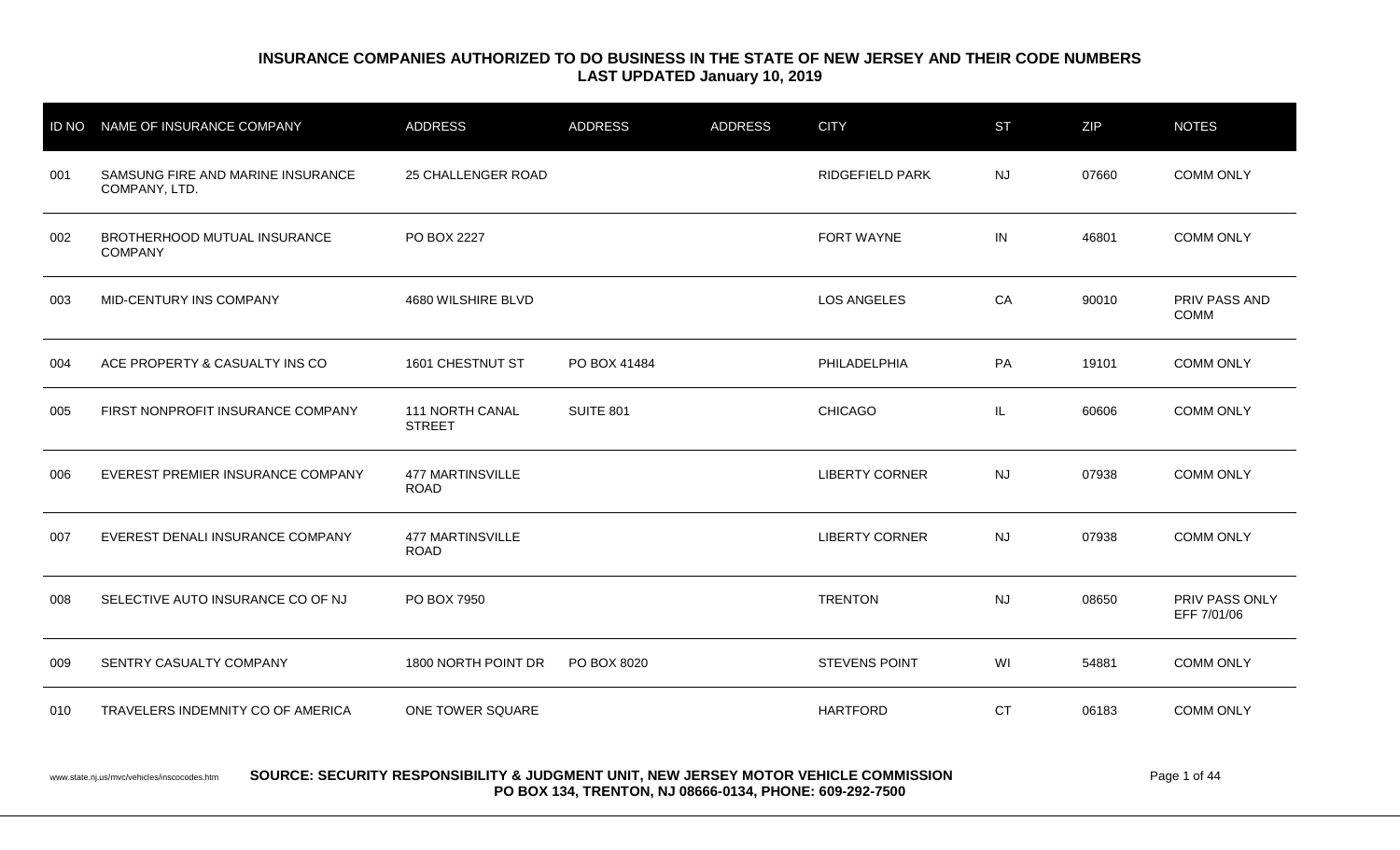| <b>ID NO</b> | <b>NAME OF INSURANCE COMPANY</b>                 | <b>ADDRESS</b>                       | <b>ADDRESS</b>              | <b>ADDRESS</b> | <b>CITY</b>             | <b>ST</b>      | ZIP        | <b>NOTES</b>                          |
|--------------|--------------------------------------------------|--------------------------------------|-----------------------------|----------------|-------------------------|----------------|------------|---------------------------------------|
| 011          | OHIO SECURITY INSURANCE COMPANY                  | 701 ROUTE 73 SOUTH                   |                             |                | <b>MARLTON</b>          | <b>NJ</b>      | 08053      | <b>COMM ONLY</b>                      |
| 012          | ALLSTATE NEW JERSEY INS CO                       | 3075 SANDERS ROAD,<br>STE H1A        |                             |                | <b>NORTHBROOK</b>       | IL.            | 60062-7127 | <b>PRIV PASS &amp;</b><br><b>COMM</b> |
| 013          | PROTECTIVE INSURANCE CO                          | 111 CONGRESSIONAL<br>BLVD, SUITE 700 |                             |                | <b>CARMEL</b>           | IN             | 46032      | <b>COMM ONLY</b>                      |
| 014          | AMERICAN AUTOMOBILE INS CO                       | 777 SAN MARIN DR                     |                             |                | <b>NOVATO</b>           | CA             | 94998      | <b>COMM ONLY</b>                      |
| 015          | AMERICAN CASUALTY CO OF READING PA               | 333 SOUTH WABASH<br><b>AVE</b>       |                             |                | <b>CHICAGO</b>          | IL.            | 60604      | <b>COMM ONLY</b>                      |
| 016          | XL SPECIALTY INSURANCE CO                        | SEAVIEW HOUSE                        | 70 SEAVIEW AVE              |                | <b>STAMFORD</b>         | <b>CT</b>      | 06902-6040 | <b>COMM ONLY</b>                      |
| 017          | PALISADES INSURANCE CO                           | 200 CONNELL DRIVE                    | <b>SUITE 3000</b>           |                | <b>BERKELEY HEIGHTS</b> | <b>NJ</b>      | 07922      | PRIV PASS AND<br><b>COMM</b>          |
| 019          | AMICA PROPERTY & CASUALTY INS CO                 | 100 AMICA WY                         |                             |                | <b>LINCOLN</b>          | R <sub>l</sub> | 02865-1156 | <b>PRIV PASS</b>                      |
| 020          | NORTH AMERICAN ELITE INSURANCE<br><b>COMPANY</b> |                                      | 650 ELM STREET              |                | <b>MANCHESTER</b>       | <b>NH</b>      | 03101      | <b>COMM ONLY</b>                      |
| 021          | FIRST GUARD INSURANCE COMPANY                    |                                      | 200 NOKOMIS<br>AVENUE SOUTH | 4TH FLOOR      | <b>VENICE</b>           | <b>FL</b>      | 34285      | <b>COMM ONLY</b>                      |

#### www.state.nj.us/mvc/vehicles/inscocodes.htm **SOURCE: SECURITY RESPONSIBILITY & JUDGMENT UNIT, NEW JERSEY MOTOR VEHICLE COMMISSION Page 2 of 44 PO BOX 134, TRENTON, NJ 08666-0134, PHONE: 609-292-7500**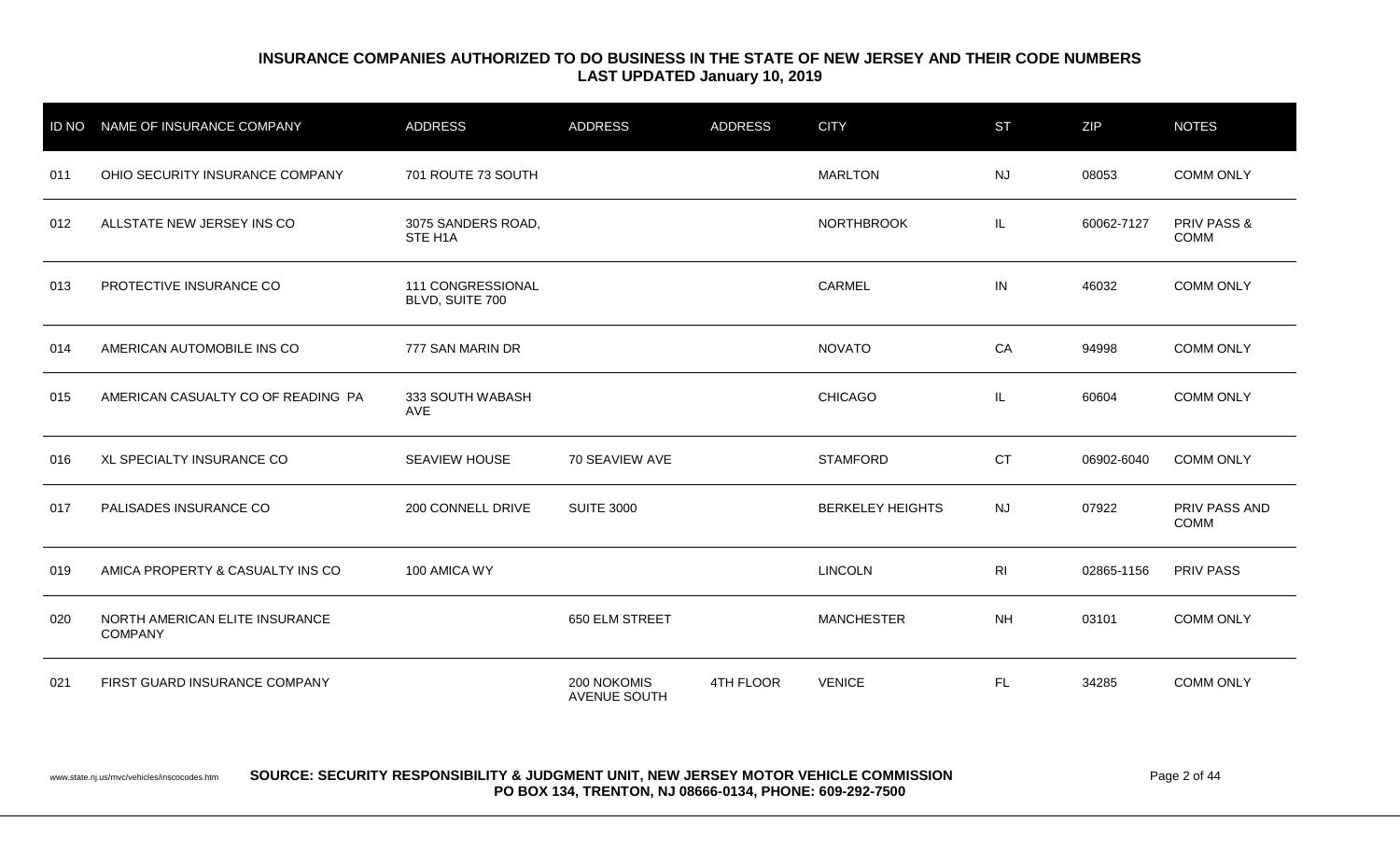| <b>ID NO</b> | NAME OF INSURANCE COMPANY                               | <b>ADDRESS</b>                      | <b>ADDRESS</b>   | <b>ADDRESS</b> | <b>CITY</b>        | <b>ST</b> | ZIP        | <b>NOTES</b>     |
|--------------|---------------------------------------------------------|-------------------------------------|------------------|----------------|--------------------|-----------|------------|------------------|
| 022          | KEY RISK INSURANCE COMPANY                              | 303 W, MADISON<br>STREET, SUITE 825 |                  |                | <b>CHICAGO</b>     | IL.       | 60606      | <b>COMM ONLY</b> |
| 023          | <b>GREAT AMERICAN ASSURANCE CO</b>                      | 580 WALNUT ST                       |                  |                | <b>CINCINNATI</b>  | OH        | 45202-3180 | <b>COMM ONLY</b> |
| 024          | AMERICAN CONTRACTORS INS CO RRG                         | 12222 MERIT DR, STE<br>1660         |                  |                | <b>DALLAS</b>      | <b>TX</b> | 75251      | <b>COMM ONLY</b> |
| 025          | AMERICAN GUARANTEE & LIABILITY INC CO                   | THE ZURICH TOWERS                   | 1400 AMERICAN LN |                | <b>SCHAUMBURG</b>  | IL.       | 60196-1056 | <b>COMM ONLY</b> |
| 026          | MOTORISTS COMMERCIAL MUTUAL<br><b>INSURANCE COMPANY</b> | 471 BROAD STREET                    |                  |                | <b>COLUMBUS</b>    | OH        | 43215      | <b>COMM ONLY</b> |
| 027          | KNIGHTBROOK INSURANCE COMPANY                           | 927 MAIN STREET                     |                  |                | <b>VALLEY VIEW</b> | PA        | 17983      | <b>COMM ONLY</b> |
| 028          | GLOBAL LIBERTY INSURANCE COMPANY OF<br><b>NEW YORK</b>  | 68 SOUTH SERVICE<br>ROAD SUITE 450  |                  |                | <b>MELVILLE</b>    | <b>NY</b> | 11747      | <b>COMM ONLY</b> |
| 029          | HDI GLOBAL INSURANCE COMPANY                            | 10 CENTENNIAL DRIVE                 |                  |                | PEABODY            | МA        | 01960      | <b>COMM ONLY</b> |
| 030          | ALLIED WORLD SPECIALTY INSURANCE<br><b>COMPANY</b>      | 199 WATER STREET<br>24TH FLR        |                  |                | <b>NEW YORK</b>    | <b>NY</b> | 10038      | <b>COMM ONLY</b> |
| 031          | STARR INDEMNITY AND LIABILITY COMPANY                   | 339 PARK AVENUE, 8TH<br><b>FLR</b>  |                  |                | <b>NEW YORK</b>    | <b>NY</b> | 10022      | <b>COMM ONLY</b> |

www.state.nj.us/mvc/vehicles/inscocodes.htm **SOURCE: SECURITY RESPONSIBILITY & JUDGMENT UNIT, NEW JERSEY MOTOR VEHICLE COMMISSION** Page 3 of 44 **PO BOX 134, TRENTON, NJ 08666-0134, PHONE: 609-292-7500**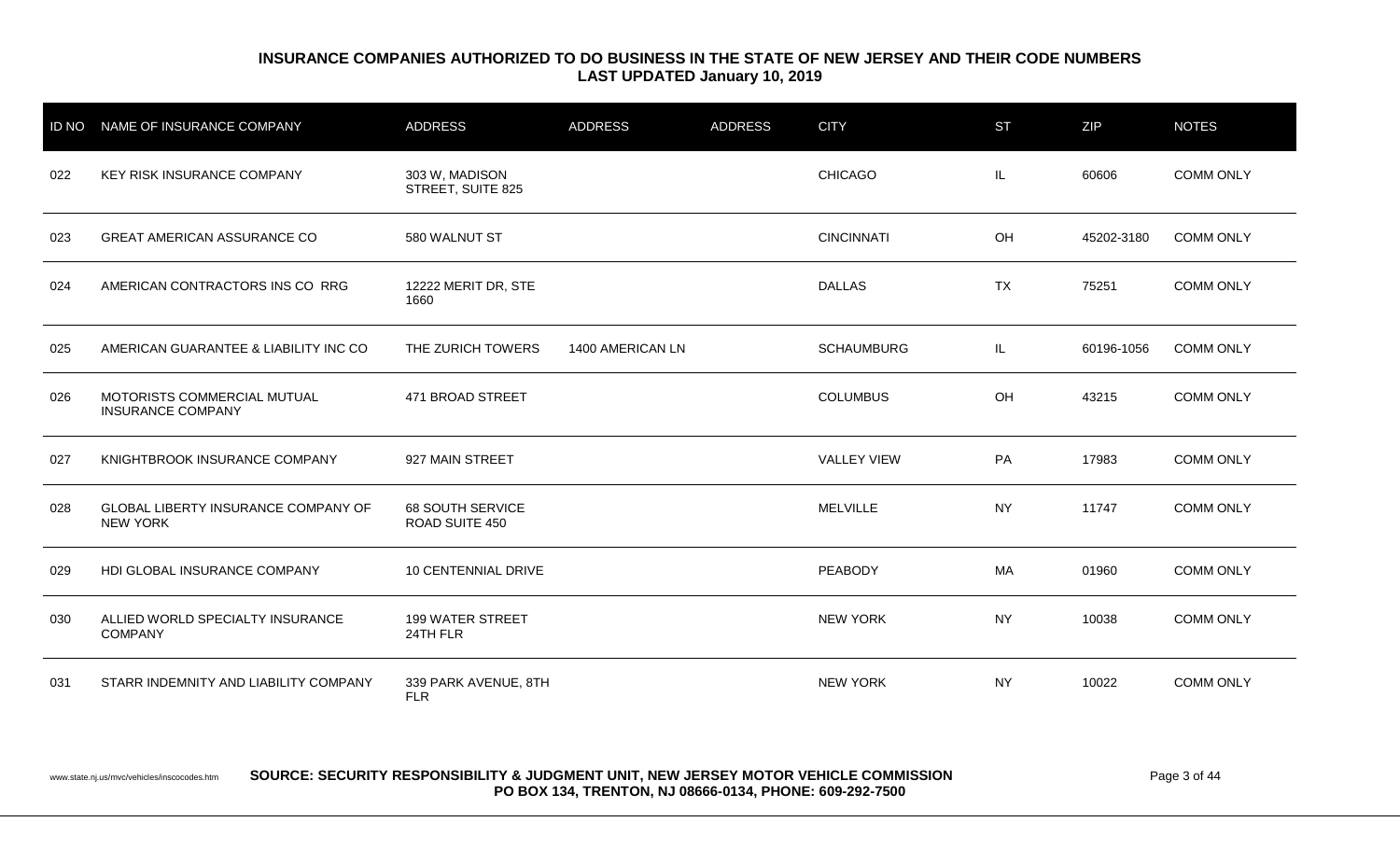| <b>ID NO</b> | NAME OF INSURANCE COMPANY                         | <b>ADDRESS</b>                          | <b>ADDRESS</b>                       | <b>ADDRESS</b> | <b>CITY</b>             | <b>ST</b> | <b>ZIP</b> | <b>NOTES</b>                               |
|--------------|---------------------------------------------------|-----------------------------------------|--------------------------------------|----------------|-------------------------|-----------|------------|--------------------------------------------|
| 033          | <b>GREAT AMERICAN INS CO OF NY</b>                | 580 WALNUT ST                           |                                      |                | <b>CINCINNATI</b>       | OH        | 45202      | <b>COMM ONLY</b>                           |
| 034          | <b>IRONSHORE INDEMNITY INC</b>                    | <b>NSM INSURANCE</b><br><b>GROUP</b>    | 555 NORTH LANE,<br><b>SUITE 6060</b> |                | <b>CONSHOHOCKEN</b>     | PA        | 19428      | <b>PRIV PASS</b>                           |
| 035          | AMERICAN SECURITY INS CO                          | 260 INTERSTATE NO.<br><b>CIRCLE SE</b>  |                                      |                | <b>ATLANTA</b>          | GA        | 30339-2210 | <b>COMM ONLY</b>                           |
| 036          | TRAVELERS EXCESS & SURPLUS LINES CO               | <b>CORPORATE LAW</b>                    | ONE TOWER<br>SQUARE                  |                | <b>HARTFORD</b>         | <b>CT</b> | 06183      | <b>COMM ONLY</b>                           |
| 037          | ALLIED WORLD NATIONAL ASSURANCE<br><b>COMPANY</b> | <b>199 WATER STREET-</b><br>24TH FLOOR  |                                      |                | <b>NEW YORK</b>         | <b>NY</b> | 10038      | <b>COMM ONLY</b>                           |
| 038          | NATIONAL CONTINENTAL INS CO                       | PO BOX 89401                            |                                      |                | <b>CLEVELAND</b>        | OH        | 44101      | <b>COMM</b>                                |
|              |                                                   |                                         |                                      |                |                         |           |            | <b>PRIV PASS</b><br><b>LIMITED TO SAIP</b> |
| 039          | AMERICAN COMPENSATION INSURANCE<br><b>COMPANY</b> | 700 W. 47TH STREET,<br><b>SUITE 350</b> |                                      |                | <b>KANSAS CITY</b>      | <b>MO</b> | 64112      | <b>COMM ONLY</b>                           |
| 040          | FLORISTS' MUTUAL INSURANCE COMPANY                | PO BOX 428                              |                                      |                | <b>EDWARDSVILLE</b>     | IL.       | 62025      | <b>COMM ONLY</b>                           |
| 041          | AMERISURE INSURANCE CO                            | PO BOX 2060                             |                                      |                | <b>FARMINGTON HILLS</b> | MI        | 48333-2060 | <b>COMM ONLY</b>                           |

#### www.state.nj.us/mvc/vehicles/inscocodes.htm **SOURCE: SECURITY RESPONSIBILITY & JUDGMENT UNIT, NEW JERSEY MOTOR VEHICLE COMMISSION** Page 4 of 44 **PO BOX 134, TRENTON, NJ 08666-0134, PHONE: 609-292-7500**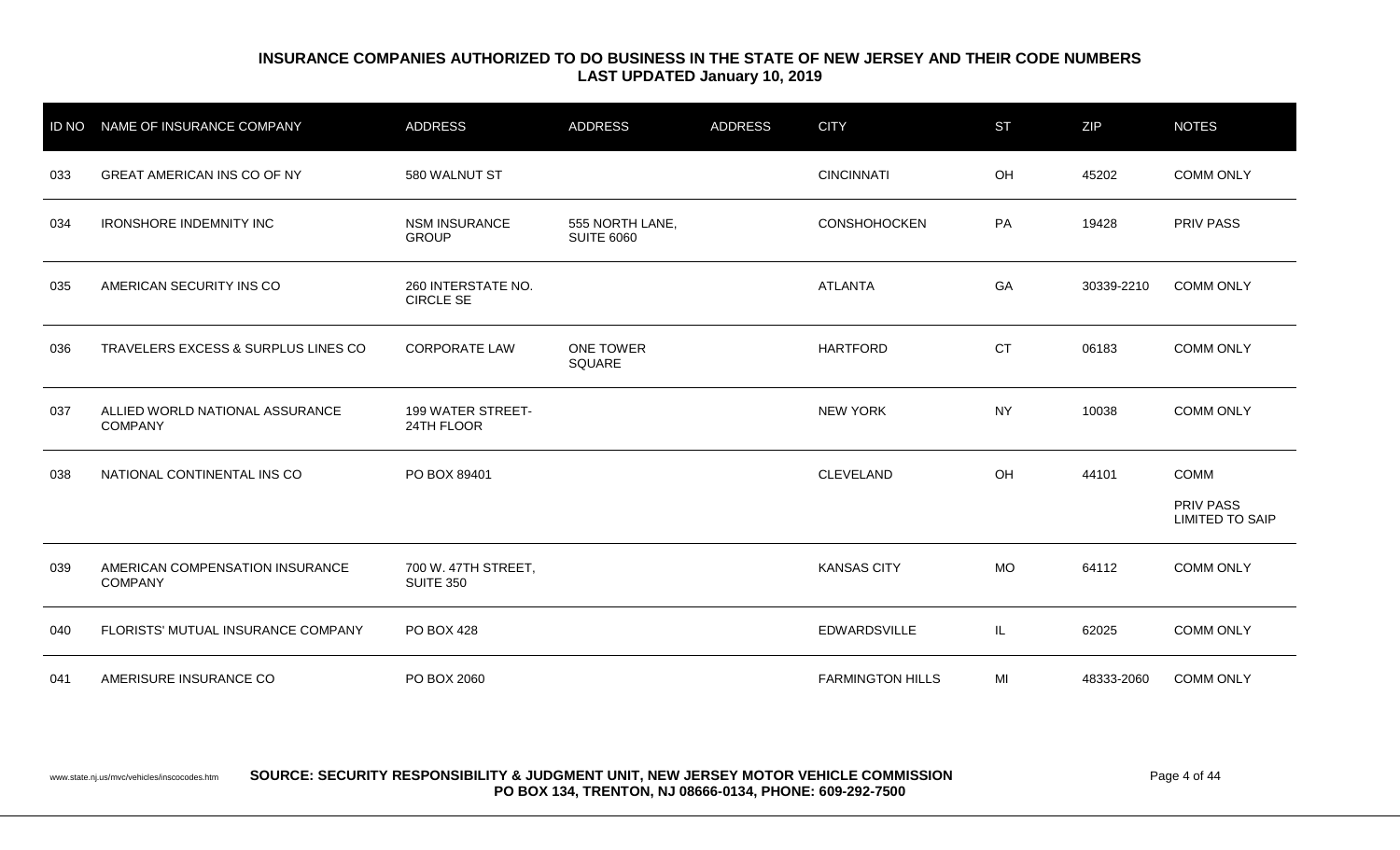| <b>ID NO</b> | NAME OF INSURANCE COMPANY          | <b>ADDRESS</b>                            | <b>ADDRESS</b>                          | <b>ADDRESS</b> | <b>CITY</b>          | <b>ST</b>              | ZIP        | <b>NOTES</b>              |
|--------------|------------------------------------|-------------------------------------------|-----------------------------------------|----------------|----------------------|------------------------|------------|---------------------------|
| 042          | NEW JERSEY INDEMNITY INS CO        | 301 SULLIVAN WAY                          |                                         |                | <b>WEST TRENTON</b>  | <b>NJ</b>              | 08628      | PRIV PASS ONLY            |
| 043          | ASSOCIATED INDEMNITY CORP          | THE CURTIS CENTER,<br><b>STE 600</b>      | 6TH & WALNUT,<br><b>INDEPENDENCE SQ</b> |                | PHILADELPHIA         | PA                     | 19106-3382 | <b>COMM ONLY</b>          |
| 044          | MIDVALE INDEMNITY COMPANY          | 6000 AMERICAN PKWY                        |                                         |                | <b>MADISON</b>       | WI                     | 53783-0001 | <b>PRIV PASS</b>          |
| 045          | ATLANTIC MUTUAL INS CO             | 616 IDAHO STREET                          |                                         |                | <b>SALEM</b>         | VA                     | 24153      | PRIV PASS ONLY            |
| 046          | NJ SKYLANDS INS. ASSOCIATION       | ONE BEACON INS<br>GROUP, LLC.             | 131 MORRISTOWN<br><b>ROAD</b>           |                | <b>BASKING RIDGE</b> | <b>NJ</b>              | 07920      | <b>PRIVATE PASS</b>       |
| 047          | NJ SKYLAND INSURANCE CO.           | ONE BEACON INS<br>GROUP, LLC.             | 131 MORRISTOWN<br><b>ROAD</b>           |                | <b>BASKING RIDGE</b> | <b>NJ</b>              | 07920      | <b>PRIVATE PASS</b>       |
| 048          | SCOTTSDALE INSURANCE COMPANY       | PO BOX 4110                               |                                         |                | <b>SCOTTSDALE</b>    | $\mathsf{A}\mathsf{Z}$ | 85261-4110 | <b>COMM ONLY</b>          |
| 049          | US SPECIALTY INS CO                | 13403 NORTHWEST<br><b>FREEWAY</b>         |                                         |                | <b>HOUSTON</b>       | <b>TX</b>              | 77040      | <b>COMM ONLY</b>          |
| 050          | BERKLEY REGIONAL INSURANCE COMPANY | 215 SHUMAN<br><b>BOULEVARD, SUITE 200</b> |                                         |                | NAPERVILLE           | IL.                    | 60563      | COMMERCIAL<br><b>ONLY</b> |
| 051          | BERKLEY NATIONAL INSURANCE COMPANY | 215 SHUMAN<br><b>BOULEVARD, SUITE 200</b> |                                         |                | NAPERVILLE           | IL.                    | 60563      | <b>COMMERCIAL</b><br>ONLY |

#### www.state.nj.us/mvc/vehicles/inscocodes.htm **SOURCE: SECURITY RESPONSIBILITY & JUDGMENT UNIT, NEW JERSEY MOTOR VEHICLE COMMISSION** Page 5 of 44 **PO BOX 134, TRENTON, NJ 08666-0134, PHONE: 609-292-7500**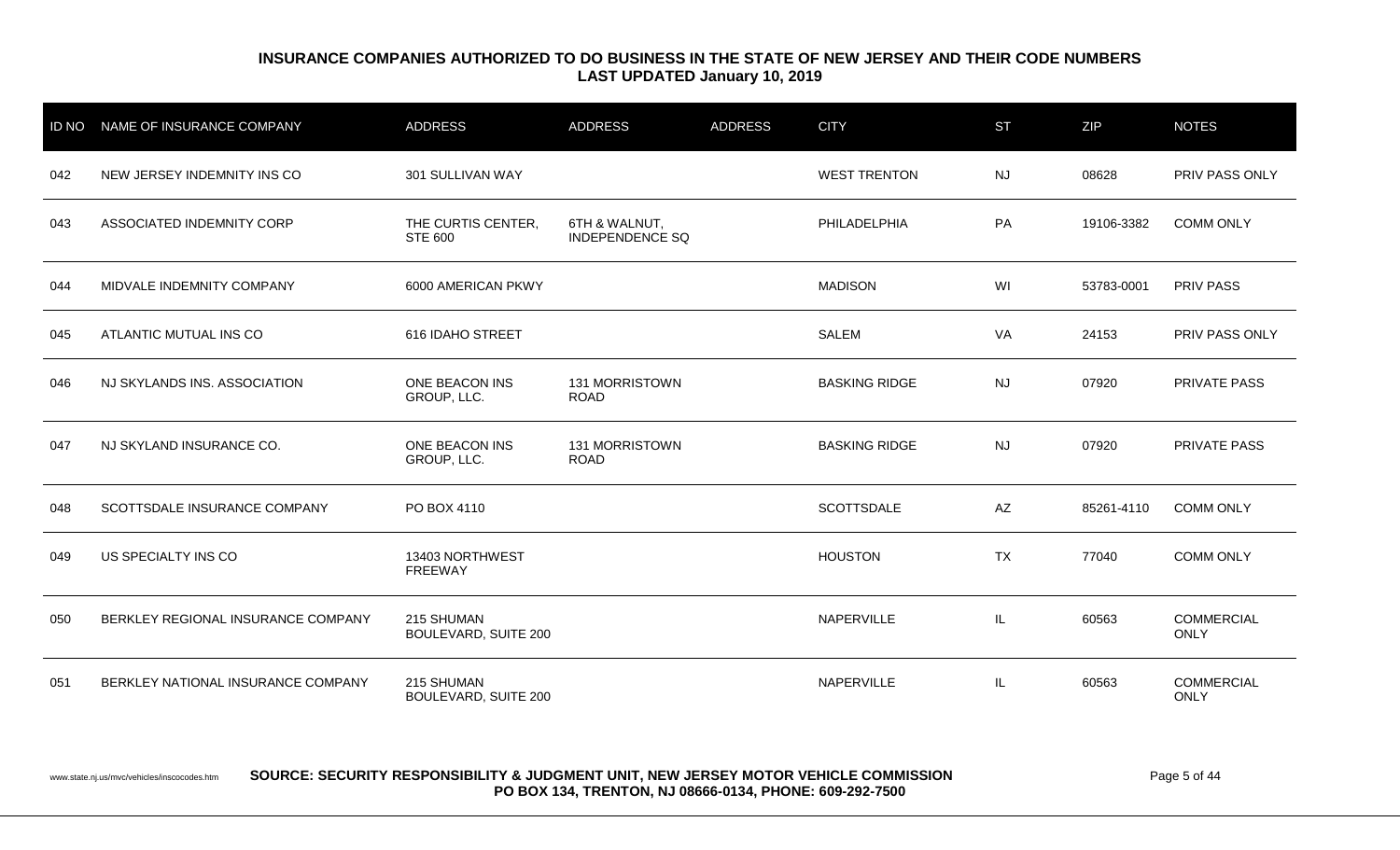| <b>ID NO</b> | NAME OF INSURANCE COMPANY                                                          | <b>ADDRESS</b>                   | <b>ADDRESS</b>   | <b>ADDRESS</b> | <b>CITY</b>        | <b>ST</b> | <b>ZIP</b> | <b>NOTES</b>                           |
|--------------|------------------------------------------------------------------------------------|----------------------------------|------------------|----------------|--------------------|-----------|------------|----------------------------------------|
| 052          | <b>BALBOA INSURANCE CO</b>                                                         | PO BOX 19702                     |                  |                | <b>IRVINE</b>      | CA        | 92623-9702 | <b>COMM ONLY</b>                       |
| 053          | PRAETORIAN INSURANCE CO                                                            | 88 PINE STREET                   | 16TH FLOOR       |                | <b>NEW YORK</b>    | <b>NY</b> | 10005      | <b>COMM ONLY</b>                       |
| 054          | ALLSTATE NEW JERSEY PROPERTY &<br>CASUALTY INS CO                                  | 721 US HWY 202/206,<br>SUITE 300 |                  |                | <b>BRIDGEWATER</b> | <b>NJ</b> | 08807      | PRIV PASS ONLY                         |
| 055          | ACE INDEMNITY INSURANCE CO                                                         | 1601 CHESTNUT ST                 | PO BOX 41484     |                | PHILADELPHIA       | PA        | 19101      | <b>COMM ONLY</b>                       |
| 056          | <b>INDIANA INSURANCE COMPANY</b>                                                   | 175 BERKELEY ST                  |                  |                | <b>BOSTON</b>      | МA        | 02117      | <b>COMM ONLY</b>                       |
| 057          | <b>BANKERS STANDARD INS CO</b>                                                     | TWO LIBERTY PLACE                | 1601 CHESTNUT ST | PO BOX 7716    | PHILADELPHIA       | PA        | 19192      | <b>COMM AND</b><br>PRIVATE PASS        |
| 058          | <b>IDS PROPERTY CASUALTY INS CO</b>                                                | 3500 PACKERLAND DR               |                  |                | DE PERE            | WI        | 54115-9070 | <b>PRIV PASS</b>                       |
| 059          | AIG PROPERTY CASUALTY COMPANY                                                      | 175 WATERS STREET                |                  |                | <b>NEW YORK</b>    | <b>NY</b> | 10038      | <b>COMM AND PRIV</b><br><b>PASS</b>    |
| 060          | <b>BITUMINOUS CASUALTY CORP</b>                                                    | 320 18TH ST                      |                  |                | ROCK ISLAND        | IL        | 61201      | <b>COMM ONLY</b>                       |
| 061          | AMERICAN MODERN HOME INS CO                                                        | PO BOX 5323                      |                  |                | <b>CINCINNATI</b>  | OH        | 45202-5323 | PRIV PASS &<br>COMM                    |
| 062          | ALLIANCE ASSURANCE CO OF AMERICA                                                   | PO BOX 1000                      |                  |                | <b>CHARLOTTE</b>   | <b>NC</b> | 28201-1000 | <b>COMM ONLY</b>                       |
|              | CAUDAE, CEAUDITY DECDANCIBILITY & JUDANEUT UNIT NEW JEDAEV MATAD VEHIALE CAMMOQIAN |                                  |                  |                |                    |           |            | $\mathbf{r}$ $\mathbf{r}$ $\mathbf{r}$ |

www.state.nj.us/mvc/vehicles/inscocodes.htm **SOURCE: SECURITY RESPONSIBILITY & JUDGMENT UNIT, NEW JERSEY MOTOR VEHICLE COMMISSION** Page 6 of 44 **PO BOX 134, TRENTON, NJ 08666-0134, PHONE: 609-292-7500**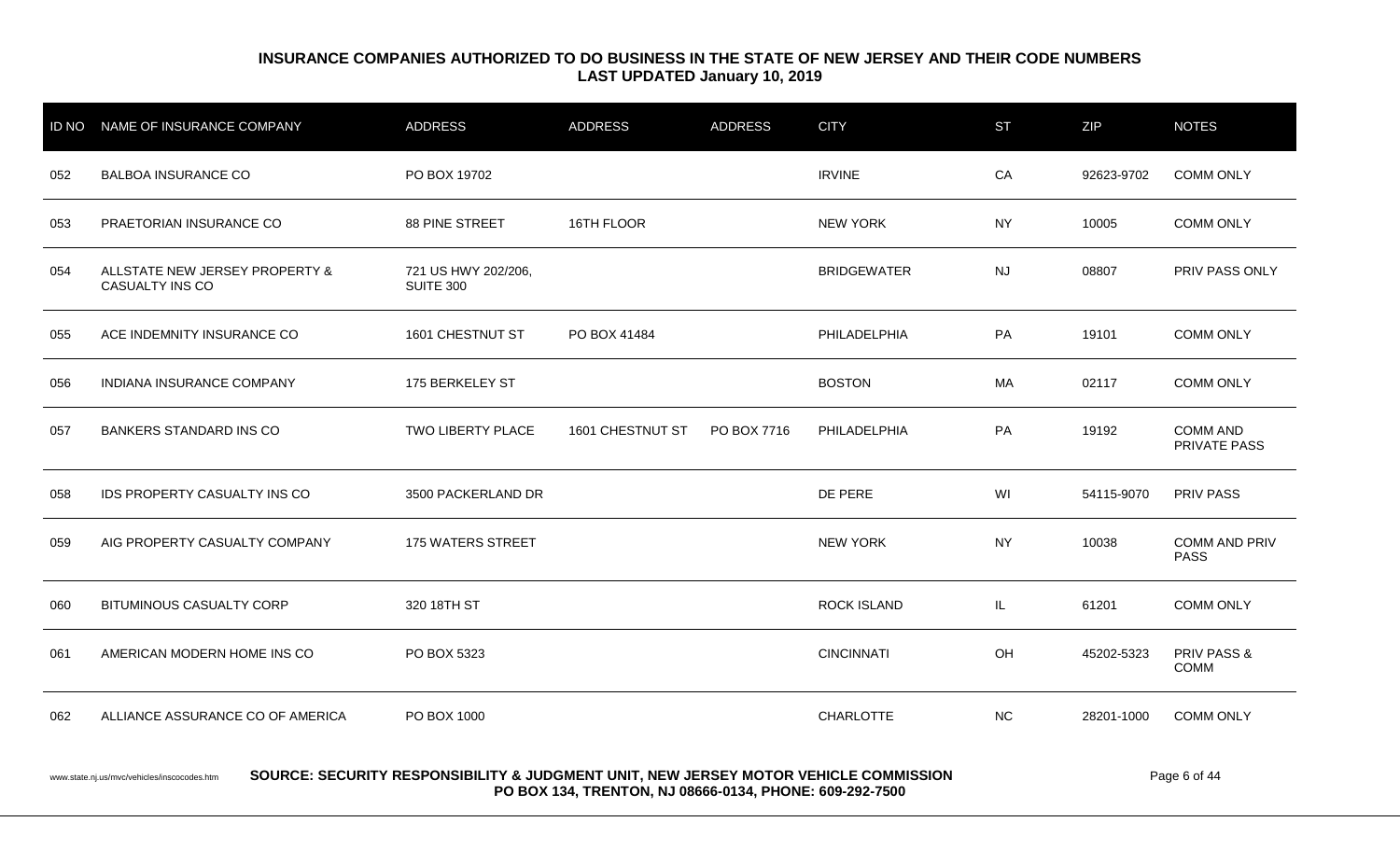| <b>ID NO</b> | NAME OF INSURANCE COMPANY                        | <b>ADDRESS</b>                                   | <b>ADDRESS</b> | <b>ADDRESS</b> | <b>CITY</b>          | <b>ST</b> | ZIP        | <b>NOTES</b>     |
|--------------|--------------------------------------------------|--------------------------------------------------|----------------|----------------|----------------------|-----------|------------|------------------|
| 063          | PREFERRED PROFESSIONAL INSURANCE CO              | 10843 OLD MILL ROAD                              |                |                | <b>OMAHA</b>         | <b>NE</b> | 68154-2600 | <b>COMM ONLY</b> |
| 064          | RESPONSE INSURANCE COMPANY                       | 502 WEST<br><b>GERMANTOWN PIKE,</b><br>SUITE 900 |                |                | PLYMOUTH MEETING     | PA        | 19462      | PRIV PASS        |
| 065          | <b>IMPERIUM INSURANCE COMPANY</b>                | 120 WEST 45TH ST,<br>36TH FL                     |                |                | <b>NEW YORK</b>      | <b>NY</b> | 10036      | <b>COMM ONLY</b> |
| 066          | REPUBLIC-VANGUARD INSURANCE COMPANY              | 4455 LBJ, SUITE 700                              |                |                | <b>DALLAS</b>        | <b>TX</b> | 75244      | <b>COMM ONLY</b> |
| 067          | AMERICAN FAMILY HOME INSURANCE<br><b>COMPANY</b> | 555 COLLEGE RD EAST                              | POB 5241       |                | <b>PRINCETON</b>     | <b>NJ</b> | 08543-5241 | <b>COMM ONLY</b> |
| 068          | VANTAPRO SPECIALTY INSURANCE COMPANY             | 199 WATER STREET-<br>24TH FL                     |                |                | <b>NEW YORK</b>      | <b>NY</b> | 10038      | <b>COMM ONLY</b> |
| 069          | YOSEMITE INSURANCE CO                            | 601 NW SECOND ST,<br><b>POB 159</b>              |                |                | <b>EVANSVILLE</b>    | IN        | 47701-0159 | <b>COMM ONLY</b> |
| 070          | <b>CRUM &amp; FORSTER INDEMNITY CO</b>           | 305 MADISON AVE                                  |                |                | <b>MORRISTOWN</b>    | <b>NJ</b> | 07960      | <b>COMM ONLY</b> |
| 071          | ESURANCE INS. CO OF NJ                           | 650 DAVIS STREET                                 |                |                | <b>SAN FRANCISCO</b> | CA        | 94111      | PRIV PASS        |
| 072          | <b>BANCINSURE INC.</b>                           | 5005 N. LINCOLN BLVD.                            |                |                | <b>OKLAHOMA CITY</b> | OK        | 73126      | <b>COMM ONLY</b> |

#### www.state.nj.us/mvc/vehicles/inscocodes.htm **SOURCE: SECURITY RESPONSIBILITY & JUDGMENT UNIT, NEW JERSEY MOTOR VEHICLE COMMISSION Page 7 of 44 PO BOX 134, TRENTON, NJ 08666-0134, PHONE: 609-292-7500**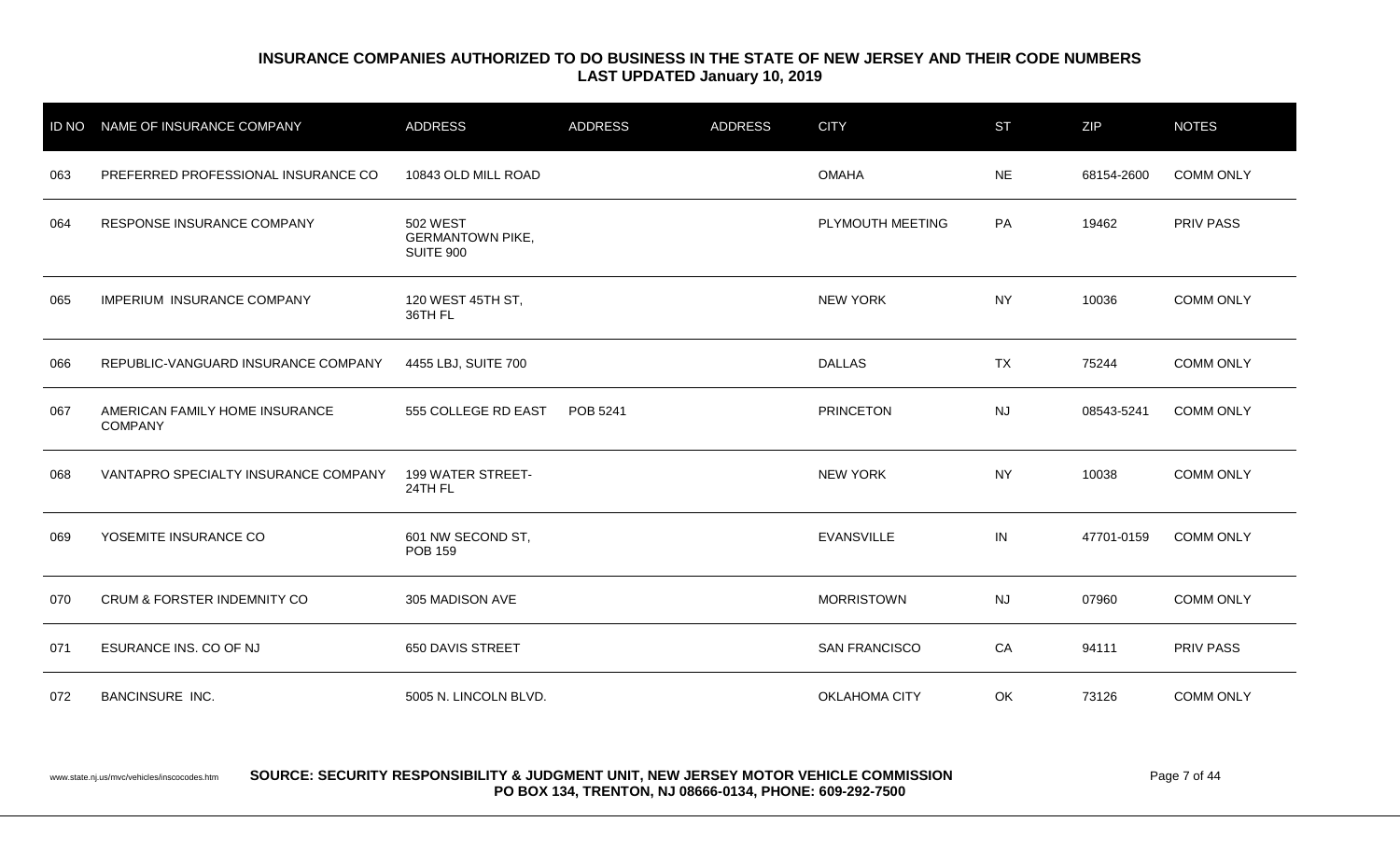|     | ID NO NAME OF INSURANCE COMPANY                       | <b>ADDRESS</b>                       | <b>ADDRESS</b>           | <b>ADDRESS</b> | <b>CITY</b>          | <b>ST</b> | ZIP        | <b>NOTES</b>                        |
|-----|-------------------------------------------------------|--------------------------------------|--------------------------|----------------|----------------------|-----------|------------|-------------------------------------|
| 073 | INTEGON NATIONAL INSURANCE COMPANY                    | 5630 UNIVERSITY<br>PARKWAY           |                          |                | <b>WINSTON-SALEM</b> | <b>NC</b> | 27105      | <b>COMM AND PRIV</b><br><b>PASS</b> |
| 074 | STATE NATIONAL INS CO INC.                            | PO BOX 24622                         |                          |                | FORT WORTH           | <b>TX</b> | 76124      | COMM                                |
| 075 | INDIANA LUMBERMANS MUTUAL INSURANCE<br><b>COMPANY</b> | 8888 KEYSTONE<br>CROSSING, SUITE 250 |                          |                | <b>INDIANAPOLIS</b>  | IN        | 46240      | <b>COMM ONLY</b>                    |
| 076 | CENTENNIAL INSURANCE CO                               | 616 IDAHO STREET                     |                          |                | SALEM                | VA        | 24153      | <b>PRIV PASS</b>                    |
| 077 | AMERICAN MININGINSURANCE COMPANY                      | PO BOX 660847                        |                          |                | <b>BIRMINGHAM</b>    | AL        | 35266-0847 | <b>COMM ONLY</b>                    |
| 078 | AMERICAN SOUTHERN HOME INSURANCE<br><b>COMPANY</b>    | 555 COLLEGE ROAD<br><b>EAST</b>      | POB 5241                 |                | <b>PRINCETON</b>     | <b>NJ</b> | 08543-5241 | <b>COMM ONLY</b>                    |
| 079 | MARKEL AMERICAN INSURANCE COMPANY                     | PO BOX 906                           |                          |                | PEWAUKEE             | WI        | 53072-0906 | <b>PRIV PASS</b>                    |
| 080 | CHARTER OAK FIRE INS CO                               | ONE TOWER SQ                         |                          |                | <b>HARTFORD</b>      | <b>CT</b> | 06183      | <b>COMM ONLY</b>                    |
| 081 | AMERICAN ROAD INSURANCE COMPANY                       | ONE AMERICAN ROAD                    | FMCC BUILDING MD<br>7480 |                | <b>DEARBORN</b>      | MI        | 48126      | <b>COMM ONLY</b>                    |
| 082 | CAROLINA CASUALTY INS CO                              | PO BOX 2575                          |                          |                | <b>JACKSONVILLE</b>  | FL.       | 32203      | <b>COMM ONLY</b>                    |
| 083 | TRUMBULL INSURANCE CO                                 | <b>HARTFORD PLAZA</b>                |                          |                | <b>HARTFORD</b>      | <b>CT</b> | 06115      | <b>COMM ONLY</b>                    |
|     |                                                       |                                      |                          |                |                      |           |            |                                     |

www.state.nj.us/mvc/vehicles/inscocodes.htm **SOURCE: SECURITY RESPONSIBILITY & JUDGMENT UNIT, NEW JERSEY MOTOR VEHICLE COMMISSION** Page 8 of 44 **PO BOX 134, TRENTON, NJ 08666-0134, PHONE: 609-292-7500**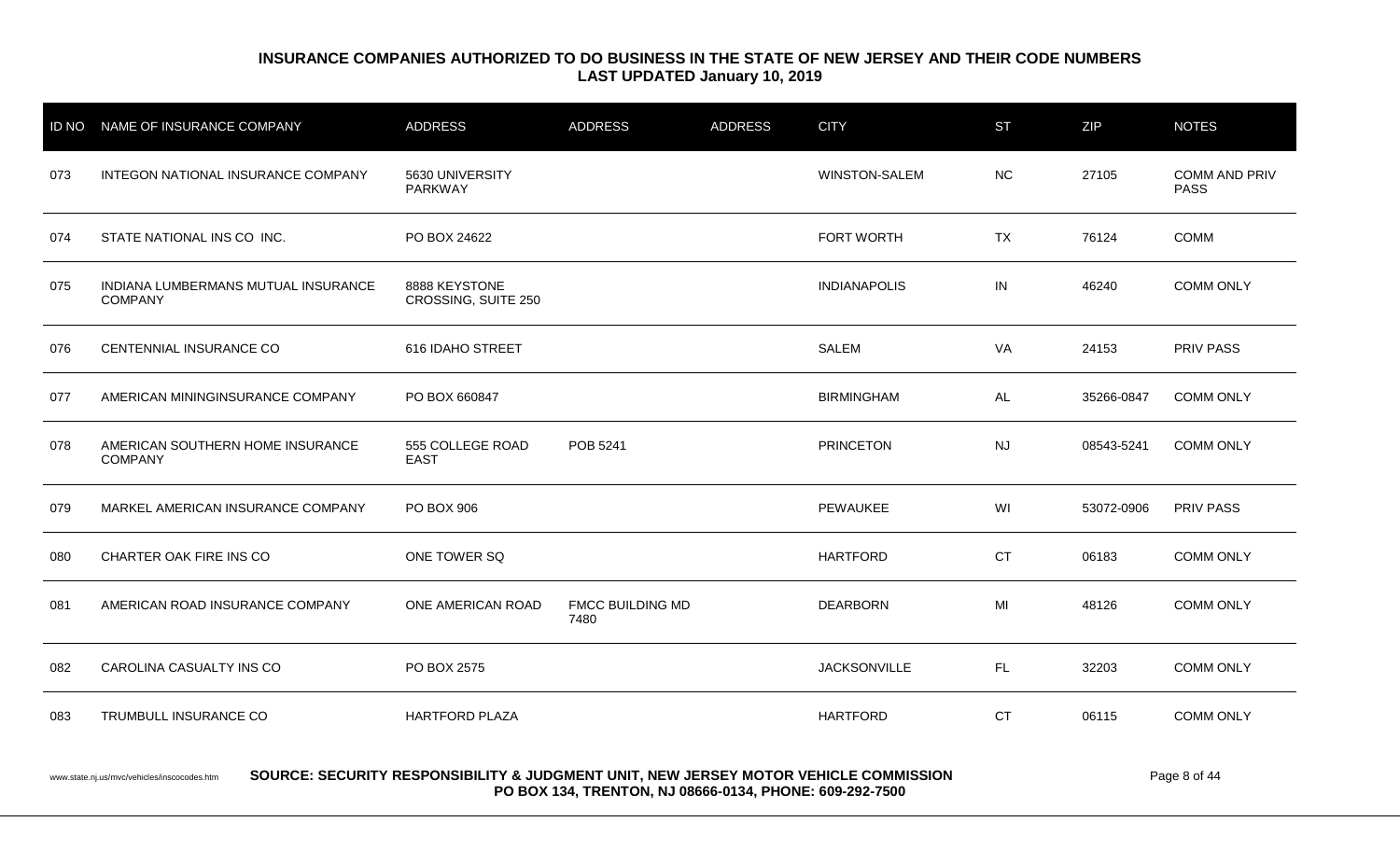| <b>ID NO</b> | NAME OF INSURANCE COMPANY                           | <b>ADDRESS</b>                              | <b>ADDRESS</b>  | <b>ADDRESS</b> | <b>CITY</b>            | <b>ST</b> | ZIP        | <b>NOTES</b>                   |
|--------------|-----------------------------------------------------|---------------------------------------------|-----------------|----------------|------------------------|-----------|------------|--------------------------------|
| 084          | HARTFORD CASUALTY INS CO                            | <b>HARTFORD PLAZA</b>                       |                 |                | <b>HARTFORD</b>        | <b>CT</b> | 06115      | <b>COMM ONLY</b>               |
| 085          | VELOCITY INSURANCE COMPANY                          | 16805 WEST<br>CLEVELAND AVENUE              |                 |                | <b>NEW BERLIN</b>      | WI        | 53151      | <b>COMM ONLY</b>               |
| 086          | AXA INSURANCE CO.                                   | 17 STATE ST, 36TH FL                        |                 |                | <b>NEW YORK</b>        | <b>NY</b> | 10004      | <b>PRIV PASS</b>               |
| 087          | <b>COMMERCE &amp; INDUSTRY INS CO</b>               | 70 PINE ST                                  |                 |                | <b>NEW YORK</b>        | <b>NY</b> | 10270      | <b>COMM ONLY</b>               |
| 088          | UNITED FARM FAMILY INSURANCE COMPANY                | PO BOX 656                                  |                 |                | <b>ALBANY</b>          | <b>NY</b> | 12201-0656 | <b>PRIV PASS &amp;</b><br>COMM |
| 089          | ONYX INSURANCE COMPANY INC                          | 5758 SOUTH SALIMAN<br><b>ROAD</b>           |                 |                | <b>CARSON CITY</b>     | <b>NV</b> | 89701      | <b>COMM ONLY</b>               |
| 090          | LIBERTY MUTUAL MID-ATLANTIC INSURANCE<br>CO         | SUITE 201, MARLTON<br><b>EXECUTIVE PARK</b> | 701 RT 73 SOUTH |                | <b>MARLTON</b>         | <b>NJ</b> | 08053      | PRIV PASS ONLY                 |
| 091          | <b>HIGH TECH SERVICES RRG INC</b>                   | 76 ST PAUL ST STE 500                       |                 |                | <b>BURLINGTON</b>      | VT        | 05401      | <b>COMM ONLY</b>               |
| 092          | UNITED STATES LIABILITY INSURANCE<br><b>COMPANY</b> | 1190 DEVON PARK<br><b>DRIVE</b>             |                 |                | <b>WAYNE</b>           | PA        | 19087      | <b>PRIVATE PASS</b>            |
| 093          | NORTHFIELD INSURANCE CO                             | 1295 NORTHLAND AVE                          |                 |                | <b>MENDOTA HEIGHTS</b> | MN        | 55120      | <b>COMM ONLY</b>               |

www.state.nj.us/mvc/vehicles/inscocodes.htm **SOURCE: SECURITY RESPONSIBILITY & JUDGMENT UNIT, NEW JERSEY MOTOR VEHICLE COMMISSION Page 9 of 44 PO BOX 134, TRENTON, NJ 08666-0134, PHONE: 609-292-7500**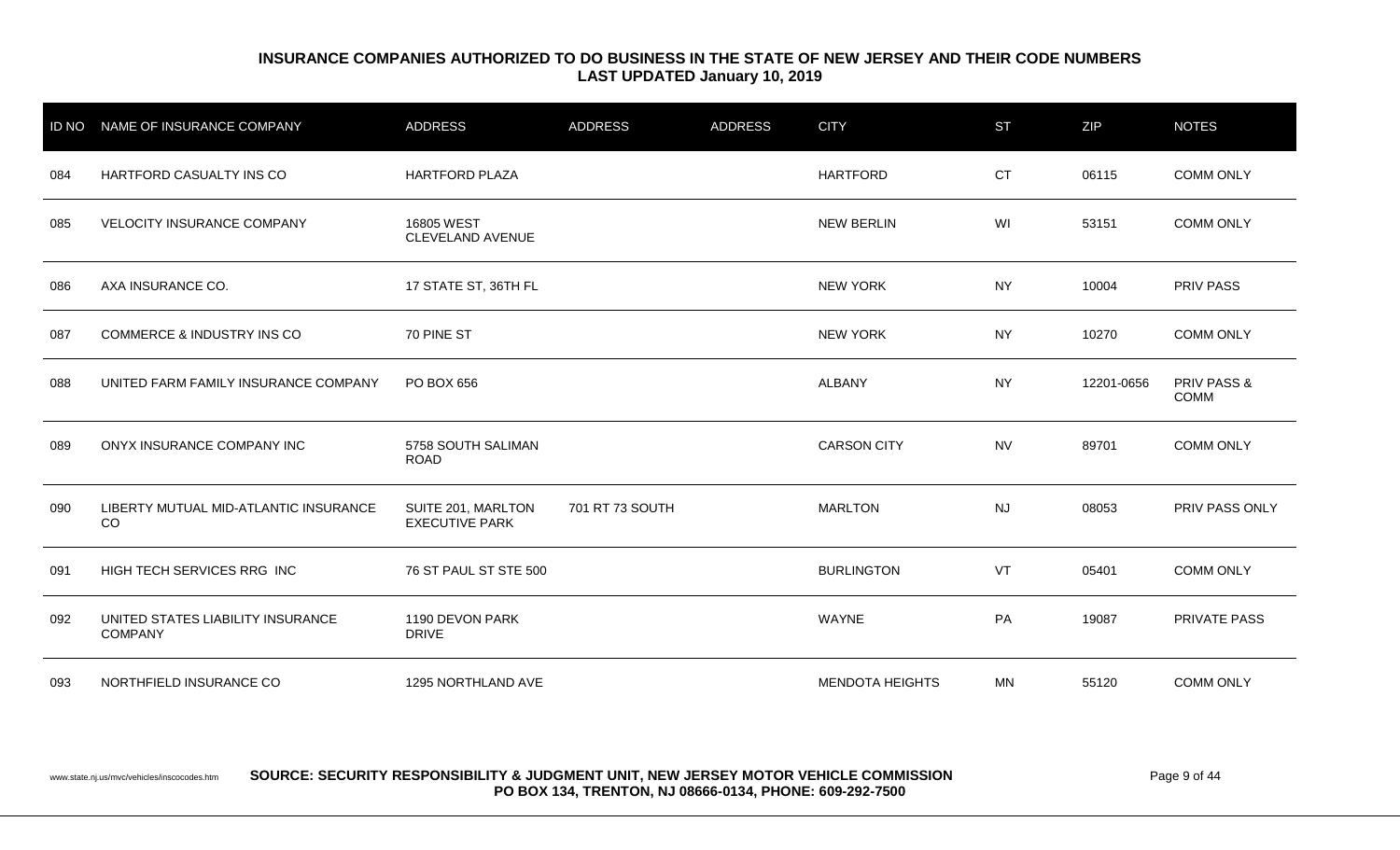| <b>ID NO</b> | NAME OF INSURANCE COMPANY                          | <b>ADDRESS</b>                   | <b>ADDRESS</b>  | <b>ADDRESS</b> | <b>CITY</b>          | <b>ST</b> | ZIP        | <b>NOTES</b>                 |
|--------------|----------------------------------------------------|----------------------------------|-----------------|----------------|----------------------|-----------|------------|------------------------------|
| 094          | HOUSING AUTHORITY RRG INC                          | PO BOX 189                       |                 |                | <b>CHESHIRE</b>      | <b>CT</b> | 06410-0189 | <b>COMM ONLY</b>             |
| 095          | NATIONAL INDEPENDENT TRUCKERS INS CO<br><b>RRG</b> | 1327 ASHLEY RIVER RD             | BLDG C, STE 200 |                | <b>CHARLESTON</b>    | SC        | 29047      | <b>COMM ONLY</b>             |
| 096          | PERSONAL SERVICE INS CO                            | 1000 RIVER ROAD STE<br>300       |                 |                | <b>CONSHOCHOCKEN</b> | PA        | 19428      | <b>PRIV PASS</b>             |
| 097          | CONTINENTAL CASUALTY CO                            | 333 SOUTH WABASH<br>AVE          |                 |                | <b>CHICAGO</b>       | IL.       | 60604      | <b>COMM ONLY</b>             |
| 098          | CONTINENTAL INSURANCE CO                           | 333 S. WABASH<br><b>AVENUE</b>   |                 |                | <b>CHICAGO</b>       | IL.       | 60604      | <b>COMM</b><br>ONLYCOMM ONLY |
| 100          | <b>GEICO INDEMNITY CO</b>                          | ONE GEICO PLAZA                  |                 |                | <b>WASHINGTON</b>    | $DC$      | 20076-0001 | PRIV PASS ONLY               |
| 101          | <b>GEICO CASUALTY CO</b>                           | ONE GEICO PLAZA                  |                 |                | <b>WASHINGTON</b>    | $DC$      | 20076-0001 | PRIV PASS ONLY               |
| 102          | OLD REPUBLIC GENERAL INS CORP.                     | 307 N. MICHIGAN<br><b>AVENUE</b> |                 |                | <b>CHICAGO</b>       | IL.       | 60601      | <b>COMM ONLY</b>             |
| 103          | PHARMACISTS MUTUAL INSURANCE COMPANY               | 808 HWY 18 W                     | PO BOX 370      |                | <b>ALGONA</b>        | IA        | 50511      | <b>COMM ONLY</b>             |
| 104          | SAFETY NATIONAL CASUALTY CORP                      | 2043 WOODLAND<br>PKWY, STE 200   |                 |                | <b>ST LOUIS</b>      | <b>MO</b> | 63146      | <b>COMM ONLY</b>             |

#### www.state.nj.us/mvc/vehicles/inscocodes.htm **SOURCE: SECURITY RESPONSIBILITY & JUDGMENT UNIT, NEW JERSEY MOTOR VEHICLE COMMISSION** Page 10 of 44 **PO BOX 134, TRENTON, NJ 08666-0134, PHONE: 609-292-7500**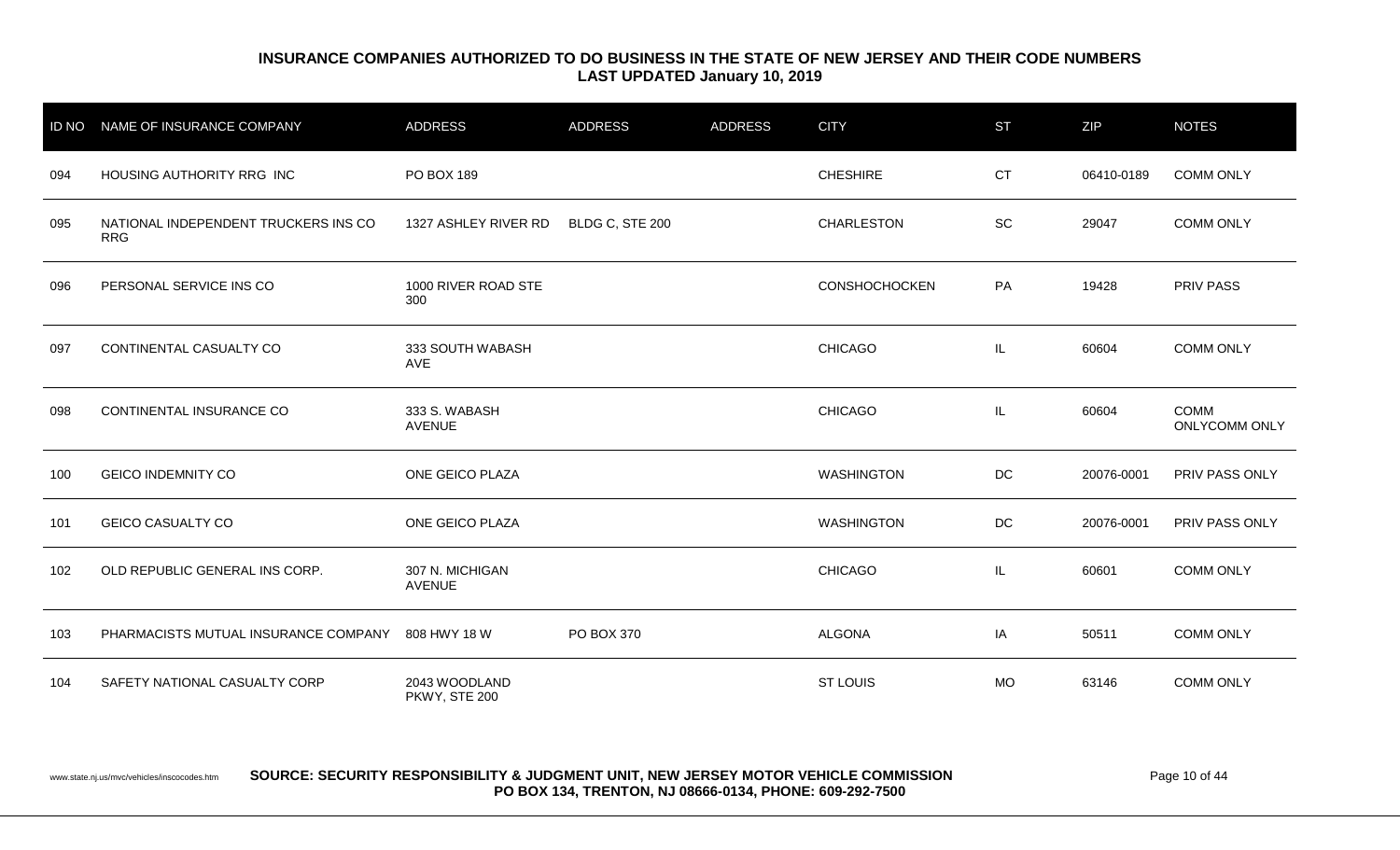|     | ID NO NAME OF INSURANCE COMPANY    | <b>ADDRESS</b>                         | <b>ADDRESS</b> | <b>ADDRESS</b> | <b>CITY</b>          | <b>ST</b> | ZIP        | <b>NOTES</b>     |
|-----|------------------------------------|----------------------------------------|----------------|----------------|----------------------|-----------|------------|------------------|
| 105 | SENECA INSURANCE CO                | 160 WATER ST., 16TH FL                 |                |                | <b>NEW YORK</b>      | <b>NY</b> | 10038      | <b>COMM ONLY</b> |
| 106 | NATIONAL GENERAL INSURANCE COMPANY | 500 W 5TH STREET                       |                |                | <b>WINSTON-SALEM</b> | <b>NC</b> | 27152      | <b>PRIV PASS</b> |
| 107 | ROCHDALE INS CO                    | 59 MAIDEN LANE, 6TH<br>FL.             |                |                | <b>NEW YORK</b>      | <b>NY</b> | 10038      | <b>COMM ONLY</b> |
| 108 | ASPEN AMERICAN INSURANCE COMPANY   | 590 MADISON AVE, 6 TH<br><b>FLR</b>    |                |                | <b>NEW YORK</b>      | <b>NY</b> | 10022      | <b>COMM ONLY</b> |
| 109 | CANAL INSURANCE COMPANY            | PO BOX 7                               |                |                | <b>GREENVILLE</b>    | SC        | 29602      | <b>COMM ONLY</b> |
| 110 | EMPLOYERS MUTUAL CASUALTY CO       | PO BOX 712                             |                |                | <b>DES MOINES</b>    | IA        | 50303      | <b>COMM ONLY</b> |
| 111 | EMPIRE FIRE & MARINE INS CO        | 1400 AMERICAN LANE                     |                |                | <b>SCHAUMBURG</b>    | IL.       | 60196-5202 | <b>COMM ONLY</b> |
| 112 | EMPLOYERS INS CO OF WAUSAU         | THE WAUSAU GROUP,<br>PO BOX 8017       |                |                | WAUSAU               | WI        | 54401      | <b>COMM ONLY</b> |
| 113 | PLAZA INSURANCE COMPANY            | 700 W 47TH STREET,<br><b>SUITE 350</b> |                |                | <b>KANSAS CITY</b>   | <b>MO</b> | 64112      | <b>COMM ONLY</b> |
| 114 | SENTINEL INSURANCE LTD             | WARREN CN 3605                         |                |                | <b>EATONTOWN</b>     | <b>NJ</b> | 07724      | <b>COMM ONLY</b> |
| 115 | <b>CATLIN INDEMNITY COMPANY</b>    | 1600 MARKET STREET,                    |                |                | PHILADELPHIA         | PA        | 19103      | <b>COMM ONLY</b> |
|     |                                    |                                        |                |                |                      |           |            |                  |

#### www.state.nj.us/mvc/vehicles/inscocodes.htm **SOURCE: SECURITY RESPONSIBILITY & JUDGMENT UNIT, NEW JERSEY MOTOR VEHICLE COMMISSION** Page 11 of 44 **PO BOX 134, TRENTON, NJ 08666-0134, PHONE: 609-292-7500**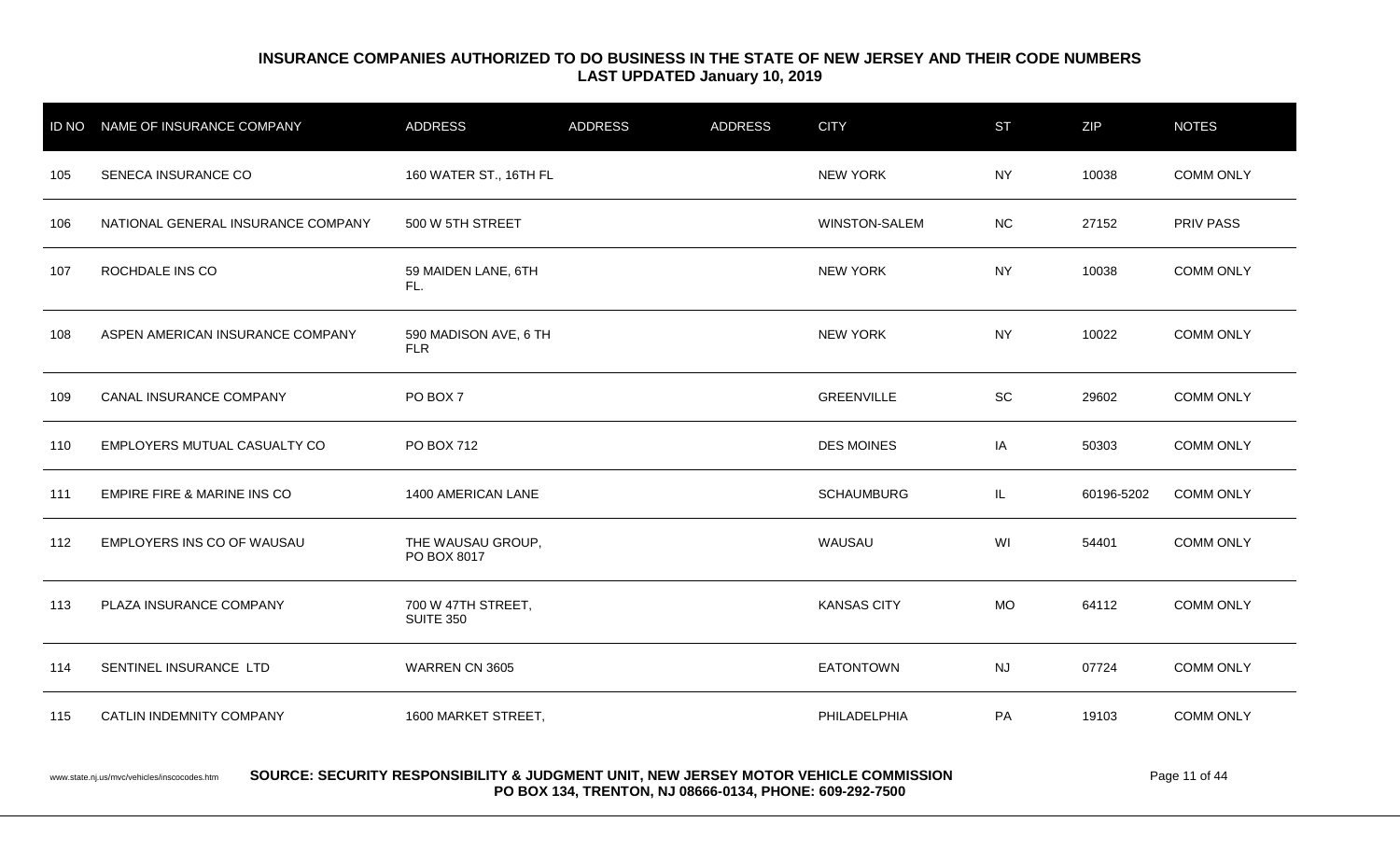|     | ID NO NAME OF INSURANCE COMPANY                   | <b>ADDRESS</b>                         | <b>ADDRESS</b> | <b>ADDRESS</b> | <b>CITY</b>           | <b>ST</b> | ZIP        | <b>NOTES</b>                          |
|-----|---------------------------------------------------|----------------------------------------|----------------|----------------|-----------------------|-----------|------------|---------------------------------------|
|     |                                                   | <b>SUITE 1616</b>                      |                |                |                       |           |            |                                       |
| 116 | <b>EXCELSIOR INSURANCE CO</b>                     | 175 BERKELY ST                         |                |                | <b>BOSTON</b>         | MA        | 02117      | <b>COMM ONLY</b>                      |
| 117 | PRIME PROPERTY & CASUALTY INSURANCE<br><b>INC</b> | 8722 SOUTH HARRISON<br><b>STREET</b>   |                |                | SANDY                 | <b>UT</b> | 840710     | <b>COMM ONLY</b>                      |
| 118 | JAMESTOWN INS CO A RISK RETENTION<br><b>GROUP</b> | PO BOX 306                             |                |                | <b>MONTPELIER</b>     | VT        | 05601-0306 | <b>COMM ONLY</b>                      |
| 119 | MARKEL INSURANCE CO                               | 4600 COX ROAD                          |                |                | <b>GLEN ALLEN</b>     | VA        | 23060      | PRIV PASS AND<br><b>COMM</b>          |
| 120 | AMERICAN HALLMARK INSURANCE COMPANY<br>OF TEXAS   | 777 MAIN STREET,<br><b>SUITE 1000</b>  |                |                | FORT WORTH            | TX        | 76020      | <b>COMM ONLY</b>                      |
| 121 | OOIDA RISK RETENTION GROUP INC.                   | PO BOX 306                             |                |                | <b>MONTPELIER</b>     | VT        | 05601      | <b>COMM ONLY</b>                      |
| 122 | STEADFAST INSURANCE CO                            | PO BOX 542003                          |                |                | <b>OMAHA</b>          | <b>NE</b> | 68154-8003 | <b>COMM ONLY</b>                      |
| 123 | EVEREST NATIONAL INSURANCE CO                     | 477 MARTINSVILLE RD,<br><b>POB 830</b> |                |                | <b>LIBERTY CORNER</b> | <b>NJ</b> | 07938-0830 | <b>COMM ONLY</b>                      |
| 124 | FEDERAL INSURANCE CO                              | 15 MOUNTAIN VIEW RD,<br>PO BX 1615     |                |                | <b>WARREN</b>         | <b>NJ</b> | 07061      | <b>COMM &amp; PRIV</b><br><b>PASS</b> |

www.state.nj.us/mvc/vehicles/inscocodes.htm **SOURCE: SECURITY RESPONSIBILITY & JUDGMENT UNIT, NEW JERSEY MOTOR VEHICLE COMMISSION** Page 12 of 44 **PO BOX 134, TRENTON, NJ 08666-0134, PHONE: 609-292-7500**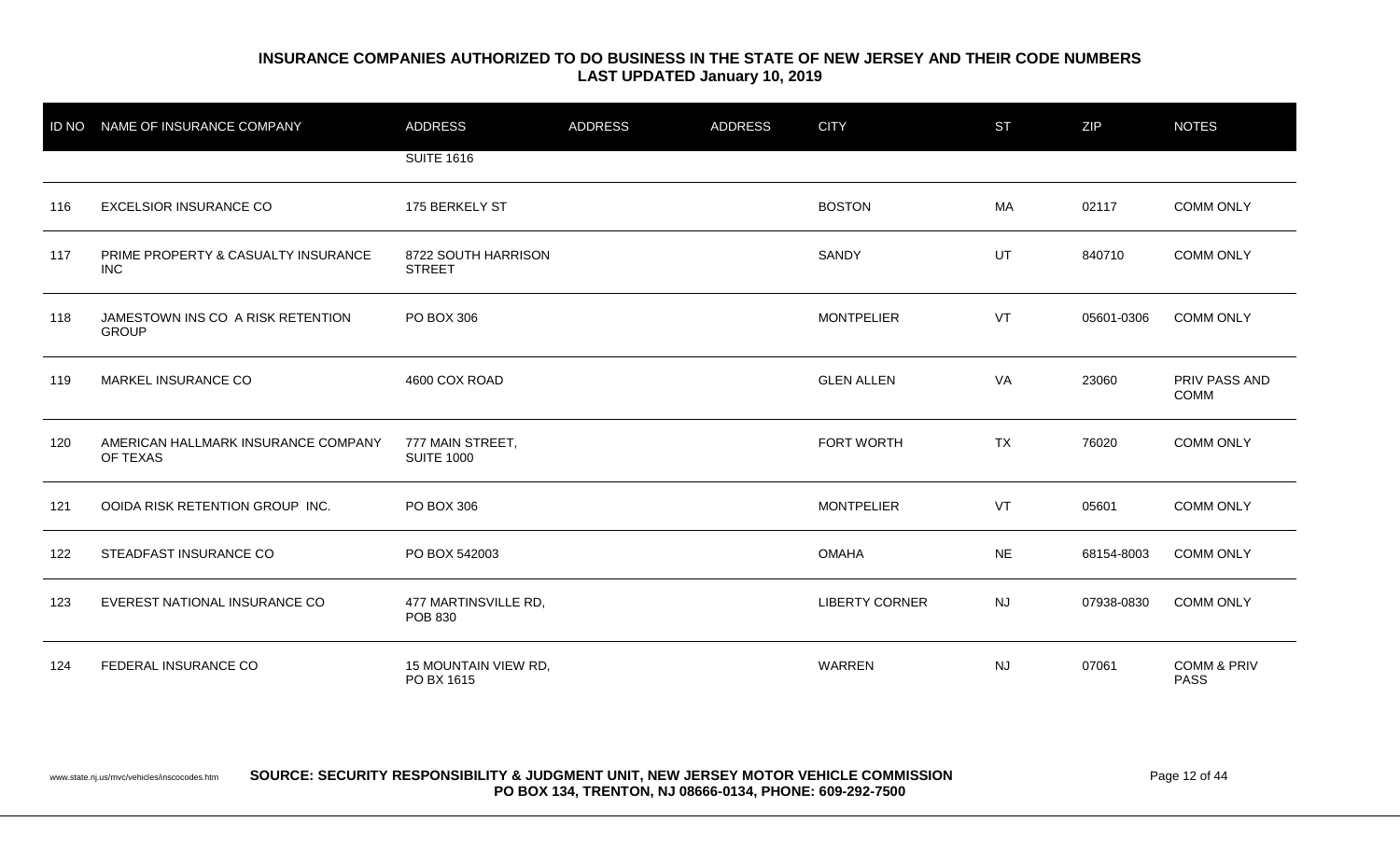| <b>ID NO</b> | NAME OF INSURANCE COMPANY                                | <b>ADDRESS</b>                           | <b>ADDRESS</b>                          | <b>ADDRESS</b> | <b>CITY</b>      | <b>ST</b> | ZIP        | <b>NOTES</b>                     |
|--------------|----------------------------------------------------------|------------------------------------------|-----------------------------------------|----------------|------------------|-----------|------------|----------------------------------|
| 125          | NGM INSURANCE COMPANY                                    | 55 WEST STREET                           |                                         |                | <b>KEENE</b>     | <b>NH</b> | 03431      | <b>COMM ONLY</b>                 |
| 126          | FEDERATED MUTUAL INSURANCE CO                            | 121 EAST PARK<br>SQUARE                  |                                         |                | <b>OWATONNA</b>  | <b>MN</b> | 55060      | <b>COMM ONLY</b>                 |
| 127          | ACCEPTANCE INDEMNITY INS. CO                             | 702 OBERLIN ROAD                         |                                         |                | <b>RALEIGH</b>   | <b>NC</b> | 27605      | <b>COMM ONLY</b>                 |
| 128          | ALLMERICA FINANCIAL BENEFIT INSURANCE<br><b>COMPANY</b>  | 440 LINCOLN STREET                       | <b>STATISTICAL</b><br><b>DEPARTMENT</b> | S-436          | <b>WORCESTER</b> | MA        | 01653-0002 | <b>COMM ONLY</b>                 |
| 129          | FIDELITY & GUARANTY INS UNDERWRITERS<br><b>INC</b>       | 6 CENTURY DRV, 3RD<br><b>FLR</b>         |                                         |                | PARSIPPANY       | <b>NJ</b> | 07054      | PRIVATE PASS<br><b>ONLY</b>      |
| 130          | ALLMERICA FINANCIAL ALLIANCE INSURANCE<br><b>COMPANY</b> | 440 LINCOLN STREET                       | <b>STATISTICAL</b><br><b>DEPARTMENT</b> | S-436          | <b>WORCESTER</b> | MA        | 01653-0002 | <b>COMM ONLY</b>                 |
| 131          | FIREMAN'S FUND INS CO                                    | 777 SAN MARIN DR                         |                                         |                | <b>NOVATO</b>    | CA        | 94998      | <b>COMM ONLY</b>                 |
| 132          | FALLS LAKE NATIONAL INSURANCE COMPANY                    | 6131 FALLS OF NEUSE<br>ROAD SUITE 306    |                                         |                | <b>RALEIGH</b>   | <b>NC</b> | 27609      | <b>COMMERCIAL</b><br><b>ONLY</b> |
| 133          | BERKSHIRE HATHAWAY HOMESTATE<br><b>INSURANCE COMPANY</b> | 1314 DOUGLAS STREET<br><b>SUITE 1400</b> |                                         |                | <b>OMAHA</b>     | <b>NE</b> | 68102      | <b>COMM ONLY</b>                 |
| 134          | <b>PROGRESSIVE GARDEN STATE INS</b>                      | <b>C/O PROGRESSIVE</b>                   | PO BOX 89490                            |                | <b>CLEVELAND</b> | OH        | 44101-6490 | <b>PRIV PASS ONLY</b>            |

www.state.nj.us/mvc/vehicles/inscocodes.htm **SOURCE: SECURITY RESPONSIBILITY & JUDGMENT UNIT, NEW JERSEY MOTOR VEHICLE COMMISSION** Page 13 of 44 **PO BOX 134, TRENTON, NJ 08666-0134, PHONE: 609-292-7500**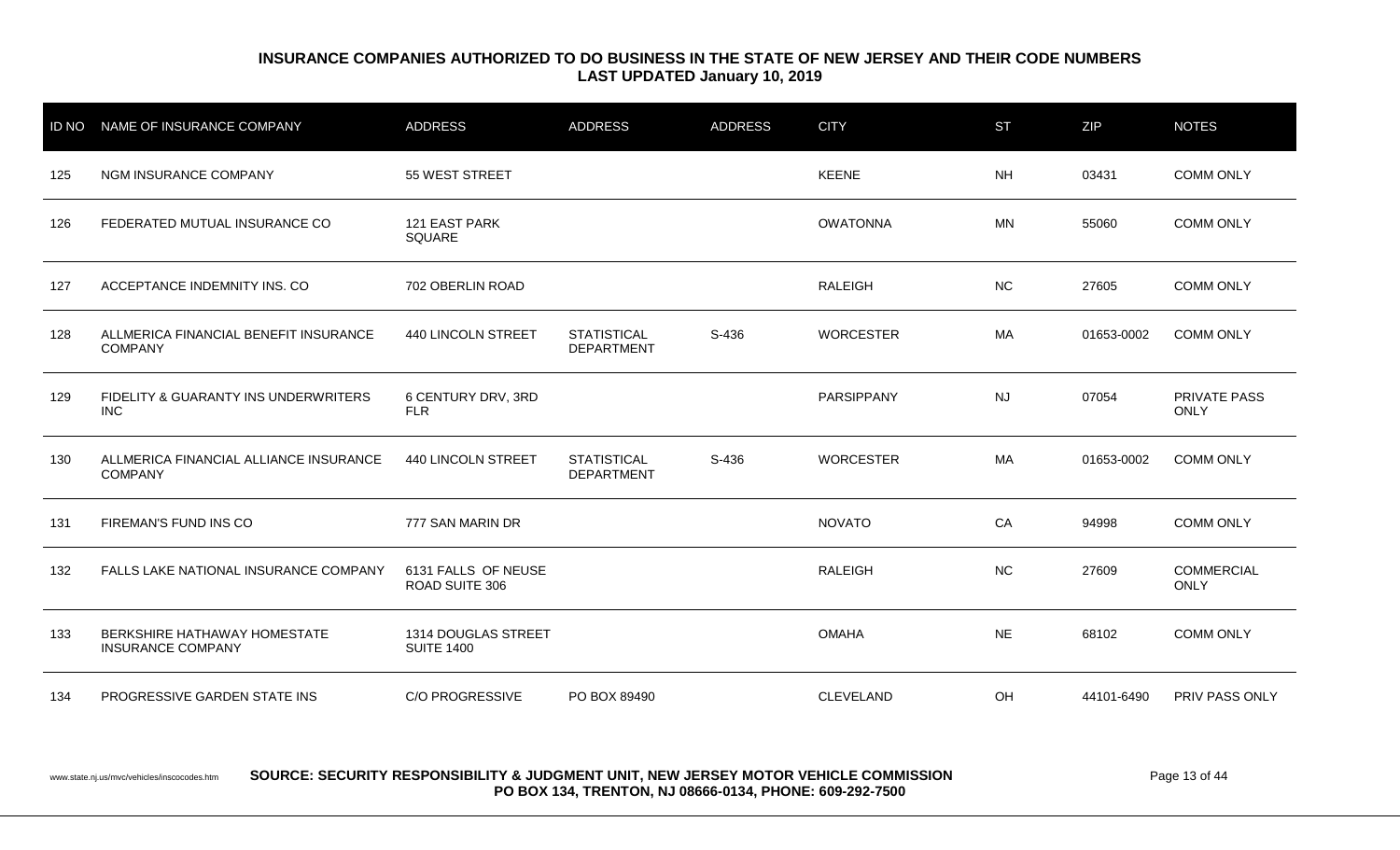| <b>ID NO</b> | NAME OF INSURANCE COMPANY                                   | <b>ADDRESS</b>             | <b>ADDRESS</b>      | <b>ADDRESS</b> | <b>CITY</b>        | <b>ST</b>      | ZIP        | <b>NOTES</b>                 |
|--------------|-------------------------------------------------------------|----------------------------|---------------------|----------------|--------------------|----------------|------------|------------------------------|
| 135          | DRIVE NEW JERSEY INS CO                                     | PO BOX 89490               |                     |                | MAYFIELD VILLAGE   | OH             | 44143      | PRIV PASS AND<br><b>COMM</b> |
| 136          | PACIFIC SPECIALTY INSURANCE COMPANY                         | 3601 HAVEN AVENUE          |                     |                | <b>MENLO PARK</b>  | CA             | 94025      | PRIVATE PASS                 |
| 137          | NATIONAL INTERSTATE INSURANCE COMPANY                       | 3250 INTERSTATE DRR.       |                     |                | <b>RICHFIELD</b>   | OH             | 44286      | <b>COMM ONLY</b>             |
| 138          | RAMPART INSURANCE CO                                        | 90 BROAD ST, 25TH FL       |                     |                | <b>NEW YORK</b>    | <b>NY</b>      | 10004      | <b>COMM ONLY</b>             |
| 139          | ENCOMPASS PROPERTY & CASUALTY CO. OF<br><b>NJ</b>           | ONE MERIDAN BLVD           | <b>NULL</b>         | <b>NULL</b>    | <b>WYOMISSING</b>  | PA             | 19610      | <b>PRIC PASS</b>             |
| 140          | <b>GENERAL INS CO OF AMERICA</b>                            | <b>GFA ACCOUNTING T-15</b> | <b>SAFECO PLAZA</b> |                | <b>SEATTLE</b>     | WA             | 98185      | <b>COMM ONLY</b>             |
| 141          | AMICA MUTUAL INSURANCE COMPANY                              | 100 AMICA WAY              |                     |                | <b>LINCOLN</b>     | R <sub>l</sub> | 02865      | PRIV PASS                    |
| 142          | TRANSPORTATION LIABILITY INS CO                             | PO BOX 937                 |                     |                | <b>CHARLESTON</b>  | SC             | 29402-0937 | <b>COMM ONLY</b>             |
| 144          | QBE INSURANCE CORP                                          | 88 PINE ST., 16TH FL       |                     |                | <b>NEW YORK</b>    | <b>NY</b>      | 10005      | <b>COMM ONLY</b>             |
| 145          | ARCH INSURANCE CO                                           | 300 PLAZA 3                |                     |                | <b>JERSEY CITY</b> | <b>NJ</b>      | 07311-1107 | <b>COMM ONLY</b>             |
| 146          | THE AUTOMOBILE INSURANCE COMPANY OF<br>HARTFORD CONNECTICUT | 333 GLEN STREET            |                     |                | <b>GLEN FALLS</b>  | <b>NY</b>      | 12801      | PRIV PASS                    |

www.state.nj.us/mvc/vehicles/inscocodes.htm **SOURCE: SECURITY RESPONSIBILITY & JUDGMENT UNIT, NEW JERSEY MOTOR VEHICLE COMMISSION** Page 14 of 44 **PO BOX 134, TRENTON, NJ 08666-0134, PHONE: 609-292-7500**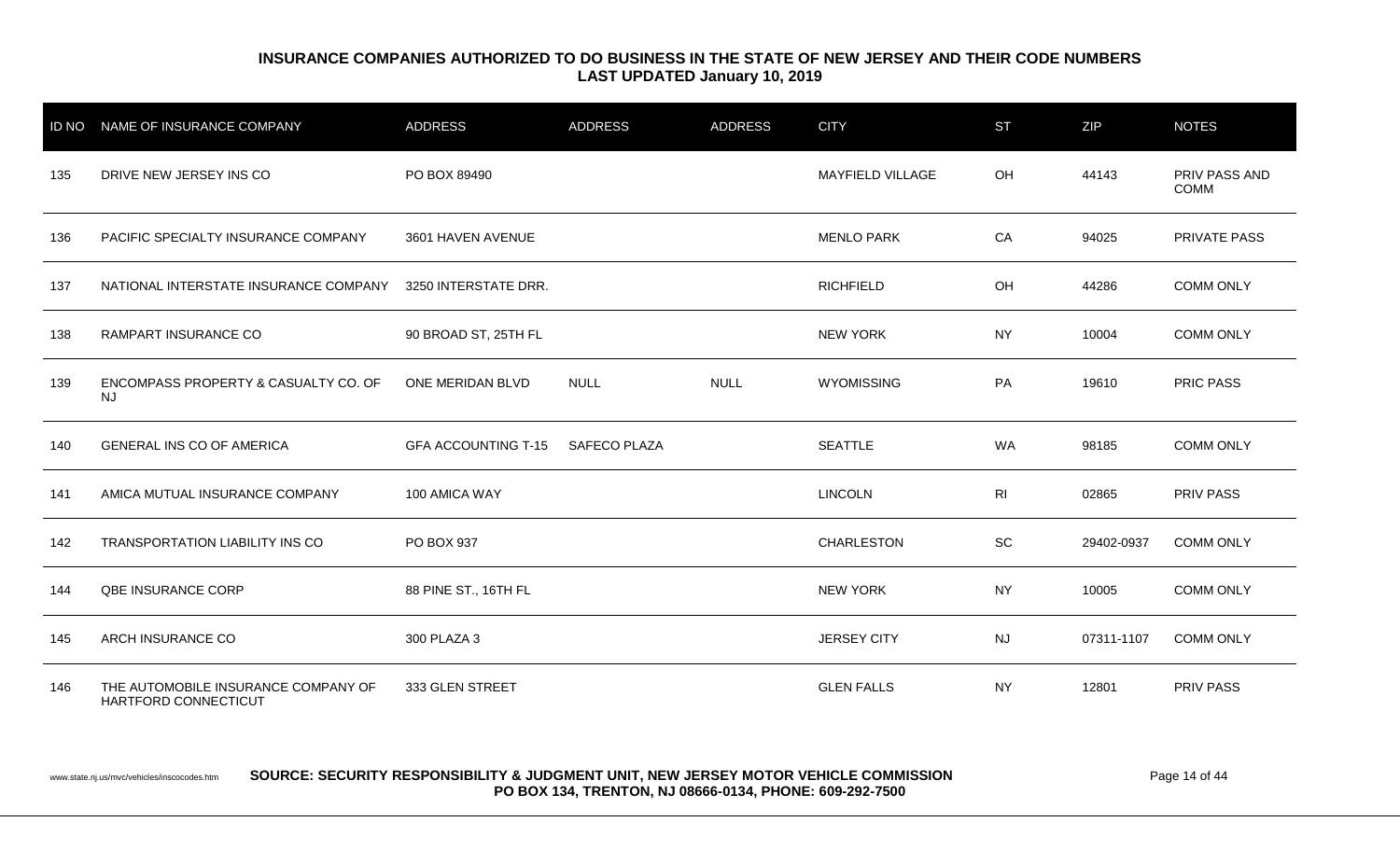|     | ID NO NAME OF INSURANCE COMPANY                     | <b>ADDRESS</b>                          | <b>ADDRESS</b> | <b>ADDRESS</b> | <b>CITY</b>         | <b>ST</b> | ZIP        | <b>NOTES</b>                 |
|-----|-----------------------------------------------------|-----------------------------------------|----------------|----------------|---------------------|-----------|------------|------------------------------|
| 147 | ESSENTIA INSURANCE COMPANY                          | POB 906                                 |                |                | PEWAUKEE            | WI        | 53072-0906 | PRIVATE PASS                 |
| 148 | <b>GOVERNMENT EMPLOYEES INS CO</b>                  | ONE GEICO PLAZA                         |                |                | <b>WASHINGTON</b>   | DC        | 20076-0001 | PRIV PASS AND<br><b>COMM</b> |
| 149 | NATIONWIDE MUTUAL INSURANCE COMPANY                 | 355 MAPLE AVE                           |                |                | <b>HARLEYSVILLE</b> | PA        | 19438      | PRIV PASS                    |
| 150 | NATIONWIDE AGRIBUSINESS INSURANCE<br><b>COMPANY</b> | 1100 LOCUST STREET,<br><b>DEPT 3030</b> |                |                | <b>DES MOINES</b>   | IA        | 50391-3030 | <b>COMM ONLY</b>             |
| 151 | <b>GRANITE STATE INSURANCE CO</b>                   | 70 PINE ST                              |                |                | <b>NEW YORK</b>     | <b>NY</b> | 10270      | <b>COMM ONLY</b>             |
| 152 | <b>GRAPHIC ARTS MUTUAL INS CO</b>                   | PO BOX 530                              |                |                | <b>UTICA</b>        | <b>NY</b> | 13503      | <b>COMM ONLY</b>             |
| 153 | HARLEYSVILLE INS. CO.                               | 800 HARPER DRIVE STE<br>200             |                |                | <b>MOORESTOWN</b>   | <b>NJ</b> | 08057-3245 | <b>COMM ONLY</b>             |
| 154 | <b>GREAT AMERICAN INS CO</b>                        | 580 WALNUT ST                           |                |                | <b>CINCINNATI</b>   | OH        | 45202      | <b>COMM ONLY</b>             |
| 155 | <b>GREAT NORTHERN INS CO</b>                        | <b>15 MOUNTAIN VIEW RD</b>              | PO BOX 1615    |                | WARREN              | <b>NJ</b> | 07061-1615 | <b>COMM ONLY</b>             |
| 156 | <b>GREATER NEW YORK MUTUAL INS CO</b>               | 200 MADISON AVE.                        |                |                | <b>NEW YORK</b>     | <b>NY</b> | 10016      | <b>COMM ONLY</b>             |
| 157 | HARCO NATIONAL INS CO                               | PO BOX 68309                            |                |                | <b>SCHAUMBURG</b>   | IL.       | 60168      | <b>COMM ONLY</b>             |

#### www.state.nj.us/mvc/vehicles/inscocodes.htm **SOURCE: SECURITY RESPONSIBILITY & JUDGMENT UNIT, NEW JERSEY MOTOR VEHICLE COMMISSION** Page 15 of 44 **PO BOX 134, TRENTON, NJ 08666-0134, PHONE: 609-292-7500**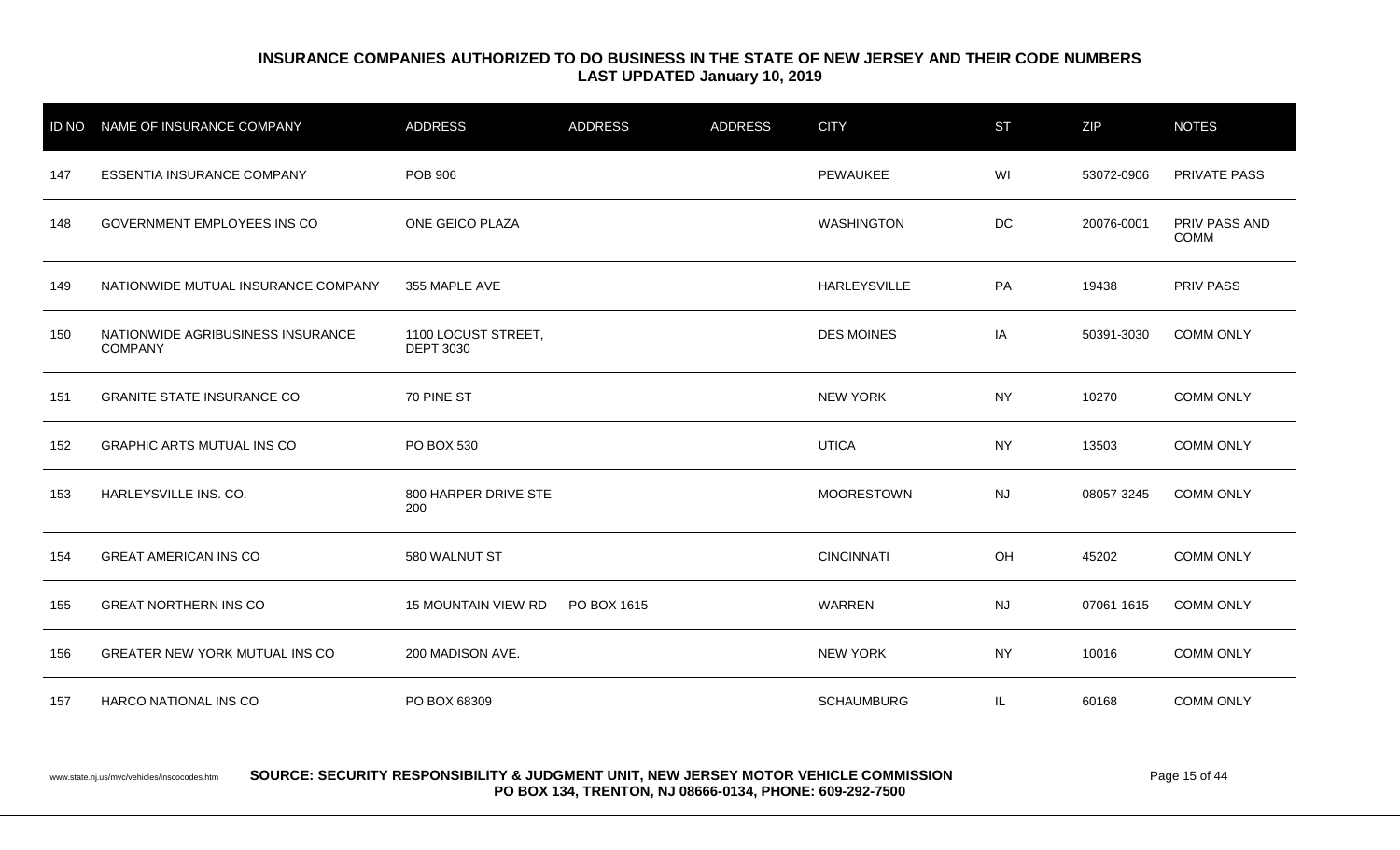| <b>ID NO</b>                                                                                                                                                                                                    | NAME OF INSURANCE COMPANY                                | <b>ADDRESS</b>                    | <b>ADDRESS</b>                          | <b>ADDRESS</b> | <b>CITY</b>           | <b>ST</b> | ZIP   | <b>NOTES</b>                        |
|-----------------------------------------------------------------------------------------------------------------------------------------------------------------------------------------------------------------|----------------------------------------------------------|-----------------------------------|-----------------------------------------|----------------|-----------------------|-----------|-------|-------------------------------------|
| 158                                                                                                                                                                                                             | HANOVER INSURANCE CO                                     | 440 LINCOLN ST                    | <b>STATISTICAL</b><br><b>DEPARTMENT</b> | S-436          | <b>WORCESTER</b>      | MA        | 01653 | PRIV PASS ONLY                      |
| 159                                                                                                                                                                                                             | PRO CENTURY INS. CO                                      | 465 CLEVELAND<br>AVENUE.          |                                         |                | WESTERVILLE           | OH        | 43082 | <b>COMM ONLY</b>                    |
| 160                                                                                                                                                                                                             | SENTRY INS A MUTUAL CO                                   | 1421 STRONGS AVE                  |                                         |                | <b>STEVENS POINT</b>  | WI        | 54481 | <b>COMM ONLY</b>                    |
| 161                                                                                                                                                                                                             | HARTFORD ACCIDENT & INDEMNITY CO                         | <b>HARTFORD PLAZA</b>             |                                         |                | <b>HARTFORD</b>       | <b>CT</b> | 06115 | <b>COMM ONLY</b>                    |
| 162                                                                                                                                                                                                             | HARTFORD FIRE INS CO                                     | 690 ASYLUM AVE.                   |                                         |                | <b>HARTFORD</b>       | <b>CT</b> | 06115 | <b>COMM AND PRIV</b><br><b>PASS</b> |
| 163                                                                                                                                                                                                             | METROPOLITAN CASUALTY INSURANCE<br><b>COMPANY</b>        | 9797 SPRINGBORO PIKE              |                                         |                | <b>DAYTON</b>         | OH        | 45448 | <b>PRIV PASS</b>                    |
| 164                                                                                                                                                                                                             | FOREMOST PROPERTY & CASUALTY<br><b>INSURANCE COMPANY</b> | 6303 OWENSMOUTH<br>AVE, 3RD FLOOR |                                         |                | <b>WOODLAND HILLS</b> | CA        | 91367 | PRIV PASS &<br>COMM                 |
| 165                                                                                                                                                                                                             | AXIS INSURANCE COMPANY                                   | 11680 GREAT OAKS<br><b>WAY</b>    | <b>SUITE 500</b>                        |                | ALPHARETTA            | GA        | 30022 | <b>COMM ONLY</b>                    |
| 166                                                                                                                                                                                                             | WESCO INSURANCE COMPANY C/O AMTRUST<br>UNDERWRITERS INC. | 55 CAPITAL BLVD                   |                                         |                | <b>ROCKY HILL</b>     | <b>CT</b> | 06067 | <b>COMM ONLY</b>                    |
| 167                                                                                                                                                                                                             | NATIONAL LIABILITY AND FIRE INSURANCE CO                 | 3024 HARNEY STREET                |                                         |                | <b>OMAHA</b>          | <b>NE</b> | 68131 | <b>COMM ONLY</b>                    |
| SOURCE: SECURITY RESPONSIBILITY & JUDGMENT UNIT, NEW JERSEY MOTOR VEHICLE COMMISSION<br>Page 16 of 44<br>www.state.nj.us/mvc/vehicles/inscocodes.htm<br>PO BOX 134, TRENTON, NJ 08666-0134, PHONE: 609-292-7500 |                                                          |                                   |                                         |                |                       |           |       |                                     |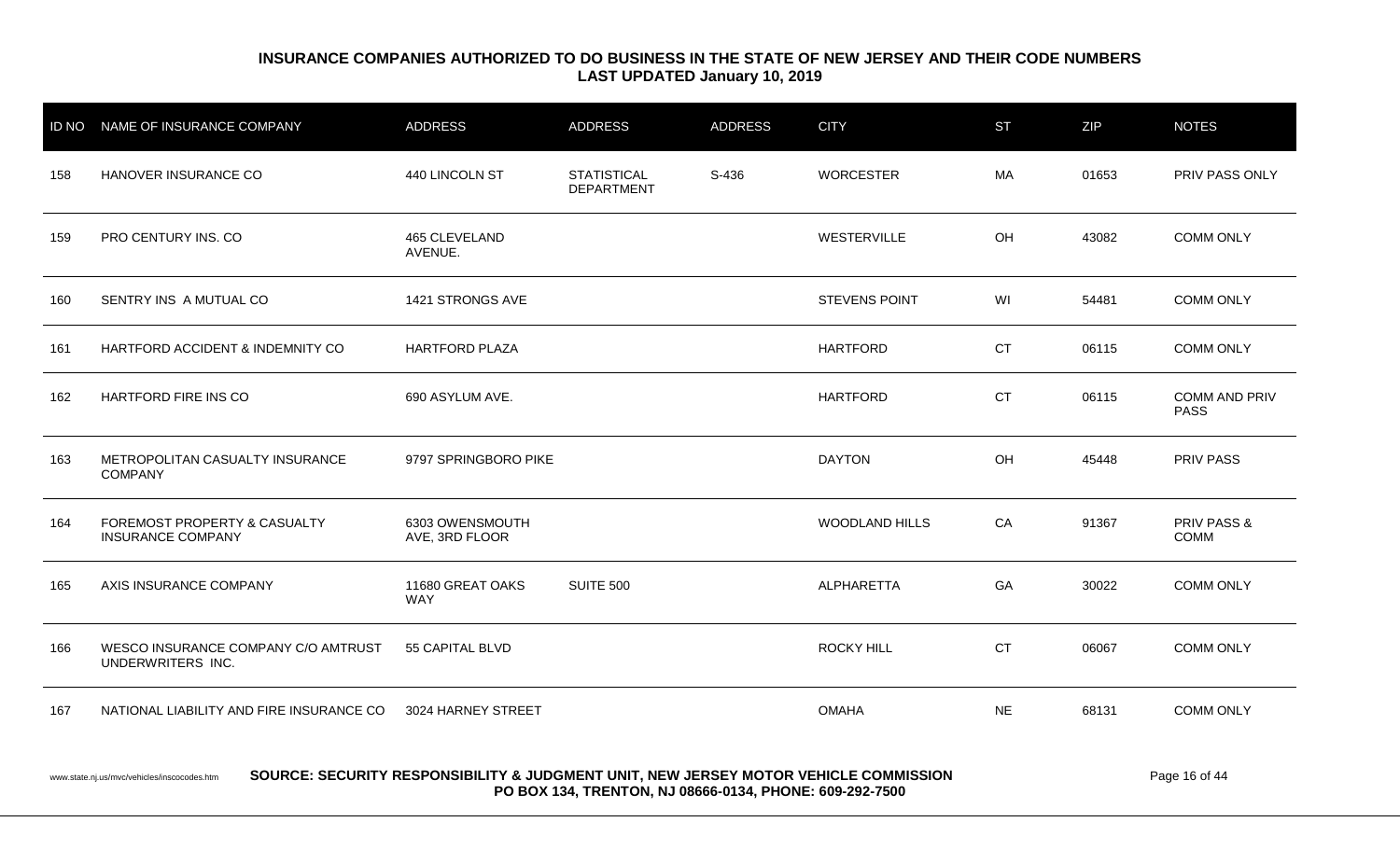|                                                                                                                                                                                                | ID NO NAME OF INSURANCE COMPANY     | <b>ADDRESS</b>                         | <b>ADDRESS</b>   | <b>ADDRESS</b> | <b>CITY</b>             | <b>ST</b> | ZIP        | <b>NOTES</b>                        |
|------------------------------------------------------------------------------------------------------------------------------------------------------------------------------------------------|-------------------------------------|----------------------------------------|------------------|----------------|-------------------------|-----------|------------|-------------------------------------|
| 168                                                                                                                                                                                            | HARLEYSVILLE WORCESTER INSURANCE CO | 800 HARPER DR                          | <b>SUITE 200</b> |                | <b>MOORESTOWN</b>       | <b>NJ</b> | 08057-3245 | PRIV PASS AND<br><b>COMM</b>        |
| 169                                                                                                                                                                                            | NATIONAL SPECIALTY INS CO           | <b>17 STATE STREET</b>                 | 17TH FLOOR       |                | <b>NEW YORK</b>         | <b>NY</b> | 10004      | COMM ONLY                           |
| 170                                                                                                                                                                                            | <b>FARMERS INSURANCE EXCHANGE</b>   | 6303 OWENSMOUTH<br>AVENUE, 3RD FLOOR   |                  |                | WOODLAND HILLS          | CA        | 91367      | <b>COMM AND PRIV</b><br><b>PASS</b> |
| 171                                                                                                                                                                                            | EVERGREEN NAT'L INDEMNITY CO        | 6140 PARKLAND BLVD<br><b>STE 321</b>   |                  |                | <b>MAYFIELD HEIGHTS</b> | OH        | 44124      | <b>COMM ONLY</b>                    |
| 172                                                                                                                                                                                            | AMERICAN COMMERCE INS CO            | 3590 TWIN CREEKS<br><b>DRIVE</b>       |                  |                | <b>COLUMBUS</b>         | OH        | 43204      | <b>PRIV PASS</b>                    |
| 173                                                                                                                                                                                            | WRM AMERICA INDEMNITY COMPANY, INC. | 333 EARLE OVINGTON<br><b>BOULEVARD</b> | <b>SUITE 505</b> |                | <b>UNIONDALE</b>        | <b>NY</b> | 11553      | <b>COMM ONLY</b>                    |
| 174                                                                                                                                                                                            | UNITED WISCONSIN UNSURANCE COMPANY  | 200 N. GRAND AVE.                      |                  |                | <b>LANSING</b>          | MI        | 48901-7990 | <b>COMM ONLY</b>                    |
| 175                                                                                                                                                                                            | INSURANCE CO OF THE STATE OF PA     | 160 WATER ST., 23RD<br>FL.             |                  |                | <b>NEW YORK</b>         | <b>NY</b> | 10038      | <b>COMM AND PRIV</b><br><b>PASS</b> |
| 176                                                                                                                                                                                            | ACADIA INSURANCE COMPANY            | 4820 LAKE BROOK<br><b>DRIVE</b>        | <b>SUITE 300</b> |                | <b>GLEN ALLEN</b>       | VA        | 23060-9233 | <b>COMM ONLY</b>                    |
| FIREMEN'S INS. CO. OF WASHINGTON DC<br>4820 LAKE BROOK<br><b>SUITE 300</b><br><b>GLEN ALLEN</b><br>VA<br>23060-9233<br>177<br><b>DRIVE</b>                                                     |                                     |                                        |                  |                |                         |           |            |                                     |
| SOURCE: SECURITY RESPONSIBILITY & JUDGMENT UNIT, NEW JERSEY MOTOR VEHICLE COMMISSION<br>www.state.nj.us/mvc/vehicles/inscocodes.htm<br>PO BOX 134, TRENTON, NJ 08666-0134, PHONE: 609-292-7500 |                                     |                                        |                  |                |                         |           |            |                                     |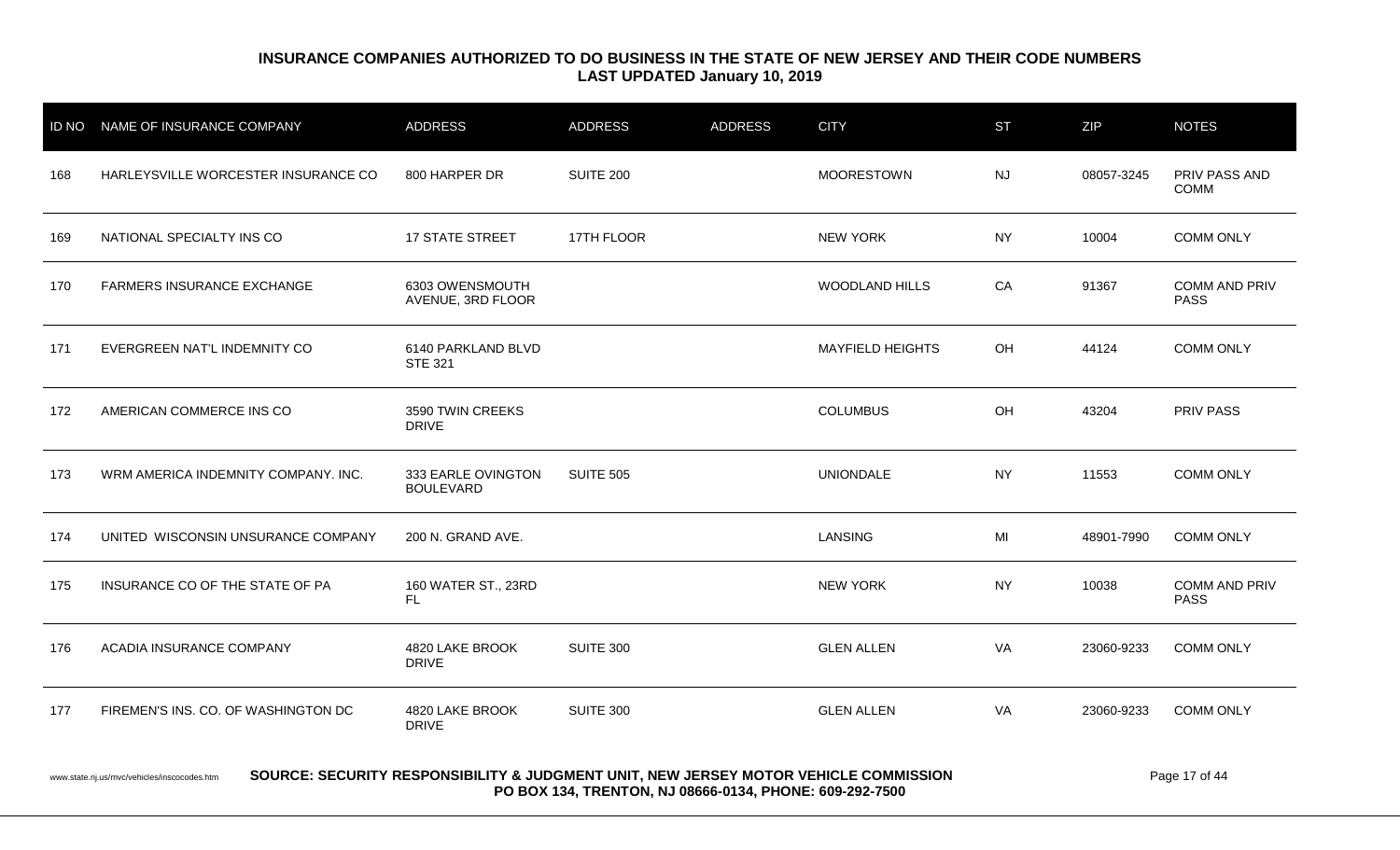|                                                                                                                                                                                                | ID NO NAME OF INSURANCE COMPANY                          | <b>ADDRESS</b>                              | <b>ADDRESS</b>        | <b>ADDRESS</b> | <b>CITY</b>              | <b>ST</b> | ZIP        | <b>NOTES</b>                          |
|------------------------------------------------------------------------------------------------------------------------------------------------------------------------------------------------|----------------------------------------------------------|---------------------------------------------|-----------------------|----------------|--------------------------|-----------|------------|---------------------------------------|
| 178                                                                                                                                                                                            | CALIFORNIA CASUALTY AND FIRE INSURANCE<br><b>COMPANY</b> | 1900 ALAMEDA DE LAS<br><b>PULGAS</b>        |                       |                | <b>SAN MATEO</b>         | CA        | 94403-1298 | <b>PRIV PASS ONLY</b>                 |
| 179                                                                                                                                                                                            | JEFFERSON INS CO                                         | 2805 NORTH PARHAM<br><b>ROAD</b>            |                       |                | <b>RICHMOND</b>          | VA        | 23294      | <b>COMM ONLY</b>                      |
| 180                                                                                                                                                                                            | ARCOA RISK RETENTION GROUP                               | 2233 WISCONSIN<br>AVENUE, NW                | <b>SUITE 310</b>      |                | <b>WASHINGTON</b>        | DC        | 20007      | <b>COMM ONLY</b>                      |
| 181                                                                                                                                                                                            | FEDERATED RURAL ELECTRIC INSURANCE<br><b>EXCHANGE</b>    | 11875 W. 85TH STREET                        | PO BOX 15147          |                | LENEXA                   | KS        | 66285-5147 | <b>COMM ONLY</b>                      |
| 182                                                                                                                                                                                            | LIBERTY MUTUAL FIRE INS CO                               | SUITE 201, MARLTON<br><b>EXECUTIVE PARK</b> | 701 ROUTE 73<br>SOUTH |                | <b>MARLTON</b>           | <b>NJ</b> | 08053      | <b>COMM &amp; PRIV</b><br><b>PASS</b> |
| 183                                                                                                                                                                                            | LIBERTY MUTUAL INS CO                                    | SUITE 201, MARLTON<br><b>EXECUTIVE PARK</b> | 701 ROUTE 73<br>SOUTH |                | <b>MARLTON</b>           | <b>NJ</b> | 08053      | <b>COMM &amp; PRIV</b><br><b>PASS</b> |
| 184                                                                                                                                                                                            | PRIVILEGE UNDERWRITERS RECIPROCAL<br><b>EXCHANGE</b>     | 1 NORTH LEXINGTON<br><b>AVENUE</b>          | <b>SUITE 1450</b>     |                | <b>WHITE PLAINS</b>      | <b>NY</b> | 10601      | PRIV PASS ONLY                        |
| 185                                                                                                                                                                                            | NATIONAL INTERSTATE INS CO OF HAWAII INC                 | 3250 INTERSTATE DR                          |                       |                | <b>RICHFIELD</b>         | OH        | 44286      | <b>COMM ONLY</b>                      |
| 186                                                                                                                                                                                            | AMERICAN SERVICE INSURANCE COMPANY                       | 150 NORTHWEST POINT<br>BLVD.                |                       |                | <b>ELK GROVE VILLAGE</b> | IL.       | 60007      | <b>COMM ONLY</b>                      |
| 187                                                                                                                                                                                            | AMGUARD INSURANCE COMPANY                                | PO BOX A-H                                  | 16 SOUTH RIVER        |                | <b>WILKES BARRE</b>      | PA        | 18703-0020 | <b>COMM ONLY</b>                      |
| SOURCE: SECURITY RESPONSIBILITY & JUDGMENT UNIT, NEW JERSEY MOTOR VEHICLE COMMISSION<br>www.state.nj.us/mvc/vehicles/inscocodes.htm<br>PO BOX 134, TRENTON, NJ 08666-0134, PHONE: 609-292-7500 |                                                          |                                             |                       |                |                          |           |            |                                       |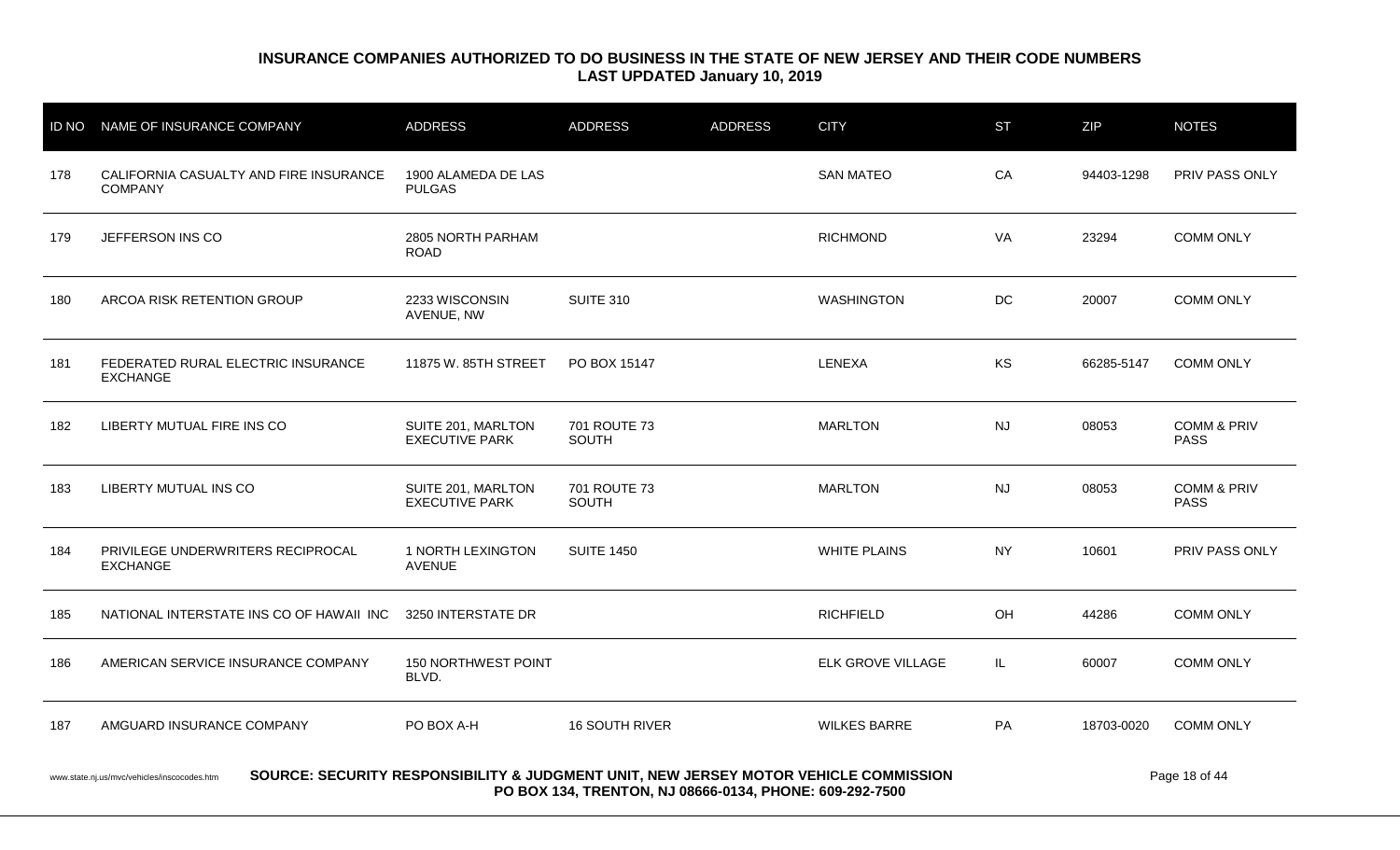| <b>ID NO</b> | NAME OF INSURANCE COMPANY                          | <b>ADDRESS</b>                              | <b>ADDRESS</b>               | <b>ADDRESS</b> | <b>CITY</b>       | <b>ST</b> | <b>ZIP</b> | <b>NOTES</b>                 |
|--------------|----------------------------------------------------|---------------------------------------------|------------------------------|----------------|-------------------|-----------|------------|------------------------------|
|              |                                                    |                                             | <b>STREET</b>                |                |                   |           |            |                              |
| 188          | NATIONWIDE AFFINITY INS CO OF AMERICA              | ONE NATIONWIDE<br>BLVD.                     | <b>DSPF - 76</b>             |                | <b>COLUMBUS</b>   | OH        | 43215-2220 | <b>COMM ONLY</b>             |
| 189          | TRAVELERS CASUALTY INSURANCE COMPANY<br>OF AMERICA | ONE TOWER SQUARE                            | CR07                         |                | <b>HARTFORD</b>   | <b>CT</b> | 06183      | <b>COMM ONLY</b>             |
| 190          | LUMBERMEN'S MUTUAL CASUALTY CO                     | 1 KEMPER DRIVE                              |                              |                | <b>LONG GROVE</b> | IL.       | 60049      | <b>COMM ONLY</b>             |
| 191          | ZURICH AMERICAN INSURANCE CO OF<br><b>ILLINIOS</b> | 1400 AMERICAN LANE                          |                              |                | <b>SCHAUMBURG</b> | IL.       | 60196      | <b>COMM ONLY</b>             |
| 192          | LM INSURANCE CORP                                  | SUITE 201, MARLTON<br><b>EXECUTIVE PARK</b> | 701 ROUTE 73<br><b>SOUTH</b> |                | <b>MARLTON</b>    | NJ        | 08053      | PRIV PASS AND<br><b>COMM</b> |
| 193          | FIRST LIBERTY INS CORP                             | SUITE 201, MARLTON<br><b>EXECUTIVE PARK</b> | 701 ROUTE 73<br><b>SOUTH</b> |                | <b>MARLTON</b>    | NJ        | 08053      | <b>COMM ONLY</b>             |
| 194          | LUMBER MUTUAL INSURANCE CO                         | POINT WEST OFFICE<br><b>CENTER</b>          | 1 SPEEN ST                   |                | <b>FRAMINGHAM</b> | MA        | 01701      | <b>COMM ONLY</b>             |
| 195          | FIRSTLINE NATIONAL INS CO                          | 200 NORTH MAIN ST                           |                              |                | <b>BELAIR</b>     | <b>MD</b> | 21014-3544 | <b>COMM ONLY</b>             |
| 196          | TRUCK INSURANCE EXCHANGE                           | 6303 OWENSMOUTH<br>AVENUE, 3RD FLOOR        |                              |                | WOODLAND HILLS    | CA        | 91367      | <b>COMM ONLY</b>             |

www.state.nj.us/mvc/vehicles/inscocodes.htm **SOURCE: SECURITY RESPONSIBILITY & JUDGMENT UNIT, NEW JERSEY MOTOR VEHICLE COMMISSION** Page 19 of 44 **PO BOX 134, TRENTON, NJ 08666-0134, PHONE: 609-292-7500**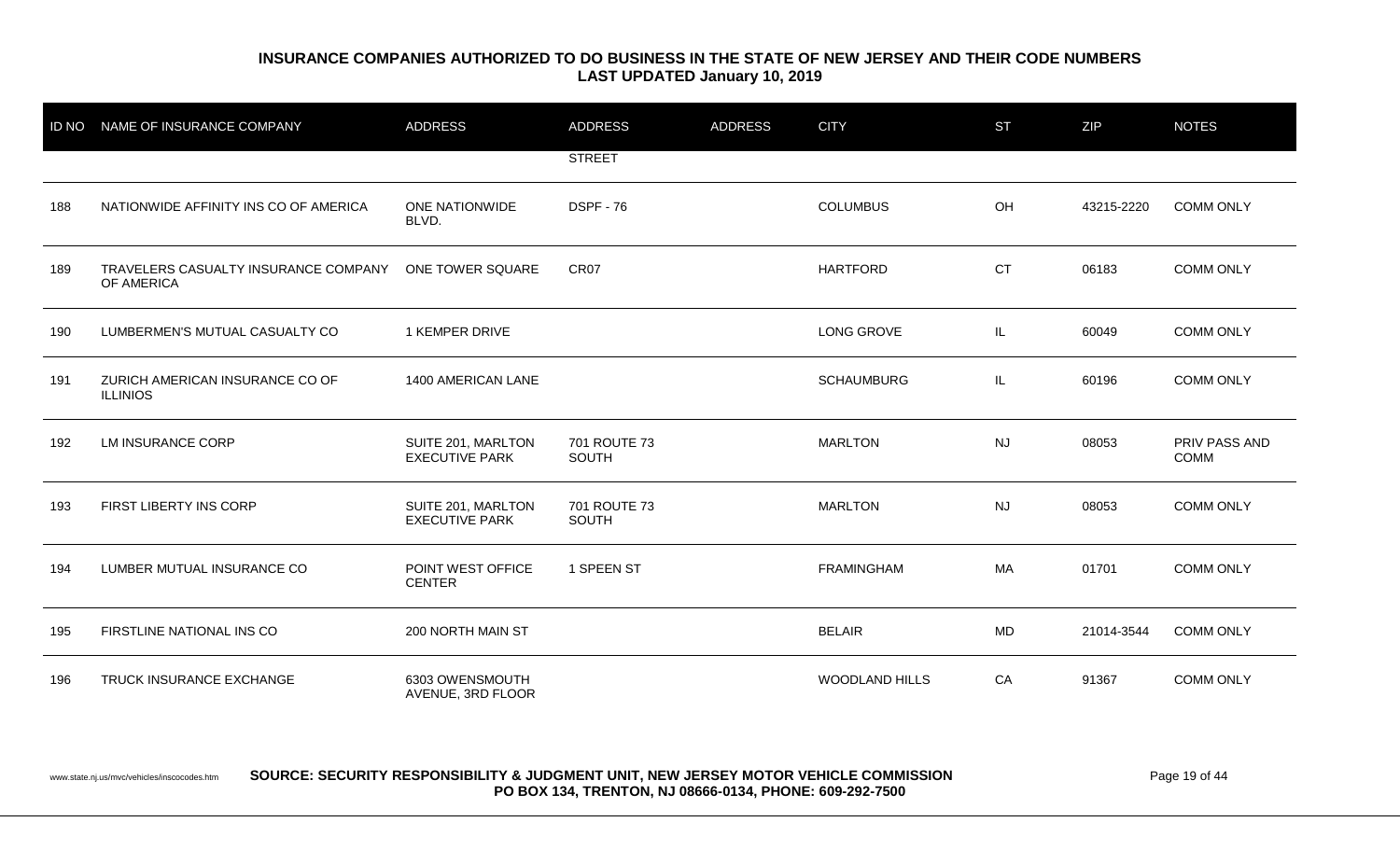| <b>ID NO</b> | NAME OF INSURANCE COMPANY                                         | <b>ADDRESS</b>                                           | <b>ADDRESS</b>                          | ADDRESS | <b>CITY</b>        | <b>ST</b> | ZIP        | <b>NOTES</b>                     |
|--------------|-------------------------------------------------------------------|----------------------------------------------------------|-----------------------------------------|---------|--------------------|-----------|------------|----------------------------------|
| 197          | AMTRUST INSURANCE COMPANY OF KANSAS,<br><b>INC</b>                | 800 SUPERIOR AVENUE                                      |                                         |         | <b>CLEVELAND</b>   | OH        | 44114      | <b>COMM ONLY</b>                 |
| 198          | THE GRAY INSURANCE COMPANY                                        | POB 6202                                                 |                                         |         | <b>METAIRIE</b>    | LA        | 70009      | <b>COMM</b>                      |
| 199          | MASSACHUSETTS BAY INS CO                                          | 440 LINCOLN STREET                                       | <b>STATISTICAL</b><br><b>DEPARTMENT</b> | S-436   | <b>WORCESTER</b>   | MA        | 01653-0002 | <b>COMM ONLY</b>                 |
| 200          | USAA GENERAL INDEMNITY COMPANY                                    | 9800 FREDERICKSBURG<br><b>ROAD</b>                       |                                         |         | <b>SAN ANTONIO</b> | <b>TX</b> | 78288      | <b>PRIV PASS</b>                 |
| 201          | <b>GARRISON PROPERTY AND CASUALTY</b><br><b>INSURANCE COMPANY</b> | 9800 FREDERICKSBURG<br><b>ROAD</b>                       |                                         |         | <b>SAN ANTONIO</b> | <b>TX</b> | 78288      | PRIV PASS                        |
| 203          | ALLIED WORLD INSURANCE COMPANY                                    | 199 WATER STREET,<br>29TH FLOOR                          |                                         |         | <b>NEW YORK</b>    | <b>NY</b> | 10038      | <b>COMM ONLY</b>                 |
| 204          | MERCHANTS' MUTUAL INS CO                                          | 250 MAIN ST.                                             |                                         |         | <b>BUFFALO</b>     | <b>NY</b> | 14240      | <b>COMM ONLY</b>                 |
| 205          | SELECTIVE CASUALTY INSURANCE COMPANY                              | 1395 YARDVILLE-<br><b>HAMILTON SQUARE</b><br><b>ROAD</b> |                                         |         | <b>HAMILTON</b>    | <b>NJ</b> | 08691      | <b>COMMERCIAL</b><br><b>ONLY</b> |
| 206          | SELECTIVE FIRE & CASUALTY INSURANCE<br><b>COMPANY</b>             | 1395 YARDVILLE-<br><b>HAMILTON SQUARE</b><br><b>ROAD</b> |                                         |         | <b>HAMILTON</b>    | <b>NJ</b> | 08691      | <b>COMM ONLY</b>                 |

www.state.nj.us/mvc/vehicles/inscocodes.htm **SOURCE: SECURITY RESPONSIBILITY & JUDGMENT UNIT, NEW JERSEY MOTOR VEHICLE COMMISSION** Page 20 of 44 **PO BOX 134, TRENTON, NJ 08666-0134, PHONE: 609-292-7500**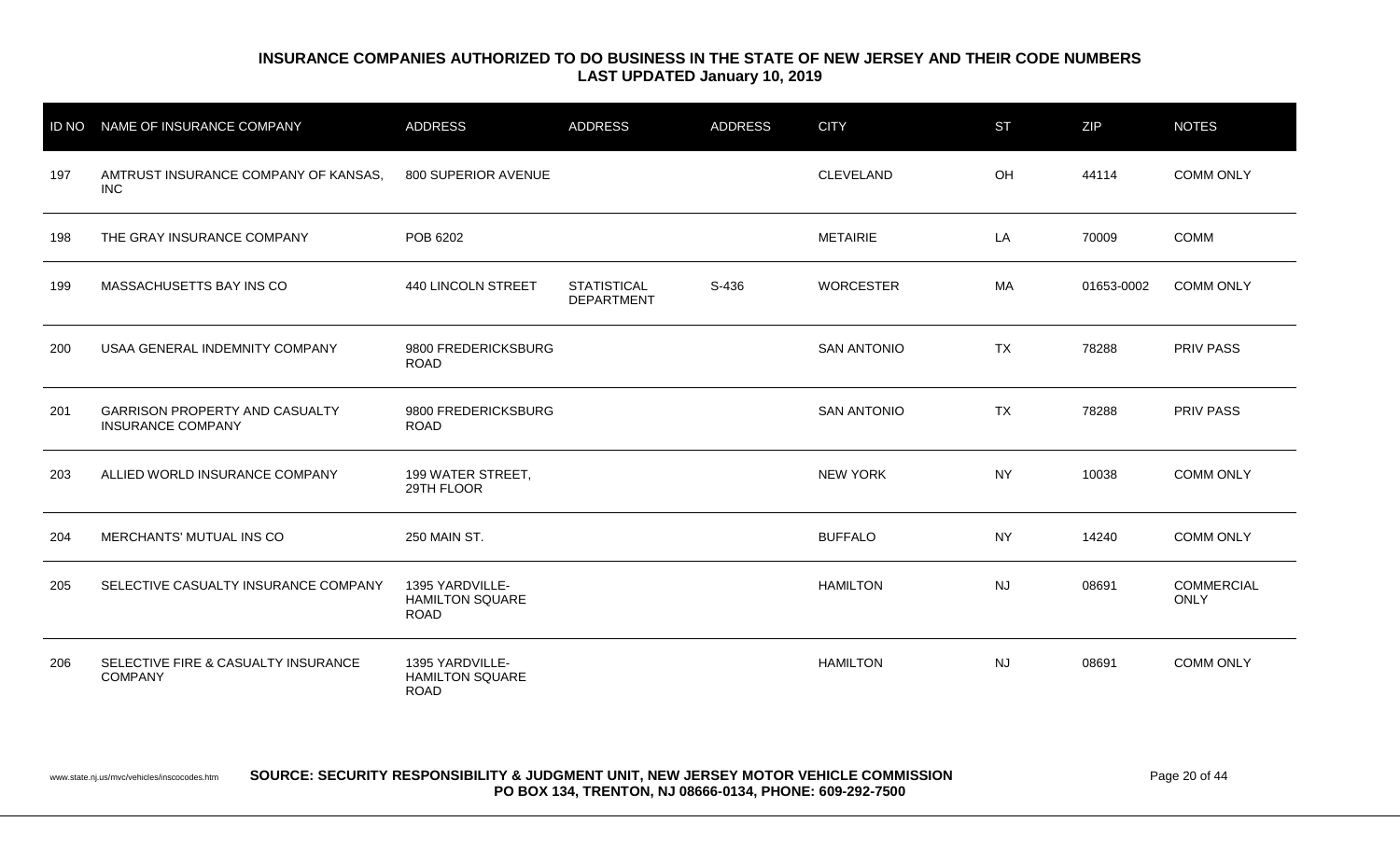| <b>ID NO</b> | NAME OF INSURANCE COMPANY                                  | <b>ADDRESS</b>                                           | <b>ADDRESS</b>   | <b>ADDRESS</b> | <b>CITY</b>             | <b>ST</b> | ZIP        | <b>NOTES</b>                     |
|--------------|------------------------------------------------------------|----------------------------------------------------------|------------------|----------------|-------------------------|-----------|------------|----------------------------------|
| 207          | SELECTIVE INSURANCE COMPANY OF NEW<br><b>ENGLAND</b>       | 1395 YARDVILLE-<br><b>HAMILTON SQUARE</b><br><b>ROAD</b> |                  |                | <b>HAMILTON</b>         | <b>NJ</b> | 08691      | <b>COMM ONLY</b>                 |
| 208          | STARSTONE NATIONAL INSURANCE COMPANY                       | 116 JOHN ROBERT<br>THOMAS DRIVE, SUITE<br>Α              |                  |                | <b>EXTON</b>            | PA        | 19341      | <b>COMM ONLY</b>                 |
| 209          | TOKIO MARINE AMERICA INSURANCE<br><b>COMPANY</b>           | 230 PARK AVENUE                                          |                  |                | <b>NEW YORK</b>         | <b>NY</b> | 10169      | <b>COMM ONLY</b>                 |
| 210          | SOMPO AMERICA FIRE & MARINE INSURANCE<br><b>COMPANY</b>    | 11405 NORTH<br><b>COMMUNITY HOUSE</b><br>ROAD, SUITE 600 |                  |                | <b>CHARLOTTE</b>        | <b>NC</b> | 28277-1502 | <b>COMM ONLY</b>                 |
| 211          | FOREMOST SIGNATURE INSURANCE<br><b>COMPANY</b>             | 6303 OWENSMOUTH<br>AVENUE, 3RD FLOOR                     |                  |                | <b>WOODLAND HILLS</b>   | CA        | 91367      | <b>COMM ONLY</b>                 |
| 212          | NY MARINE AND GENERAL INSURANCE<br><b>COMPANY</b>          |                                                          | 919 THRID AVENUE |                | <b>NEW YORK</b>         | NY.       | 10022      | <b>COMM ONLY</b>                 |
| 213          | PENNSYLVANIA NATIONAL SECURITY<br><b>INSURANCE COMPANY</b> | 2 NORTH SECOND<br><b>STREET</b>                          |                  |                | <b>HARRISBURG</b>       | PA        | 17101      | <b>COMMERCIAL</b><br><b>ONLY</b> |
| 214          | AMERISURE MUTUAL INS CO                                    | PO BOX 2060                                              |                  |                | <b>FARMINGTON HILLS</b> | MI        | 48333-2060 | <b>COMM ONLY</b>                 |
| 215          | MERCHANTS PREFERRED INSURANCE<br><b>COMPANY</b>            | 250 MAIN ST.                                             |                  |                | <b>BUFFALO</b>          | <b>NY</b> | 14202      | <b>COMM ONLY</b>                 |

#### www.state.nj.us/mvc/vehicles/inscocodes.htm **SOURCE: SECURITY RESPONSIBILITY & JUDGMENT UNIT, NEW JERSEY MOTOR VEHICLE COMMISSION** Page 21 of 44 **PO BOX 134, TRENTON, NJ 08666-0134, PHONE: 609-292-7500**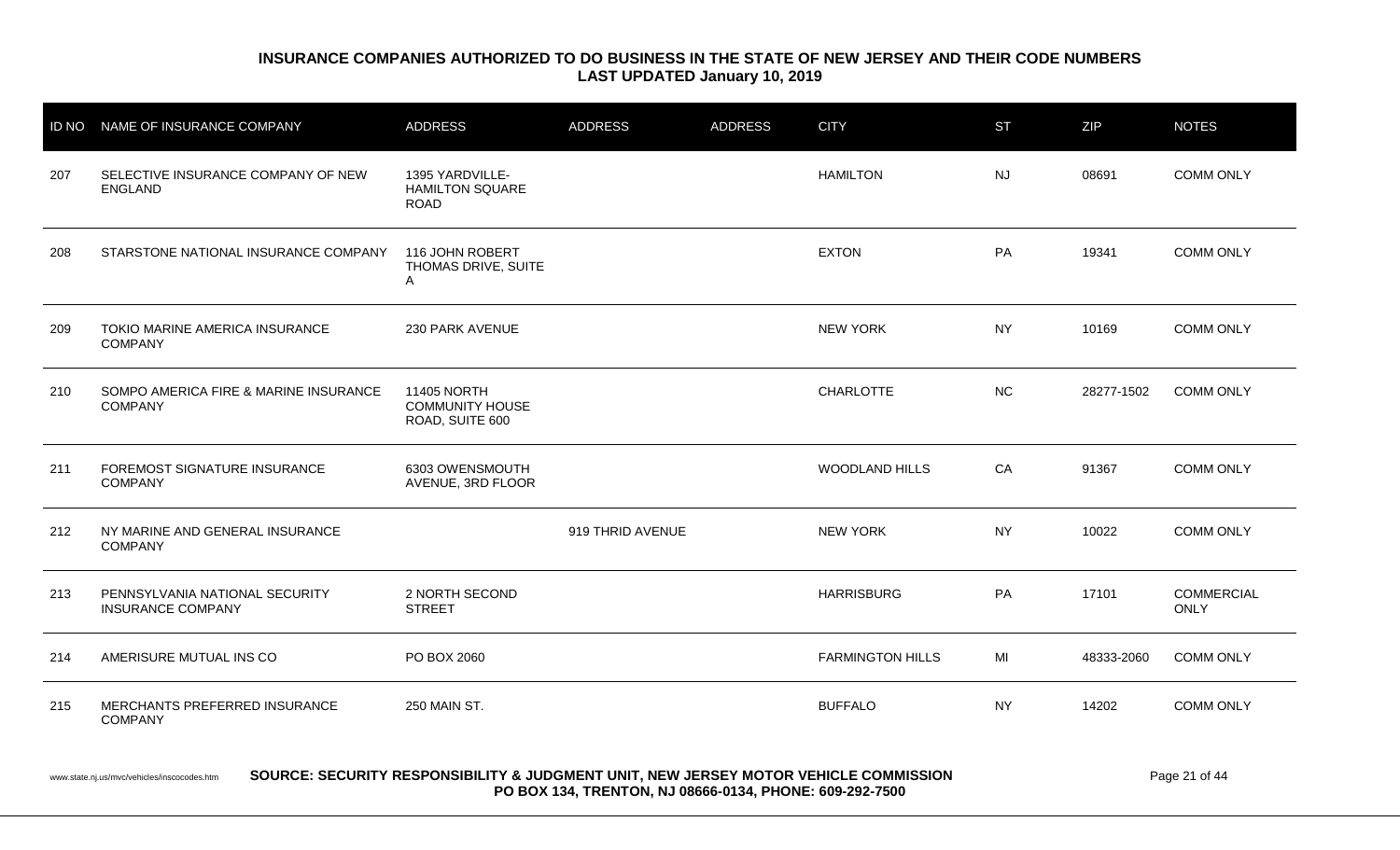| <b>ID NO</b> | NAME OF INSURANCE COMPANY         | <b>ADDRESS</b>                         | <b>ADDRESS</b>    | <b>ADDRESS</b> | <b>CITY</b>         | <b>ST</b> | ZIP   | <b>NOTES</b>                     |
|--------------|-----------------------------------|----------------------------------------|-------------------|----------------|---------------------|-----------|-------|----------------------------------|
| 216          | FIRST FINANCIAL INSURANCE COMPANY | 238 INTERNATIONAL RD                   |                   |                | <b>BURLINGTON</b>   | <b>NC</b> | 27215 | <b>COMM ONLY</b>                 |
| 217          | <b>CSAA GENERAL INS CO</b>        | 3055 OAK RD                            |                   |                | <b>WALNUT CREEK</b> | CA        | 94597 | PRIV PASS                        |
| 218          | HISCOX INSURANCE COMPANY          | 233 NORTH MICHIGAN<br><b>AVENUE</b>    | <b>SUITE 1840</b> |                | <b>CHICAGO</b>      | IL        | 60601 | <b>COMM ONLY</b>                 |
| 219          | UNION INSURANCE COMPANY           | 4820 LAKE BROOK<br>DRIVE SUITE 300     |                   |                | <b>GLENN ALLEN</b>  | VA        | 23060 | <b>COMM ONLY</b>                 |
| 220          | CONTINENTAL WESTERN INSURANCE     | 4820 LAKE BROOK<br>DRIVE SUITE 300     |                   |                | <b>GLENN ALLEN</b>  | VA        | 23060 | <b>COMM ONLY</b>                 |
| 221          | <b>CONIFER INSURANCE COMPANY</b>  | 550 WEST MERRILL<br>STREET, SUITE 200  |                   |                | <b>BIRMINGHAM</b>   | MI        | 48009 | <b>COMM ONLY</b>                 |
| 222          | TECHNOLOGY INSURANCE COMPANY, INC | 800 SUPERIOR AVENUE                    |                   |                | CLEVELAND           | OH        | 44114 | <b>COMMERCIAL</b><br><b>ONLY</b> |
| 223          | NOVA CASUALTY CO                  | <b>726 EXCHANGE STREET</b><br>STE 1020 |                   |                | <b>BUFFALO</b>      | <b>NY</b> | 14210 | <b>COMM ONLY</b>                 |
| 224          | NATIONAL FIRE INS CO OF HARTFORD  | PO BOX 907                             |                   |                | MONMOUTH JUNCTION   | <b>NJ</b> | 08852 | <b>COMM ONLY</b>                 |
| 225          | <b>TOPA INSURANCE COMPANY</b>     | PO BOX 686                             |                   |                | <b>VALLEY VIEW</b>  | PA        | 17983 | <b>COMM ONLY</b>                 |

#### www.state.nj.us/mvc/vehicles/inscocodes.htm **SOURCE: SECURITY RESPONSIBILITY & JUDGMENT UNIT, NEW JERSEY MOTOR VEHICLE COMMISSION** Page 22 of 44 **PO BOX 134, TRENTON, NJ 08666-0134, PHONE: 609-292-7500**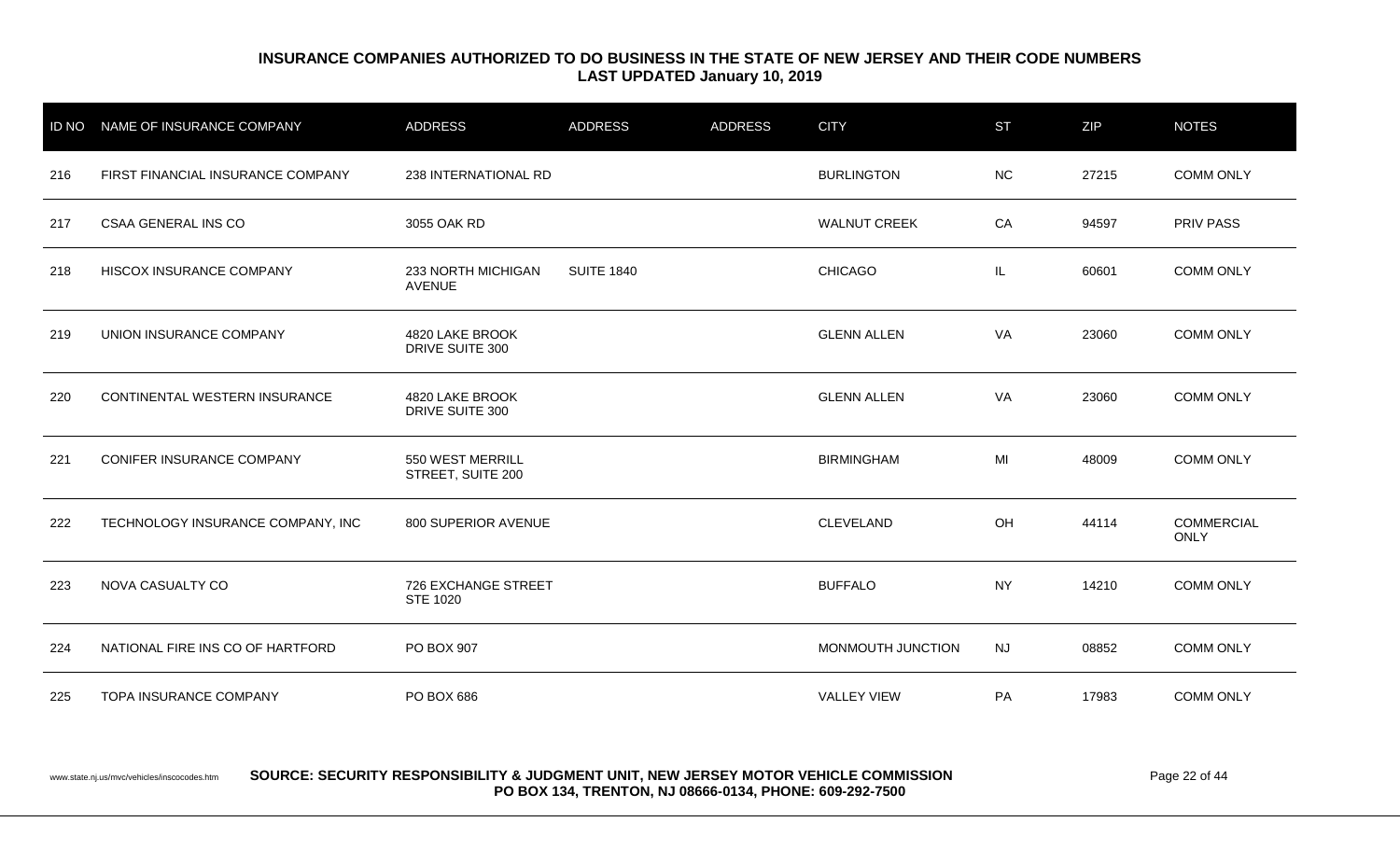| <b>ID NO</b> | NAME OF INSURANCE COMPANY                                | <b>ADDRESS</b>                             | <b>ADDRESS</b> | <b>ADDRESS</b> | <b>CITY</b>        | <b>ST</b> | ZIP   | <b>NOTES</b>     |
|--------------|----------------------------------------------------------|--------------------------------------------|----------------|----------------|--------------------|-----------|-------|------------------|
| 226          | BERKSHIRE HATHAWAY SPECIALTY<br><b>INSURANCE COMPANY</b> | 100 FEDERAL STREET<br>20TH FLR             |                |                | <b>BOSTON</b>      | MA        | 02110 | <b>COMM ONLY</b> |
| 227          | NATIONAL SURETY CORP                                     | 777 SAN MARIN DR                           |                |                | <b>NOVATO</b>      | CA        | 94998 | <b>COMM ONLY</b> |
| 228          | NATIONAL UNION FIRE INS CO OF<br>PITTSBURGH              | 160 WATER ST., 23RD<br>FL.                 |                |                | <b>NEW YORK</b>    | <b>NY</b> | 10038 | <b>COMM ONLY</b> |
| 229          | THE AMERICAN INSURANCE COMPANY                           | 777 SAN MARIN DRV                          |                |                | <b>NOVATO</b>      | CA        | 94998 | <b>COMM ONLY</b> |
| 230          | A-ONE COMMERCIAL INSURANCE RISK<br>RETENTION GROUP, INC. | 110 EAST 9TH STREET,<br><b>SUITE A1126</b> |                |                | <b>LOS ANGELES</b> | CA        | 90079 | <b>COMM ONLY</b> |
| 231          | CAPITOL INDEMNITY CORPORATION                            | 1600 ASPEN COMMONS                         |                |                | <b>MIDDLETON</b>   | WI        | 53562 | <b>COMM ONLY</b> |
| 232          | NETHERLANDS INSURANCE CO                                 | 175 BERKELEY ST                            |                |                | <b>BOSTON</b>      | МA        | 02117 | <b>COMM ONLY</b> |
| 233          | MIC GENERAL INSURANCE CORPORTATION                       | 30 N LA SALLE ST SUITE<br>2050             |                |                | <b>CHICAGO</b>     | IL.       | 60602 | <b>PRIV PASS</b> |
| 234          | UNITED SPECIALTY INSURANCE CO.                           | 1900 L. DON DODSON<br><b>DRIVE</b>         |                |                | <b>BEDFORD</b>     | <b>TX</b> | 76021 | <b>COMM ONLY</b> |
| 235          | NEW HAMPSHIRE INSURANCE CO                               | 160 WATER ST., 23RD<br>FL.                 |                |                | <b>NEW YORK</b>    | <b>NY</b> | 10038 | <b>COMM ONLY</b> |

www.state.nj.us/mvc/vehicles/inscocodes.htm **SOURCE: SECURITY RESPONSIBILITY & JUDGMENT UNIT, NEW JERSEY MOTOR VEHICLE COMMISSION** Page 23 of 44 **PO BOX 134, TRENTON, NJ 08666-0134, PHONE: 609-292-7500**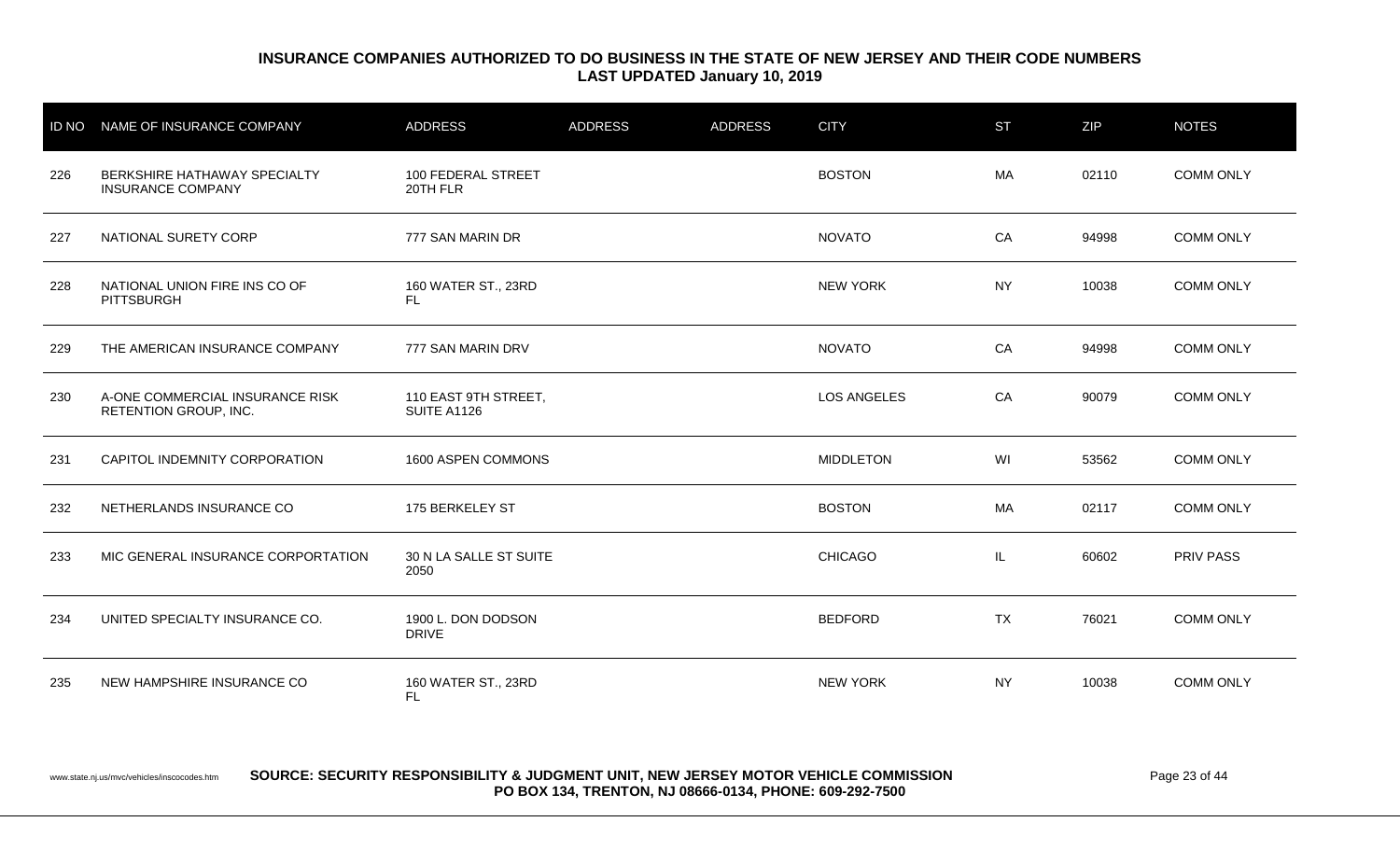| <b>ID NO</b> | NAME OF INSURANCE COMPANY                    | <b>ADDRESS</b>                             | <b>ADDRESS</b>   | <b>ADDRESS</b> | <b>CITY</b>      | <b>ST</b> | ZIP        | <b>NOTES</b>                          |
|--------------|----------------------------------------------|--------------------------------------------|------------------|----------------|------------------|-----------|------------|---------------------------------------|
| 236          | NAVIGATORS INSURANCE CO                      | 6 INTERNATIONAL DR                         |                  |                | <b>RYE BROOK</b> | <b>NY</b> | 10573      | <b>COMM ONLY</b>                      |
| 237          | <b>GREAT MIDWEST INSURANCE COMPANY</b>       | 800 GESSNER SUITE<br>600                   |                  |                | <b>HOUSTON</b>   | <b>TX</b> | 77024      | <b>COMM ONLY</b>                      |
| 238          | <b>GENERALI UNITED STATES BRANCH</b>         | 1 LIBERTY PLAZA                            |                  |                | <b>NEW YORK</b>  | <b>NY</b> | 10006      | <b>COMM ONLY</b>                      |
| 239          | CINCINNATI CASUALTY COMPANY                  | 6200 SO GILMORE RD                         |                  |                | <b>FAIRFIELD</b> | OH        | 45014      | <b>COMM ONLY</b>                      |
| 240          | CINCINNATI INDEMNITY COMPANY                 | 6200 SOUTH GILMORE<br><b>ROAD</b>          |                  |                | <b>FAIRFIELD</b> | OH        | 45014-5141 | <b>COMM ONLY</b>                      |
| 241          | HARFORD MUTUAL INS CO                        | 200 NORTH MAIN ST                          |                  |                | <b>BELAIR</b>    | MD        | 21014-3544 | <b>COMM ONLY</b>                      |
| 242          | HARTFORD UNDERWRITERS INS CO                 | <b>HARTFORD PLAZA</b>                      |                  |                | <b>HARTFORD</b>  | <b>CT</b> | 06115      | <b>COMM &amp; PRIV</b><br><b>PASS</b> |
| 243          | STONINGTON INS CO                            | 5801 TENNYSON<br>PARKWAY                   | <b>SUITE 600</b> |                | <b>PLANO</b>     | <b>TX</b> | 75024      | <b>COMM ONLY</b>                      |
| 244          | STRATHMORE INSURANCE CO                      | 200 MADISON AVE                            |                  |                | <b>NEW YORK</b>  | <b>NY</b> | 10016-3904 | <b>COMM ONLY</b>                      |
| 245          | COMMERCIAL HIRECAR INSURANCE<br>COMPANY, RRG | 610-618 WEST SAINT<br><b>GEORGE AVENUE</b> |                  |                | <b>LINDEN</b>    | <b>NJ</b> | 07036      | <b>COMM ONLY</b>                      |

www.state.nj.us/mvc/vehicles/inscocodes.htm **SOURCE: SECURITY RESPONSIBILITY & JUDGMENT UNIT, NEW JERSEY MOTOR VEHICLE COMMISSION** Page 24 of 44 **PO BOX 134, TRENTON, NJ 08666-0134, PHONE: 609-292-7500**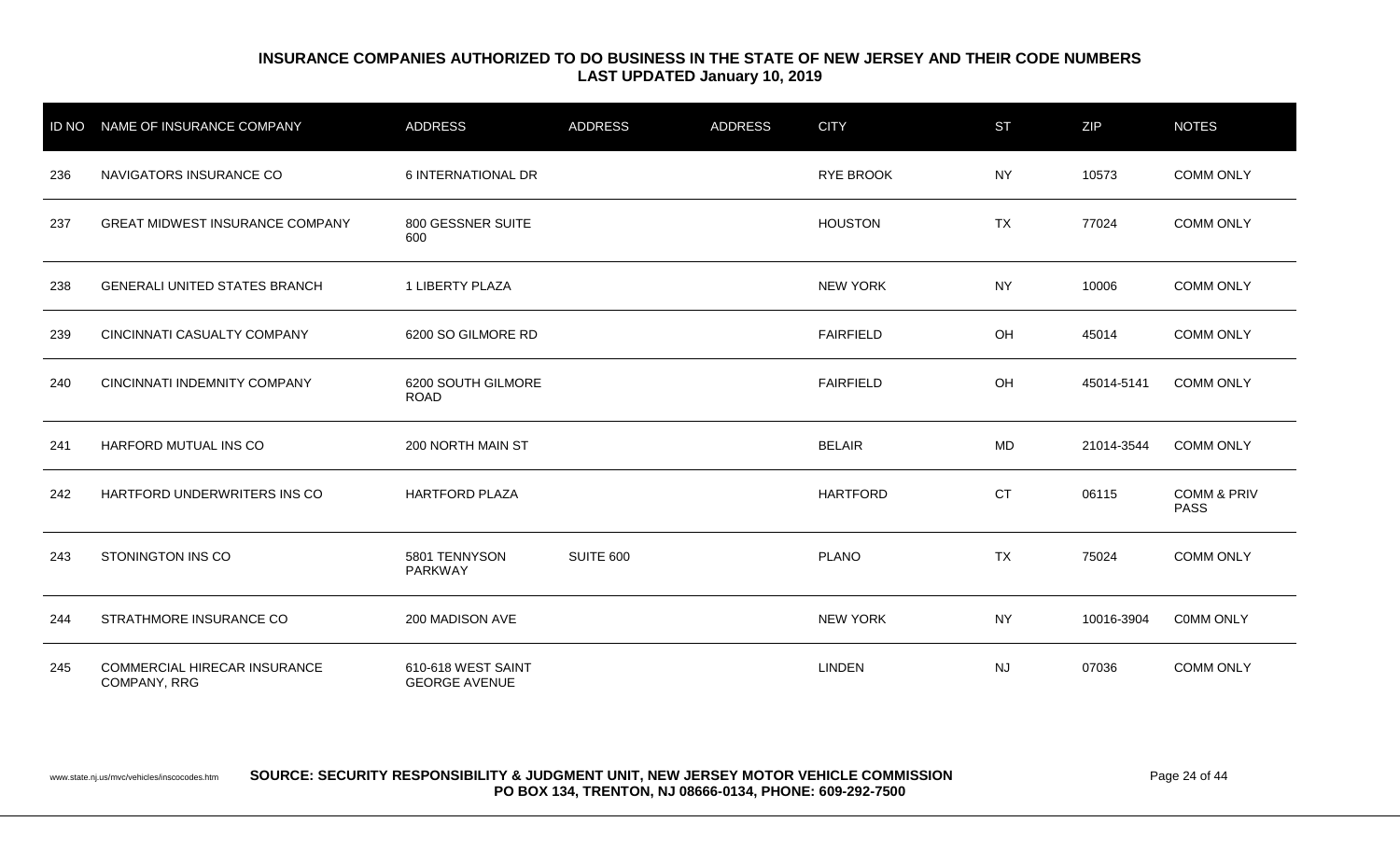| <b>ID NO</b> | NAME OF INSURANCE COMPANY                        | <b>ADDRESS</b>                        | <b>ADDRESS</b>              | <b>ADDRESS</b> | <b>CITY</b>          | <b>ST</b> | ZIP   | <b>NOTES</b>     |
|--------------|--------------------------------------------------|---------------------------------------|-----------------------------|----------------|----------------------|-----------|-------|------------------|
| 246          | METROPOLITAN GENERAL INSURANCE<br><b>COMPANY</b> | 9797 SPRINGBORO PIKE                  |                             |                | <b>DAYTON</b>        | OH        | 45448 | <b>PRIV PASS</b> |
| 247          | CLEAR BLUE INSURANCE CO                          | <b>B7 TABONUCO STREET</b>             |                             |                | <b>GUAYNABO</b>      | <b>PR</b> | 00968 | <b>COMM ONLY</b> |
| 248          | NORTHBROOK INDEMNITY CO                          | <b>TAX ADMINISTRATION</b><br>514A     | 385 WASHINGTON<br>ST.       |                | <b>ST PAUL</b>       | <b>MN</b> | 55102 | <b>COMM ONLY</b> |
| 249          | MIDDLESEX INSURANCE COMPANY                      | 1800 NORTHPOINT<br><b>DRIVE</b>       |                             |                | <b>STEVENS POINT</b> | WI        | 54481 | <b>PRIV PASS</b> |
| 250          | NORTH RIVER INSURANCE CO                         | 305 MADISON AVE.                      | PO BOX 1963                 |                | <b>MORRISTOWN</b>    | <b>NJ</b> | 07960 | <b>COMM ONLY</b> |
| 251          | CRESTBROOK INSURANCE COMPANY                     | 401 N FRONT ST. STE.<br>250           |                             |                | <b>COLUMBUS</b>      | OH        | 43215 | PRIV PASS        |
| 252          | INTREPID INSURANCE COMPANY                       | 10851 MASTIN BLVD<br><b>SUITE 200</b> |                             |                | <b>OVERLAND PARK</b> | <b>KS</b> | 66210 | <b>COMM ONLY</b> |
| 253          | DISCOVER PROPERTY & CASUALTY INS CO              | TAX ADMINISTRATION<br>514A            | 385 WASHINGTON<br><b>ST</b> |                | <b>ST PAUL</b>       | <b>MN</b> | 55102 | <b>COMM ONLY</b> |
| 254          | NATIONAL AMERICAN INSURANCE COMPANY              | PO BOX 9                              |                             |                | <b>CHANDLER</b>      | OK        | 74834 | <b>COMM ONLY</b> |
| 255          | COUNTY HALL INSURANCE COMPANY RRG                | 3621 MONTEVERDE<br><b>DRV</b>         |                             |                | <b>LINCOLN</b>       | CA        | 95648 | <b>COMM ONLY</b> |

#### www.state.nj.us/mvc/vehicles/inscocodes.htm **SOURCE: SECURITY RESPONSIBILITY & JUDGMENT UNIT, NEW JERSEY MOTOR VEHICLE COMMISSION** Page 25 of 44 **PO BOX 134, TRENTON, NJ 08666-0134, PHONE: 609-292-7500**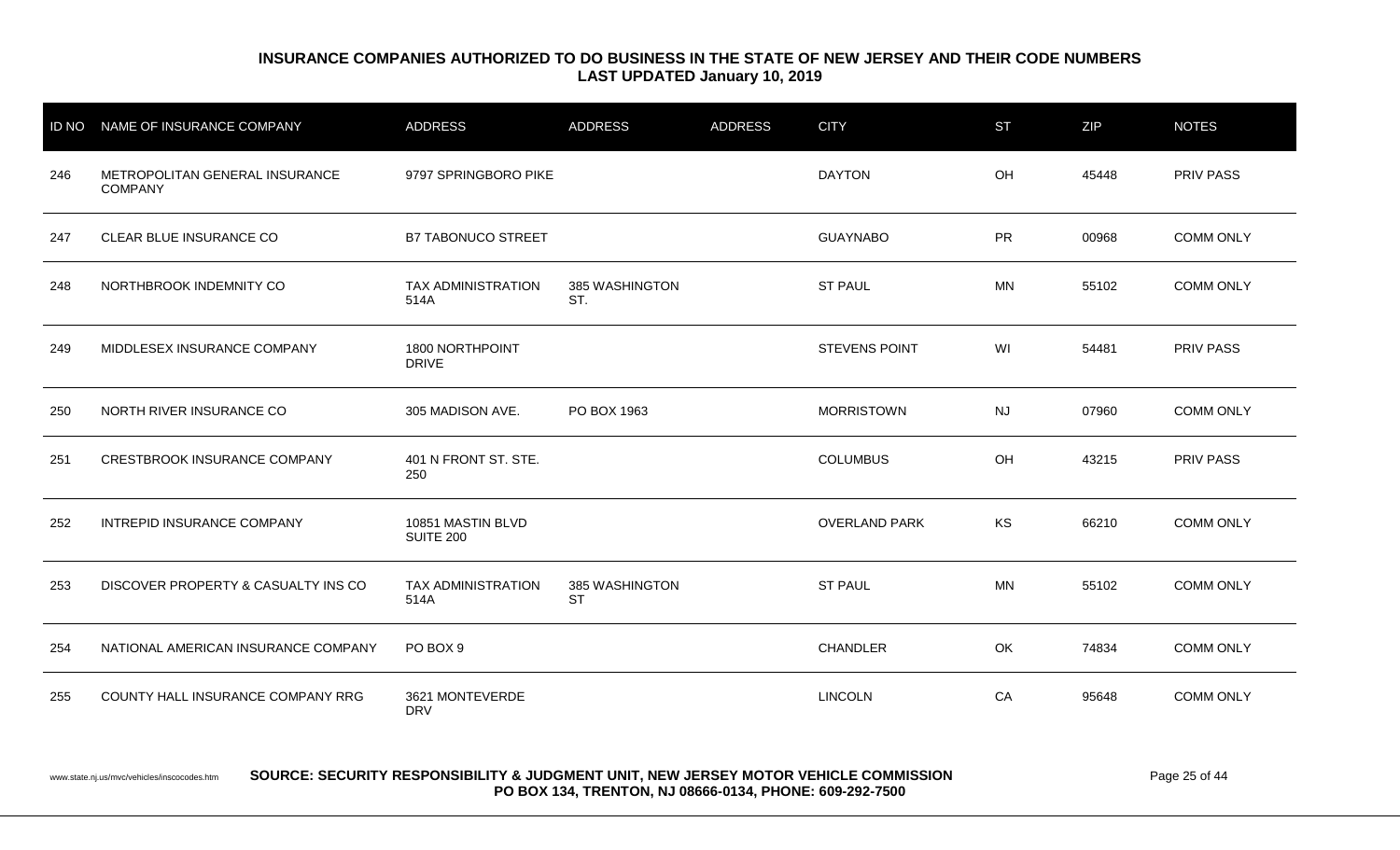| <b>ID NO</b> | NAME OF INSURANCE COMPANY                             | <b>ADDRESS</b>                            | <b>ADDRESS</b> | <b>ADDRESS</b> | <b>CITY</b>          | <b>ST</b> | ZIP        | <b>NOTES</b>     |
|--------------|-------------------------------------------------------|-------------------------------------------|----------------|----------------|----------------------|-----------|------------|------------------|
| 256          | ACCIDENT FUND INSURANCE COMPANY OF<br><b>AMERICA</b>  | 200 N. GRAND AVE.                         |                |                | <b>LANSING</b>       | MI        | 48901-7990 | <b>COMM ONLY</b> |
| 257          | NORTHWESTERN NATIONAL INS CO                          | 9277 CENTRE POINTE<br><b>DRIVE</b>        | SUITE 140      |                | <b>WEST CHESTER</b>  | OH        | 45069      | <b>COMM ONLY</b> |
| 258          | METROMILE INSURANCE COMPANY                           | 690 FOLSOM ST. STE<br>200                 |                |                | <b>SAN FRANCISCO</b> | CA        | 94107      | <b>PRIV PASS</b> |
| 259          | SAGAMORE INSURANCE COMPANY                            | 111 CONGRESSIONAL<br>BLVD, SUITE 500      |                |                | CARMEL               | IN        | 46032      | <b>COMM ONLY</b> |
| 260          | RIVERPORT INSURANCE COMPANY                           | 1250 EAST DIEHL ROAD,<br><b>SUITE 200</b> |                |                | NAPERVILLE           | IL.       | 60563      | <b>COMM ONLY</b> |
| 261          | AMERICAN BUILDERS INSURANCE COMPANY<br><b>RRG</b>     | 800 OAK RIDGE<br>TURNPIKE, SUITE A-100    |                |                | OAK RIDGE            | <b>TN</b> | 37830      | <b>COMM ONLY</b> |
| 262          | CUSA RISK RETENTION GROUP, INC                        | 76 ST. PAUL STREET,<br><b>SUITE 500</b>   |                |                | <b>BURLINGTON</b>    | VT        | 05401      | <b>COMM ONLY</b> |
| 263          | OLD REPUBLIC INS CO                                   | 414 WEST PITTSBURGH<br><b>ST</b>          |                |                | <b>GREENBURY</b>     | PA        | 15601      | <b>COMM ONLY</b> |
| 264          | UNIVERSAL CASUALTY RISK RETENTION<br><b>GROUP INC</b> | 380 N. BROADWAY, #400                     |                |                | <b>JERICHO</b>       | <b>NY</b> | 11753      | <b>COMM ONLY</b> |

www.state.nj.us/mvc/vehicles/inscocodes.htm **SOURCE: SECURITY RESPONSIBILITY & JUDGMENT UNIT, NEW JERSEY MOTOR VEHICLE COMMISSION** Page 26 of 44 **PO BOX 134, TRENTON, NJ 08666-0134, PHONE: 609-292-7500**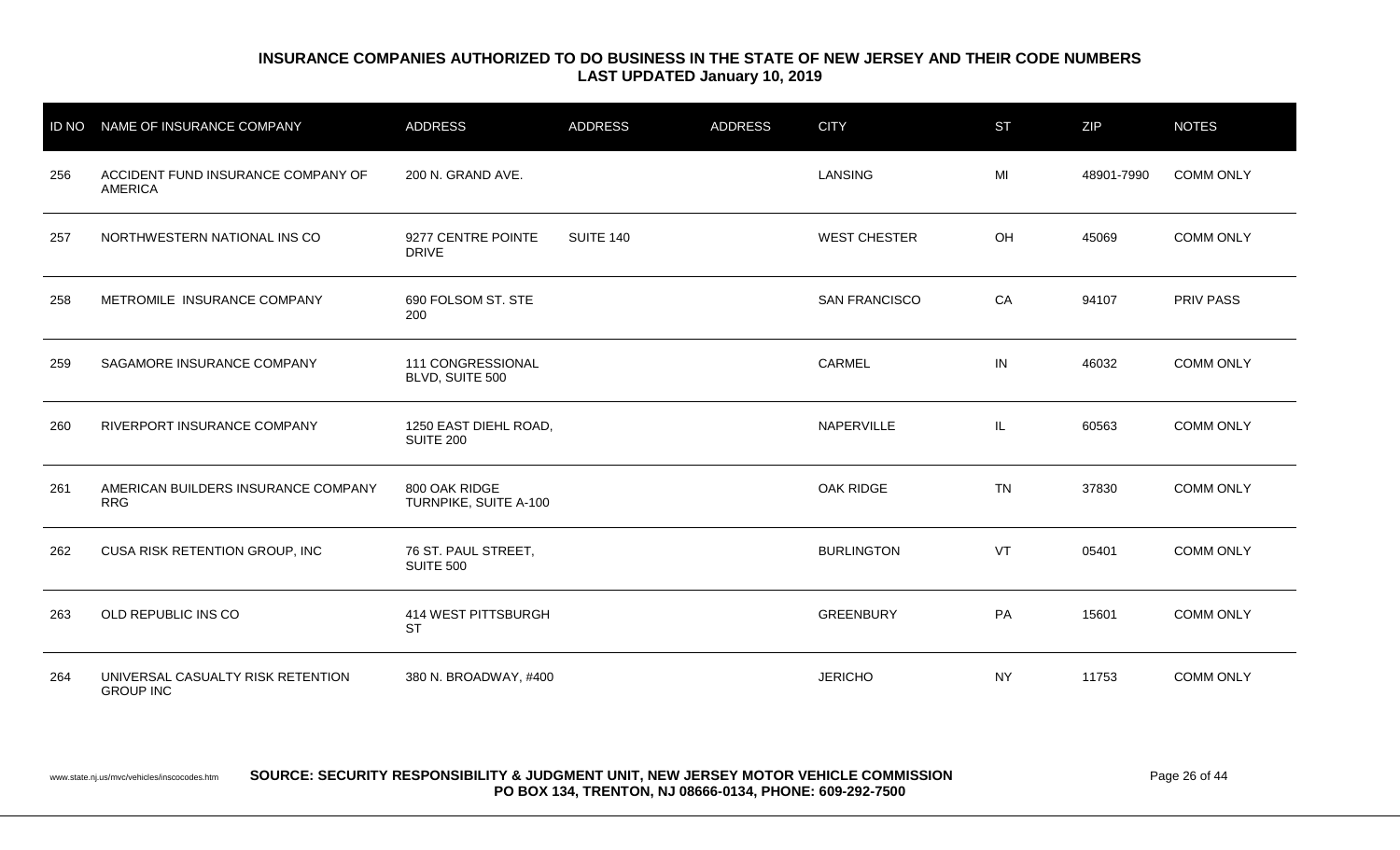|     | ID NO NAME OF INSURANCE COMPANY                                                | <b>ADDRESS</b>                      | <b>ADDRESS</b>              | <b>ADDRESS</b>    | <b>CITY</b>          | <b>ST</b> | ZIP        | <b>NOTES</b>                          |
|-----|--------------------------------------------------------------------------------|-------------------------------------|-----------------------------|-------------------|----------------------|-----------|------------|---------------------------------------|
| 268 | PACIFIC INDEMNITY CO                                                           | 15 MOUNTAIN VIEW RD,<br>PO BOX 1615 |                             |                   | <b>WARREN</b>        | <b>NJ</b> | 07061      | <b>COMM &amp; PRIV</b><br><b>PASS</b> |
| 269 | AMERICAN MODERN PROPERTY AND<br>CASUALTY INSURANCE COMPANY                     | 7000 MIDLAND BLVD.                  |                             |                   | AMELIA               | OH        | 45102      | <b>PRIV PASS</b>                      |
| 270 | AMERICAN TRANSPORTATION GROUP<br>INSURANCE RISK RETENTION GROUP, INC.          | P O BOX 1950                        |                             |                   | <b>CUPERTINO</b>     | CA        | 95015      | <b>COMM ONLY</b>                      |
| 271 | BLACKBOARD INSURANCE COMPANY                                                   | 120 BROADWAY, 17TH<br><b>FLOOR</b>  |                             |                   | <b>NEW YORK</b>      | <b>NY</b> | 10271      | <b>COMM ONLY</b>                      |
| 276 | PENNSYLVANIA LUMBERMENS MUTUAL INS CO                                          | ONE COMMERCE<br>SQUARE              | 200 MARKET<br><b>STREET</b> | <b>SUITE 1200</b> | PHILADELPHIA         | PA        | 19103      | <b>COMM ONLY</b>                      |
| 278 | PENN MILLERS INSURANCE CO.                                                     | PO BOX P                            |                             |                   | <b>WILKERS-BARRE</b> | PA        | 18773-0016 | <b>COMM ONLY</b>                      |
| 279 | PENNSYLVANIA NATIONAL MUTUAL CASUALTY 2 NORTH 2ND ST<br>INS CO CASUALTY INS CO |                                     |                             |                   | <b>HARRISBURG</b>    | PA        | 17101      | <b>COMM ONLY</b>                      |
| 280 | PHILADELPHIA INDEMNITY INS CO                                                  | 1 BALA PLAZA STE 100                |                             |                   | <b>BALA CYNWYD</b>   | PA        | 19004      | <b>COMM &amp; PRIV</b><br><b>PASS</b> |
| 281 | EMC PROPERTY & CASUALTY COMPANY                                                | 717 MULBERRY ST.                    |                             |                   | <b>DES MOINES</b>    | IA        | 50309      | <b>COMM ONLY</b>                      |
| 282 | PHOENIX INSURANCE CO                                                           | 1 TOWER SQUARE                      |                             |                   | <b>HARTFORD</b>      | <b>CT</b> | 06115      | <b>COMM ONLY</b>                      |

#### www.state.nj.us/mvc/vehicles/inscocodes.htm **SOURCE: SECURITY RESPONSIBILITY & JUDGMENT UNIT, NEW JERSEY MOTOR VEHICLE COMMISSION** Page 27 of 44 **PO BOX 134, TRENTON, NJ 08666-0134, PHONE: 609-292-7500**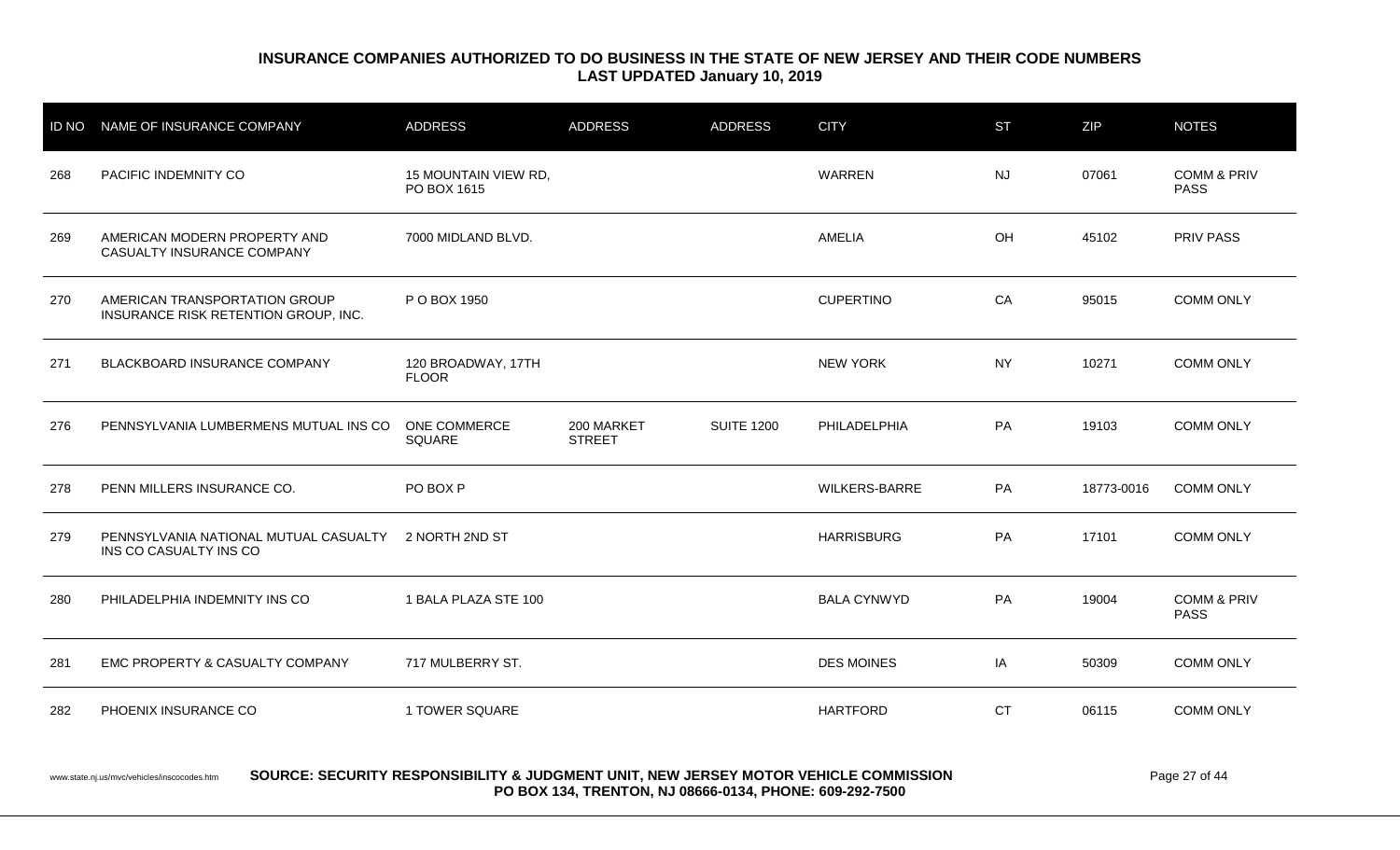| <b>ID NO</b> | NAME OF INSURANCE COMPANY                       | <b>ADDRESS</b>           | <b>ADDRESS</b> | <b>ADDRESS</b> | <b>CITY</b>            | <b>ST</b> | ZIP        | <b>NOTES</b>     |
|--------------|-------------------------------------------------|--------------------------|----------------|----------------|------------------------|-----------|------------|------------------|
| 283          | <b>EMCASCO INSURANCE COMPANY</b>                | 717 MULBERY ST.          |                |                | <b>DES MOINES</b>      | IA        | 50309      | <b>COMM ONLY</b> |
| 284          | ATLANTIC SPECIALTY INS CO                       | ONE BEACON LANE          |                |                | <b>CANTON</b>          | MA        | 02021-1030 | <b>COMM ONLY</b> |
| 285          | UNION INSURANCE COMPANY OF<br><b>PROVIDENCE</b> | 717 MULBERRY ST.         |                |                | <b>DES MOINES</b>      | IA        | 50309      | <b>COMM ONLY</b> |
| 287          | PREFERRED MUTUAL INS CO                         | ONE PREFERRED WAY        |                |                | <b>NEW BERLIN</b>      | <b>NY</b> | 13411-1189 | <b>COMM ONLY</b> |
| 288          | <b>GUIDEONE MUTUAL INS CO</b>                   | 1111 ASHWORTH ROAD       |                |                | <b>WEST DES MOINES</b> | IA        | 50265      | <b>COMM ONLY</b> |
| 292          | WESTPORT INSURANCE CO                           | 5200 METCALF AVE.        |                |                | <b>OVERLAND PARK</b>   | KS        | 66201      | <b>COMM ONLY</b> |
| 307          | ST PAUL FIRE & MARINE INS CO                    | 385 WASHINGTON ST        |                |                | <b>ST PAUL</b>         | <b>MN</b> | 55102      | <b>COMM ONLY</b> |
| 308          | ST PAUL MERCURY INS CO                          | 385 WASHINGTON ST        |                |                | <b>ST PAUL</b>         | <b>MN</b> | 55102      | <b>COMM ONLY</b> |
| 312          | <b>GREAT DIVIDE INSURANCE CO</b>                | 7233 EAST BUTHERUS<br>DR |                |                | <b>SCOTTSDALE</b>      | AZ        | 85260      | <b>COMM ONLY</b> |
| 315          | ENCOMPASS INSURANCE CO OF NJ                    | 1100 CORNWALL RD         |                |                | MONMOUTH JUNCTION      | <b>NJ</b> | 08852      | <b>PRIV PASS</b> |
| 322          | HUDSON INSURANCE CO                             | 17 STATE ST, 29TH FL     |                |                | <b>NEW YORK</b>        | <b>NY</b> | 10004      | <b>COMM ONLY</b> |

www.state.nj.us/mvc/vehicles/inscocodes.htm **SOURCE: SECURITY RESPONSIBILITY & JUDGMENT UNIT, NEW JERSEY MOTOR VEHICLE COMMISSION** Page 28 of 44 **PO BOX 134, TRENTON, NJ 08666-0134, PHONE: 609-292-7500**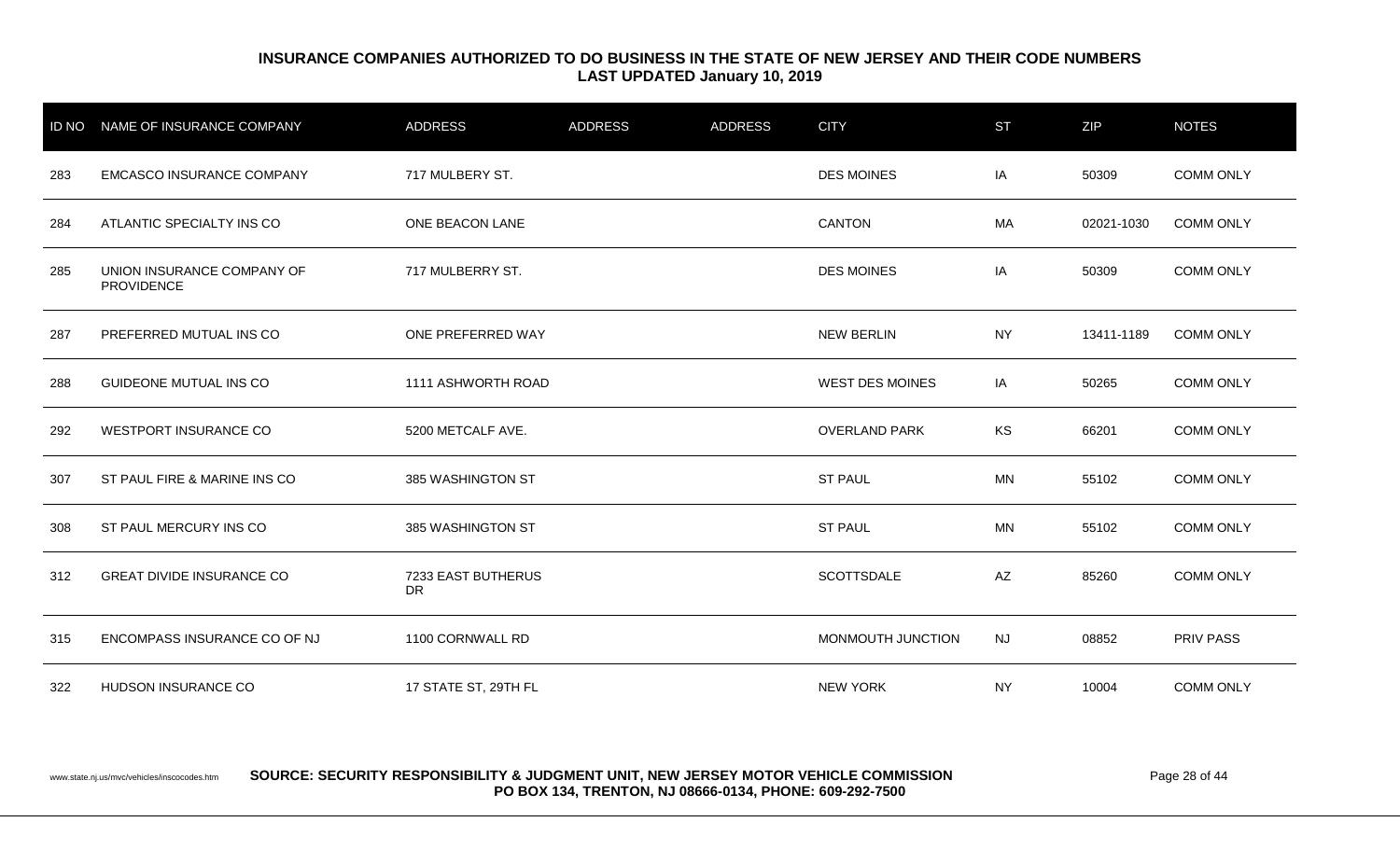| <b>ID NO</b> | NAME OF INSURANCE COMPANY                             | ADDRESS                           | <b>ADDRESS</b>                  | <b>ADDRESS</b> | <b>CITY</b>        | <b>ST</b> | ZIP        | <b>NOTES</b>     |
|--------------|-------------------------------------------------------|-----------------------------------|---------------------------------|----------------|--------------------|-----------|------------|------------------|
| 332          | MITSUI SUMITOMO INS CO OF AMERICA                     | PO BOX 4602                       | <b>15 INDEPENDENCE</b><br>BLVD. |                | WARREN             | <b>NJ</b> | 07059-4602 | <b>COMM ONLY</b> |
| 335          | RLI INSURANCE CO.                                     | 9025 NORTH<br><b>LINDBERGH DR</b> |                                 |                | <b>PEORIA</b>      | IL.       | 61615-1431 | <b>COMM ONLY</b> |
| 338          | TOKIO MARINE & NICHIDO FIRE INS CO LTD<br>(US BRANCH) | 230 PARK AVE                      |                                 |                | <b>NEW YORK</b>    | <b>NY</b> | 10169      | <b>COMM ONLY</b> |
| 341          | TRAVELERS PROPERTY CASUALTY CO OF<br><b>AMERICA</b>   | ONE TOWER SQUARE                  |                                 |                | <b>HARTFORD</b>    | <b>CT</b> | 06183      | <b>COMM ONLY</b> |
| 342          | TRANSCONTINENTAL INS CO                               | 333 SOUTH WABASH<br><b>STREET</b> |                                 |                | <b>CHICAGO</b>     | IL        | 60604      | <b>COMM ONLY</b> |
| 343          | <b>TRANSPORTATION INS CO</b>                          | 333 SOUTH WABASH<br>AVE           |                                 |                | <b>CHICAGO</b>     | IL.       | 60604      | <b>COMM ONLY</b> |
| 344          | TRAVELERS' INDEMNITY CO                               | PO BOX 6000                       |                                 |                | <b>GLEN FALLS</b>  | <b>NY</b> | 12801      | <b>COMM ONLY</b> |
| 347          | TWIN CITY FIRE INS CO                                 | <b>HARTFORD PLAZA</b>             |                                 |                | <b>HARTFORD</b>    | <b>CT</b> | 06117      | <b>COMM ONLY</b> |
| 348          | TWIN LIGHT INSURANCE CO                               | PO BOX 1427                       |                                 |                | <b>NEWARK</b>      | <b>NJ</b> | 07101-1427 | <b>PRIV PASS</b> |
| 355          | UNITED SERVICES AUTOMOBILE ASSOC                      | 9800 FREDERICKSBURG<br><b>RD</b>  |                                 |                | <b>SAN ANTONIO</b> | <b>TX</b> | 78288      | PRIV PASS        |

www.state.nj.us/mvc/vehicles/inscocodes.htm **SOURCE: SECURITY RESPONSIBILITY & JUDGMENT UNIT, NEW JERSEY MOTOR VEHICLE COMMISSION** Page 29 of 44 **PO BOX 134, TRENTON, NJ 08666-0134, PHONE: 609-292-7500**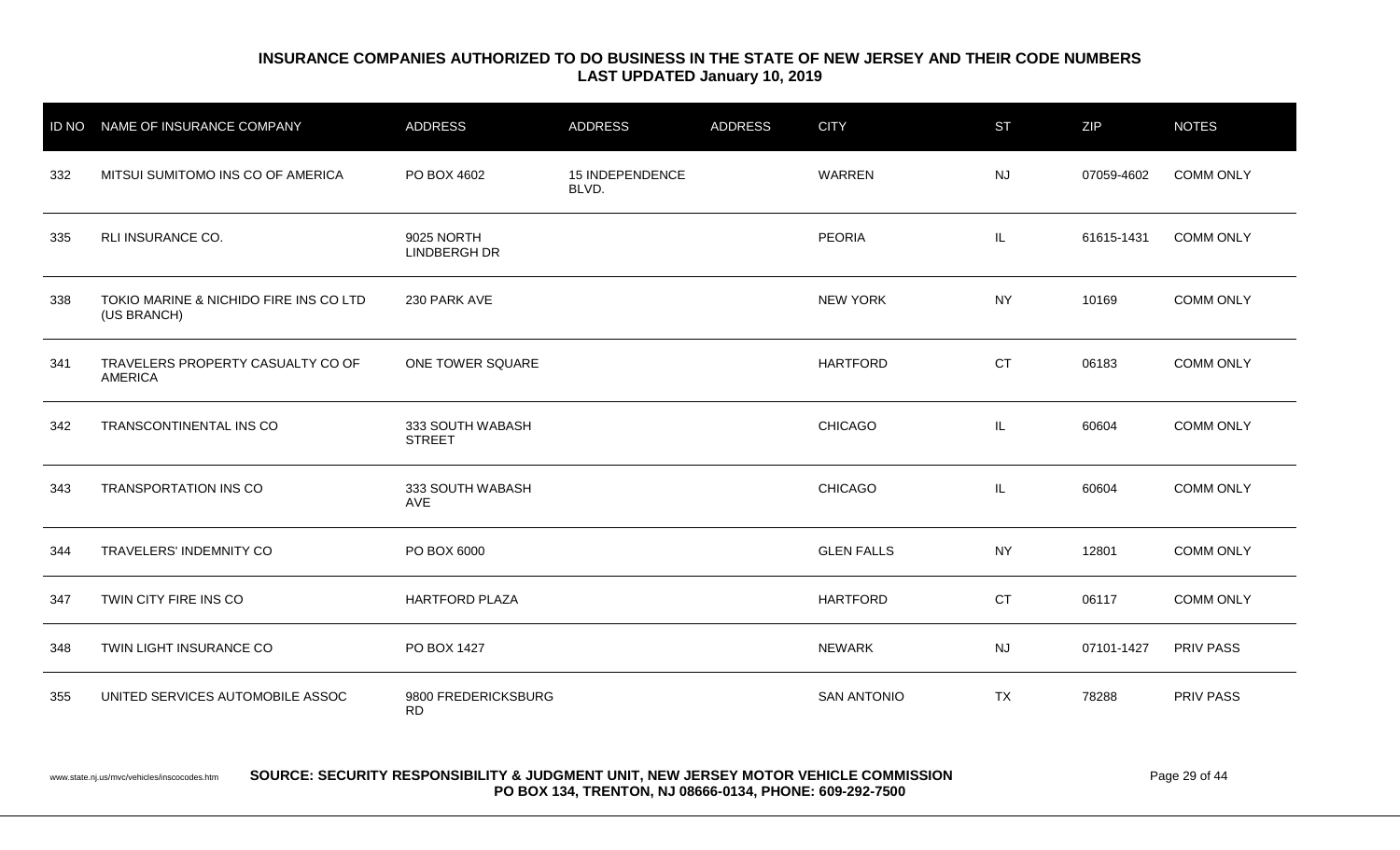|     | ID NO NAME OF INSURANCE COMPANY      | <b>ADDRESS</b>                    | <b>ADDRESS</b>              | <b>ADDRESS</b> | <b>CITY</b>       | <b>ST</b> | ZIP        | <b>NOTES</b>                          |
|-----|--------------------------------------|-----------------------------------|-----------------------------|----------------|-------------------|-----------|------------|---------------------------------------|
| 357 | UNITED STATES FIDELITY & GUARANTY CO | 385 WASHINGTON ST.                |                             |                | <b>ST PAUL</b>    | <b>MN</b> | 55102-1396 | <b>COMM ONLY</b>                      |
| 358 | UNITED STATES FIRE INS CO            | 305 MADISON AVE.                  | PO BOX 1973                 |                | <b>MORRISTOWN</b> | <b>NJ</b> | 07960      | <b>COMM ONLY</b>                      |
| 360 | FOUNDERS INSURANCE CO                | TWO NORTH SECOND<br><b>ST</b>     | PO BOX 2361                 |                | <b>HARRISBURG</b> | PA        | 17105      | <b>PRIV PASS</b>                      |
| 364 | UTICA MUTUAL INSURANCE CO            | PO BOX 530                        |                             |                | <b>UTICA</b>      | <b>NY</b> | 13503      | <b>COMM ONLY</b>                      |
| 366 | VALLEY FORGE INSURANCE CO            | 333 SOUTH WABASH<br><b>AVENUE</b> |                             |                | <b>CHICAGO</b>    | IL        | 60604      | <b>COMM ONLY</b>                      |
| 367 | XL INSURANCE AMERICA INC             | 1201 N MARKET ST, STE<br>501      |                             |                | <b>WILMINGTON</b> | DE        | 19801      | <b>COMM ONLY</b>                      |
| 368 | VIGILANT INSURANCE CO                | 55 WATER ST                       |                             |                | <b>NEW YORK</b>   | <b>NY</b> | 10041      | <b>COMM &amp; PRIV</b><br><b>PASS</b> |
| 370 | WAUSAU UNDERWRITERS INS CO           | PO BOX 8017                       |                             |                | WAUSAU            | WI        | 54402      | <b>COMM ONLY</b>                      |
| 372 | WESTCHESTER FIRE INSURANCE CO        | WAO4R                             | 436 WALNUT<br><b>STREET</b> | P.O.BOX 1000   | PHILADELPHIA      | PA        | 19106      | <b>COMM ONLY</b>                      |
| 374 | WAUSAU BUSINESS INS CO               | PO BOX 8017                       |                             |                | WAUSAU            | WI        | 54401-8017 | <b>COMM ONLY</b>                      |

www.state.nj.us/mvc/vehicles/inscocodes.htm **SOURCE: SECURITY RESPONSIBILITY & JUDGMENT UNIT, NEW JERSEY MOTOR VEHICLE COMMISSION** Page 30 of 44 **PO BOX 134, TRENTON, NJ 08666-0134, PHONE: 609-292-7500**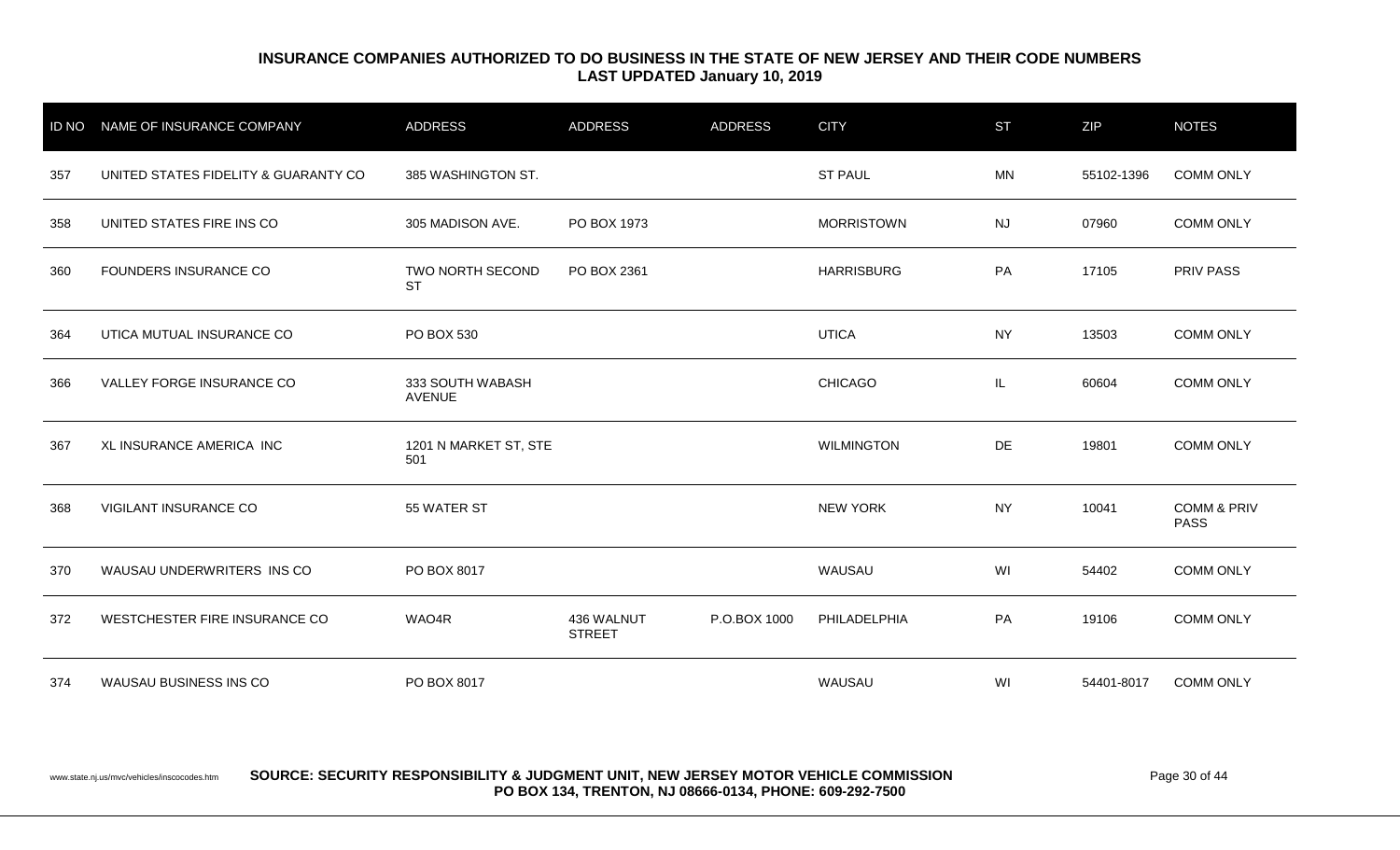| <b>ID NO</b> | NAME OF INSURANCE COMPANY                              | <b>ADDRESS</b>                       | <b>ADDRESS</b>                 | <b>ADDRESS</b> | <b>CITY</b>        | <b>ST</b>       | ZIP   | <b>NOTES</b>                          |
|--------------|--------------------------------------------------------|--------------------------------------|--------------------------------|----------------|--------------------|-----------------|-------|---------------------------------------|
| 375          | WILSHIRE INSURANCE CO                                  | OBERLIN RD, PO BOX<br>10800          |                                |                | <b>RALEIGH</b>     | <b>NC</b>       | 27605 | <b>COMM ONLY</b>                      |
| 376          | REGENT INSURANCE COMPANY                               | ONE GENERAL DRIVE                    |                                |                | <b>SUN PRAIRIE</b> | WISCONSIN 53596 |       | <b>COMM ONLY</b>                      |
| 377          | SENTINEL INSURANCE CO                                  | <b>HARTFORD PLAZA</b>                |                                |                | <b>HARTFORD</b>    | <b>CT</b>       | 06115 | <b>COMM ONLY</b>                      |
| 378          | SOMPO AMERICA INSURANCE COMPANY                        | TWO WORLD FINANCIAL<br><b>CENTER</b> | 225 LIBERTY ST.,<br>43RD FLOOR |                | <b>NEW YORK</b>    | <b>NY</b>       | 10281 | <b>COMM ONLY</b>                      |
| 379          | ZURICH AMERICAN INS CO                                 | TOWER1, 19TH FL                      | 1400 AMERICAN<br>LANE          |                | <b>SCHAUMBURG</b>  | IL.             | 60196 | <b>COMM ONLY</b>                      |
| 381          | <b>GENERAL CASUALTY COMPANY OF</b><br><b>WISCONSIN</b> | ONE GENERAL DRIVE                    |                                |                | <b>SUN PRAIRIE</b> | WISCONSIN 53596 |       | <b>COMM ONLY</b>                      |
| 391          | AMERICAN EUROPEAN INS CO                               | 2250 CHAPEL AVENUE,<br><b>WEST</b>   | <b>SUITE 200</b>               |                | CHERRY HILL        | <b>NJ</b>       | 08002 | <b>COMM ONLY</b>                      |
| 392          | FOREMOST INSURANCE CO OF GRAND<br>RAPIDS, MI           | 6303 OWENSMOUTH<br>AVE 3RD FLOOR     |                                |                | WOODLAND HILLS     | CA              | 91367 | <b>COMM &amp; PRIV</b><br><b>PASS</b> |
| 400          | ACE FIRE UNDERWRITERS INS CO                           | 1601 CHESTNUT ST                     | PO BOX 41484                   |                | PHILADELPHIA       | PA              | 19101 | <b>COMM ONLY</b>                      |
| 404          | ALLIANCE OF NON PROFITS FOR INSURANCE<br><b>RRG</b>    | PO BOX 306                           |                                |                | <b>MONTPELIER</b>  | VT              | 05601 |                                       |

#### www.state.nj.us/mvc/vehicles/inscocodes.htm **SOURCE: SECURITY RESPONSIBILITY & JUDGMENT UNIT, NEW JERSEY MOTOR VEHICLE COMMISSION** Page 31 of 44 **PO BOX 134, TRENTON, NJ 08666-0134, PHONE: 609-292-7500**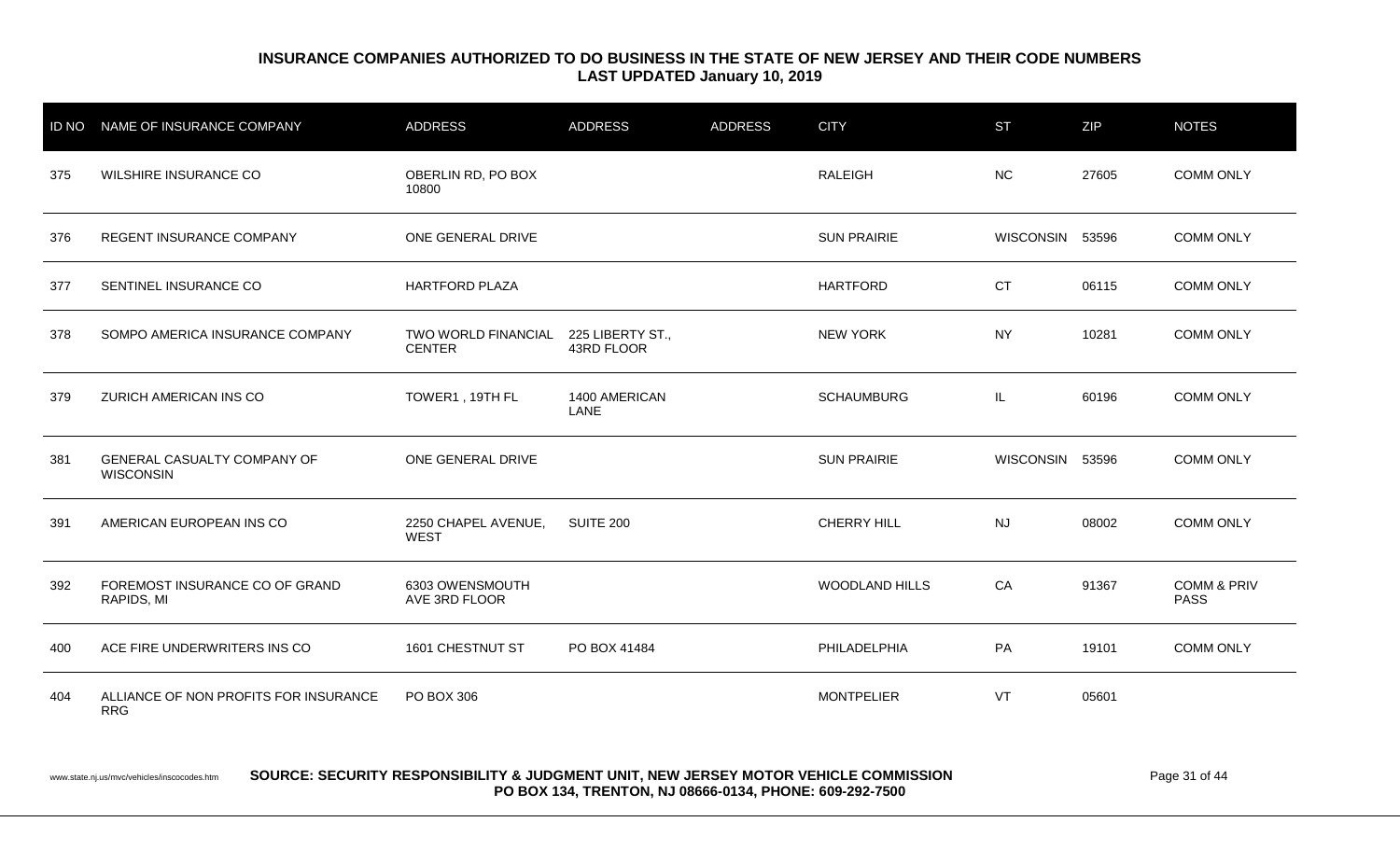|     | ID NO NAME OF INSURANCE COMPANY       | <b>ADDRESS</b>                     | <b>ADDRESS</b> | <b>ADDRESS</b> | <b>CITY</b>       | <b>ST</b> | ZIP        | <b>NOTES</b>                          |
|-----|---------------------------------------|------------------------------------|----------------|----------------|-------------------|-----------|------------|---------------------------------------|
| 411 | HIGH POINT PROPERTY & CASUALTY INS CO | PO BOX 906                         |                |                | <b>LINCROFT</b>   | <b>NJ</b> | 07738-0906 | <b>PRIV PASS</b>                      |
| 413 | HIGH POINT SAFETY & INS CO            | PO BOX 906                         |                |                | <b>LINCROFT</b>   | <b>NJ</b> | 07738-0906 | <b>PRIV PASS</b>                      |
| 422 | PENNSYLVANIA MANUFACTURERS ASSOC      | 380 SENTRY PARKWAY                 |                |                | <b>BLUE BELL</b>  | PA        | 19422-2328 | <b>COMM ONLY</b>                      |
| 423 | PACIFIC EMPLOYERS INS CO              | 436 WALNUT STREET                  | PO BOX 1000    |                | PHILADELPHIA      | PA        | 19106      | <b>COMM ONLY</b>                      |
| 426 | NEW JERSEY MANUFACTURERS INS CO       | SULLIVAN WAY, CN<br>00128          |                |                | <b>TRENTON</b>    | <b>NJ</b> | 08628      | <b>COMM &amp; PRIV</b><br><b>PASS</b> |
| 435 | LUMBERMEN'S UNDERWRITING ALLIANCE     | 1905 N.W. CORPORATE<br><b>BLVD</b> |                |                | <b>BOCA RATON</b> | FL.       | 33431-7303 | <b>COMM ONLY</b>                      |
| 436 | COUNTRYWAY INSURANCE CO               | PO BOX 4851                        |                |                | <b>SYRACUSE</b>   | <b>NY</b> | 13221-4851 | <b>COMM ONLY</b>                      |
| 440 | AMERICAN FAMILY HOME INS. CO.         | PO BOX 5323                        |                |                | <b>CINCINNATI</b> | OH        | 45201      | <b>MOTORCYCLE</b><br><b>ONLY</b>      |
| 444 | FAIRMONT SPECIALTY INS CO             | 5205 NORTH O'CONNOR<br>BLVD.       |                |                | <b>IRVINGTON</b>  | <b>TX</b> | 75039      | <b>COMM ONLY</b>                      |
| 448 | CUMIS INSURANCE SOCIETY INC           | 5910 MINERAL POINT<br><b>ROAD</b>  |                |                | <b>MADISON</b>    | WI        | 53701      | <b>COMM ONLY</b>                      |

www.state.nj.us/mvc/vehicles/inscocodes.htm **SOURCE: SECURITY RESPONSIBILITY & JUDGMENT UNIT, NEW JERSEY MOTOR VEHICLE COMMISSION** Page 32 of 44 **PO BOX 134, TRENTON, NJ 08666-0134, PHONE: 609-292-7500**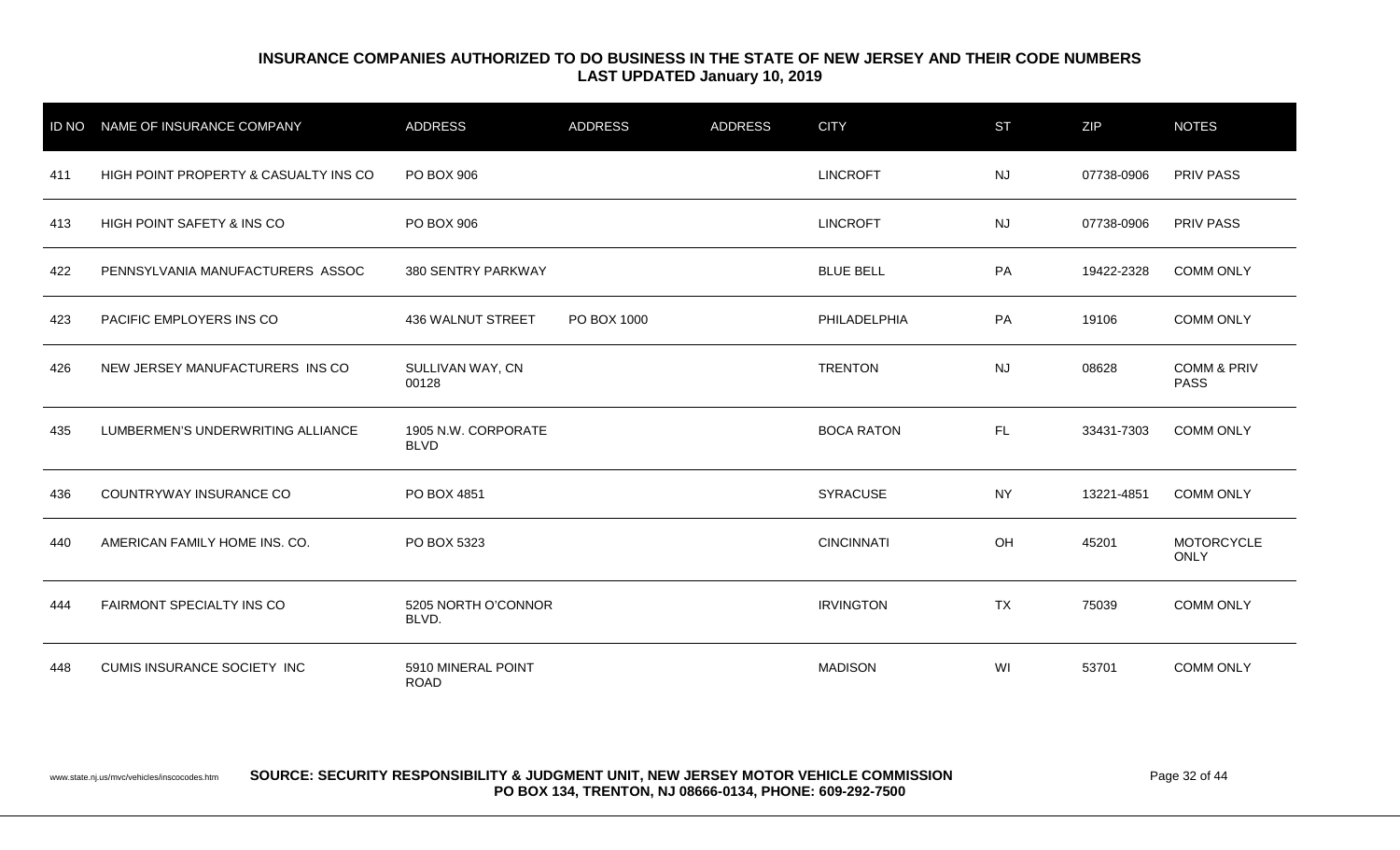|     | ID NO NAME OF INSURANCE COMPANY                     | ADDRESS                              | <b>ADDRESS</b>                 | <b>ADDRESS</b> | <b>CITY</b>          | <b>ST</b> | ZIP        | <b>NOTES</b>                          |
|-----|-----------------------------------------------------|--------------------------------------|--------------------------------|----------------|----------------------|-----------|------------|---------------------------------------|
| 451 | <b>GENERAL SECURITY NATIONAL INS CO</b>             | ONE SEAPORT PLAZA                    | 199 WATER ST                   |                | <b>NEW YORK</b>      | <b>NY</b> | 10038      | <b>COMM ONLY</b>                      |
| 453 | INSURANCE CO OF GREATER NY                          | 200 MADISON AVE                      |                                |                | <b>NEW YORK</b>      | NY        | 10016      | <b>COMM ONLY</b>                      |
| 457 | TRANSGUARD INS CO OF AMERICA INC                    | 700 OAKMONT LANE                     |                                |                | <b>WESTMONT</b>      | IL.       | 60559      | <b>COMM ONLY</b>                      |
| 463 | ELECTRIC INSURANCE CO                               | 152 CONANT ST, PO<br><b>BOX 1029</b> |                                |                | <b>BEVERLY</b>       | MA        | 01915      | <b>COMM &amp; PRIV</b><br><b>PASS</b> |
| 465 | OHIO CASUALTY INS CO                                | 701 ROUTE 73 SOUTH                   |                                |                | <b>MARLTON</b>       | <b>NJ</b> | 08053      | <b>COMM ONLY</b>                      |
| 466 | <b>WEST AMERICAN INS CO</b>                         | 701 ROUTE 73 SOUTH                   |                                |                | <b>MARLTON</b>       | <b>NJ</b> | 08053      | <b>COMM ONLY</b>                      |
| 468 | DIAMOND STATE INSURANCE CO                          | THREE BALA PLAZA,<br>EAST STE 300    |                                |                | <b>BALA CYNWYD</b>   | PA        | 19004      | <b>COMM ONLY</b>                      |
| 476 | CENTURY INDEMNITY CO                                | 30 SOUTH 17TH ST STE<br>1810         |                                |                | PHILADELPHIA         | PA        | 19103      | <b>COMM ONLY</b>                      |
| 480 | SENTRY SELECT INSURANCE CO                          | 1800 NORTH POINT DR                  |                                |                | <b>STEVENS POINT</b> | WI        | 54481-8020 | <b>COMM AND PRIV</b><br><b>PASS</b>   |
| 482 | 21ST CENTURY CENTENNIAL INSURANCE<br><b>COMPANY</b> | 21ST CENTURY PLAZA                   | 3 BEAVER VALLEY<br><b>ROAD</b> |                | <b>WILMINGTON</b>    | DE        | 19803-1115 | <b>PRIV PASS</b>                      |

#### www.state.nj.us/mvc/vehicles/inscocodes.htm **SOURCE: SECURITY RESPONSIBILITY & JUDGMENT UNIT, NEW JERSEY MOTOR VEHICLE COMMISSION** Page 33 of 44 **PO BOX 134, TRENTON, NJ 08666-0134, PHONE: 609-292-7500**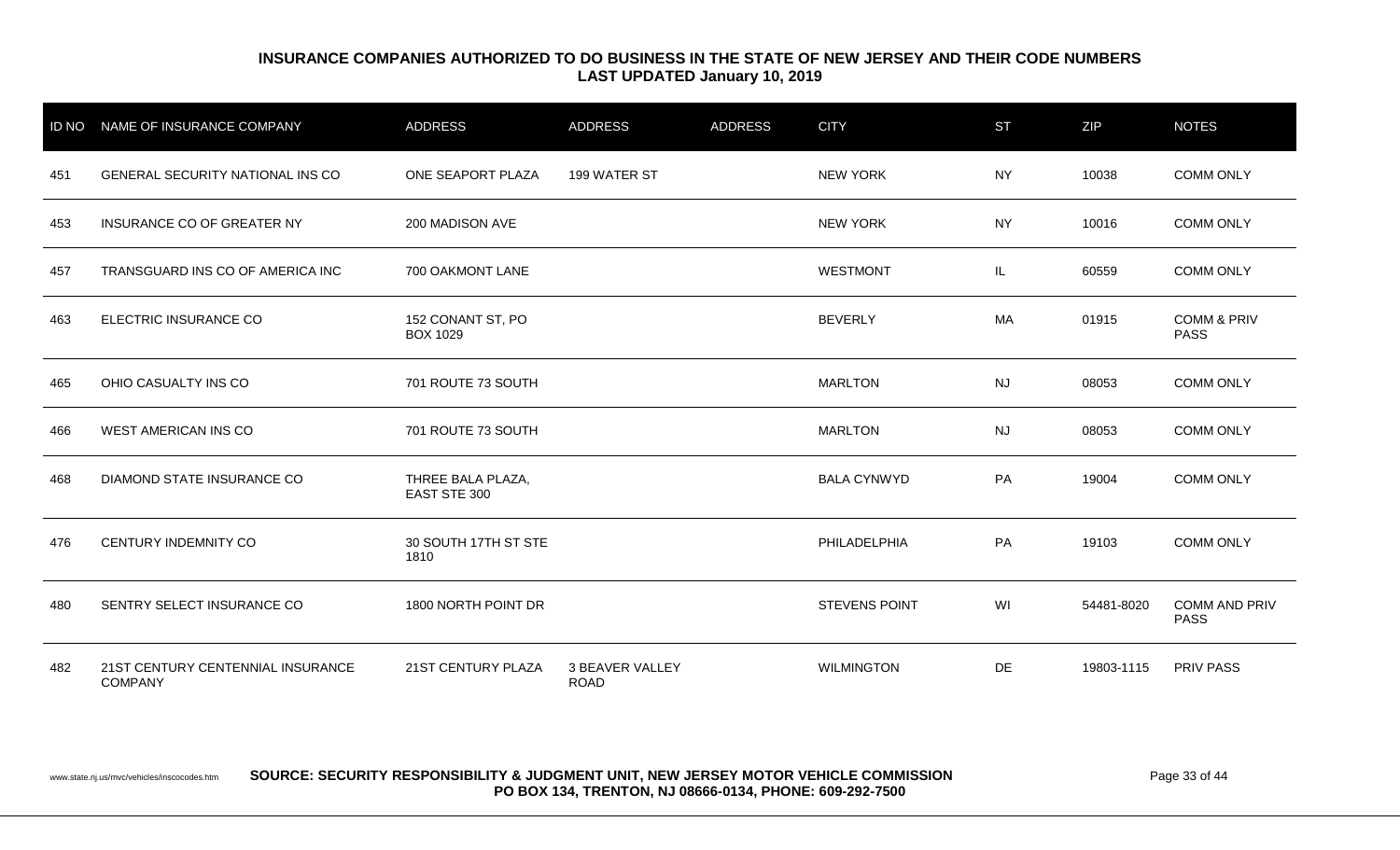|     | ID NO NAME OF INSURANCE COMPANY                       | <b>ADDRESS</b>                            | <b>ADDRESS</b>        | <b>ADDRESS</b>                 | <b>CITY</b>        | <b>ST</b> | <b>ZIP</b> | <b>NOTES</b>                          |
|-----|-------------------------------------------------------|-------------------------------------------|-----------------------|--------------------------------|--------------------|-----------|------------|---------------------------------------|
| 485 | ARGONAUT INSURANCE CO                                 | 10101 REUNION PL, STE<br>800              |                       |                                | <b>SAN ANTONIO</b> | <b>TX</b> | 78216-3500 | <b>COMM ONLY</b>                      |
| 487 | ACE AMERICAN INSURANCE CO CONSUMER<br>SOLUTIONS GROUP | <b>CONSUMER</b><br><b>SOLUTIONS GROUP</b> | ROUTING 1275          | 1 BEAVER<br><b>VALLEY ROAD</b> | <b>WILMINGTON</b>  | DE        | 19803      | <b>COMM ONLY</b>                      |
| 489 | FIDELITY & DEPOSIT CO OF MARYLAND                     | TOWER 1 19TH FL                           | 1400 AMERICAN<br>LANE |                                | <b>SCHAUMBURG</b>  | IL.       | 60196-1056 | <b>COMM ONLY</b>                      |
| 612 | TRAVELERS' INDEMNITY CO OF CONNECTICUT 1 TOWER SQ     |                                           |                       |                                | <b>HARTFORD</b>    | <b>CT</b> | 06115      | <b>COMM ONLY</b>                      |
| 615 | TNUS INSURANCE CO CO                                  | 230 PARK AVE                              |                       |                                | <b>NEW YORK</b>    | <b>NY</b> | 10169      | <b>COMM ONLY</b>                      |
| 619 | REPUBLIC WESTERN INS CO                               | 2721 N CENTRAL AVE                        |                       |                                | <b>PHOENIX</b>     | AZ        | 85004      | <b>COMM ONLY</b>                      |
| 624 | FIDELITY & GUARANTY INS CO                            | 385 WASHINGTON ST.                        |                       |                                | <b>ST PAUL</b>     | <b>MN</b> | 55102-1396 | <b>COMM ONLY</b>                      |
| 628 | ILLINOIS NATIONAL INS CO                              | 500 WEST MADISON ST                       |                       |                                | <b>CHICAGO</b>     | IL.       | 60606-2511 | <b>COMM ONLY</b>                      |
| 631 | <b>LANCER INS CO</b>                                  | 370 W. PARK AVENUE                        |                       |                                | <b>LONG BRANCH</b> | <b>NY</b> | 11561      | <b>COMM ONLY</b>                      |
| 632 | TEACHERS AUTO INS CO OF NJ                            | PO BOX 900                                |                       |                                | <b>LINCROFT</b>    | <b>NJ</b> | 07738      | PRIV PASS                             |
| 633 | <b>CINCINNATI INSURANCE CO</b>                        | 6200 SOUTH GILMORE<br><b>ROAD</b>         |                       |                                | <b>FAIRFIELD</b>   | OH        | 45014-5141 | <b>COMM &amp; PRIV</b><br><b>PASS</b> |

#### www.state.nj.us/mvc/vehicles/inscocodes.htm **SOURCE: SECURITY RESPONSIBILITY & JUDGMENT UNIT, NEW JERSEY MOTOR VEHICLE COMMISSION** Page 34 of 44 **PO BOX 134, TRENTON, NJ 08666-0134, PHONE: 609-292-7500**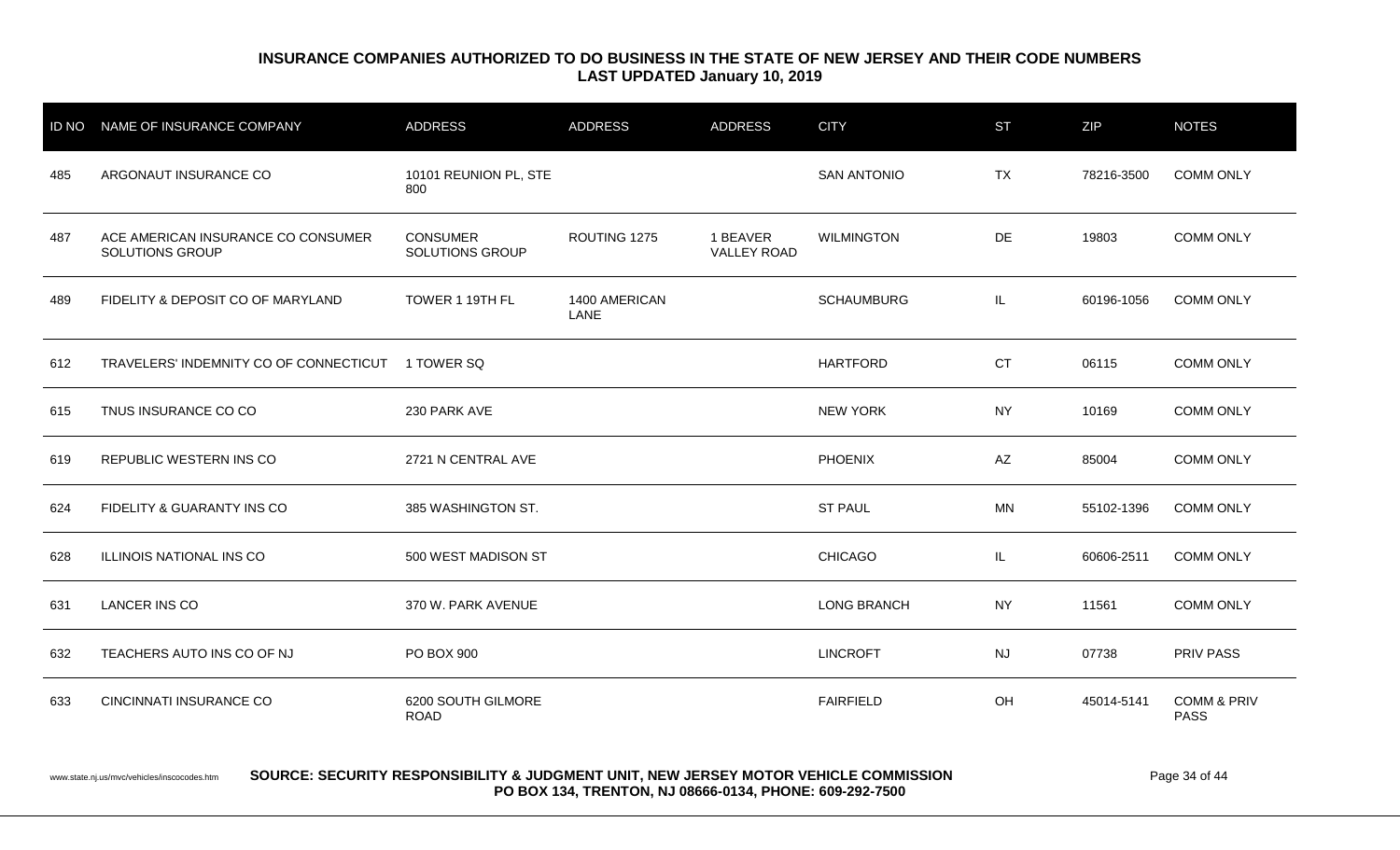| <b>ID NO</b> | NAME OF INSURANCE COMPANY        | ADDRESS                             | ADDRESS        | <b>ADDRESS</b> | <b>CITY</b>        | <b>ST</b> | ZIP        | <b>NOTES</b>                        |
|--------------|----------------------------------|-------------------------------------|----------------|----------------|--------------------|-----------|------------|-------------------------------------|
| 637          | NORTHLAND INSURANCE CO           | PO BOX 64816                        |                |                | <b>ST PAUL</b>     | <b>MN</b> | 55164-0816 | <b>COMM ONLY</b>                    |
| 638          | VIRGINIA SURETY CO. INC          | 1000 MILWAUKEE AVE                  |                |                | <b>GLENVIEW</b>    | IL        | 60625      | <b>COMM ONLY</b>                    |
| 639          | <b>GEICO GENERAL INS CO</b>      | ONE GEICO PLAZA                     |                |                | <b>WASHINGTON</b>  | DC        | 20076-0001 | PRIV PASS ONLY                      |
| 642          | VANLINER INSURANCE CO            | ONE PREMIER DRIVE                   |                |                | <b>ST LOUIS</b>    | <b>MO</b> | 63026      | <b>COMM ONLY</b>                    |
| 648          | CITIZENS INS CO OF AMERICA       | 645 WEST GRAND<br><b>RIVER</b>      |                |                | <b>HOWELL</b>      | MI        | 48843      | <b>COMM ONLY</b>                    |
| 650          | <b>GREENWICH INSURANCE CO</b>    | SEAVIEW HOUSE                       | 70 SEAVIEW AVE |                | <b>STAMFORD</b>    | <b>CT</b> | 06902-6040 | <b>COMM ONLY</b>                    |
| 651          | ATHENA ASSURANCE CO              | 365 WASHINGTON ST                   |                |                | <b>ST PAUL</b>     | <b>MN</b> | 55102      | <b>COMM ONLY</b>                    |
| 653          | CHURCH MUTUAL INS CO             | 3000 SCHUSTER LANE                  |                |                | <b>MERRILL</b>     | WI        | 54452      | <b>COMM ONLY</b>                    |
| 655          | HARTFORD INSURANCE CO OF MIDWEST | <b>HARTFORD PLAZA</b>               |                |                | <b>HARTFORD</b>    | <b>CT</b> | 06115      | <b>COMM AND PRIV</b><br><b>PASS</b> |
| 656          | ARGONAUT MIDWEST INS CO          | 10101 REUNION PLACE<br>BLVD STE 800 |                |                | <b>SAN ANTONIO</b> | <b>TX</b> | 78216      | <b>COMM ONLY</b>                    |
| 661          | MIC PROPERTY & CASUALTY INS CO   | 3044 W GRAND BLVD<br>ANNEX 170      |                |                | <b>DETROIT</b>     | MI        | 48302      | <b>COMM ONLY</b>                    |

#### www.state.nj.us/mvc/vehicles/inscocodes.htm **SOURCE: SECURITY RESPONSIBILITY & JUDGMENT UNIT, NEW JERSEY MOTOR VEHICLE COMMISSION** Page 35 of 44 **PO BOX 134, TRENTON, NJ 08666-0134, PHONE: 609-292-7500**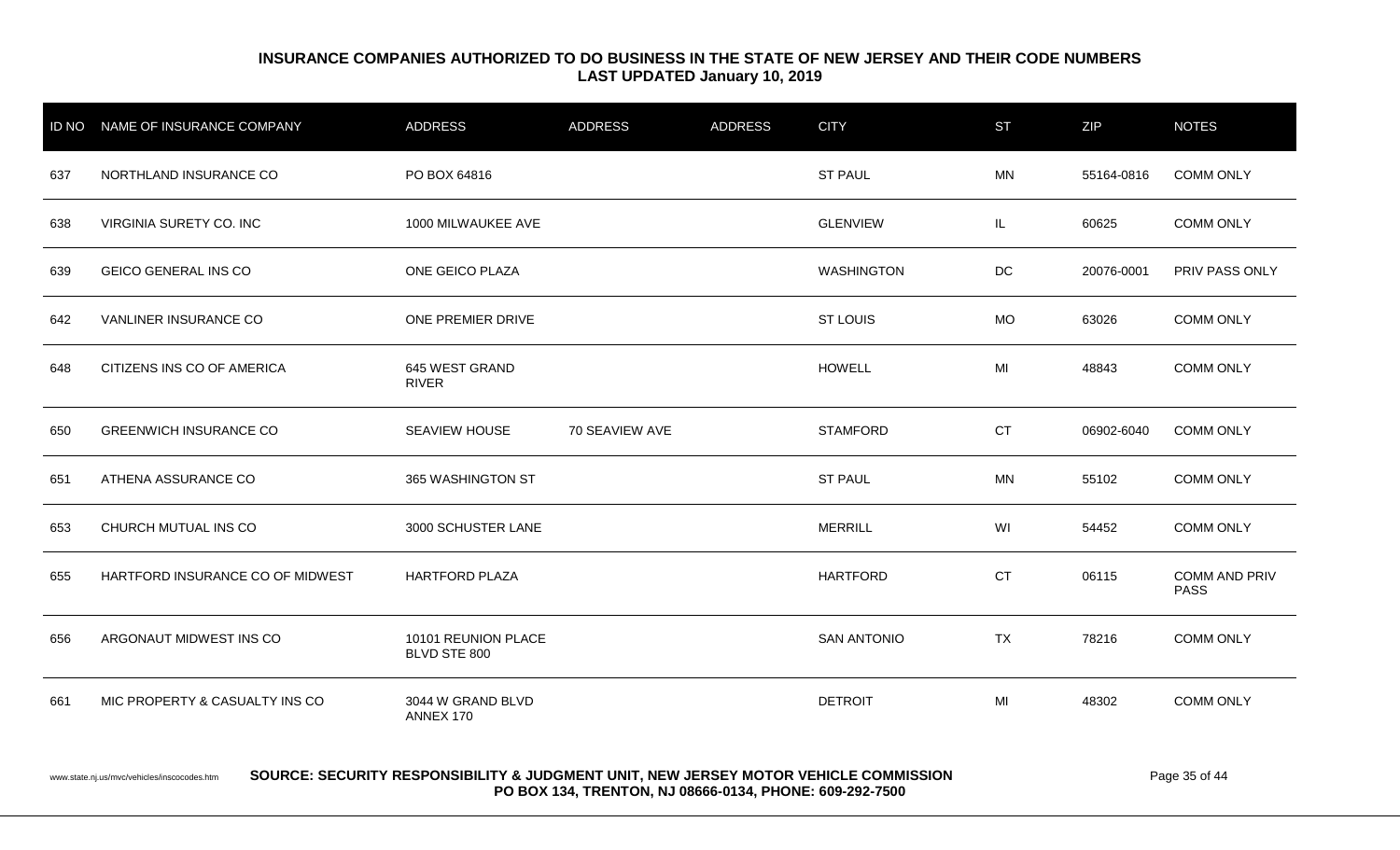| <b>ID NO</b> | NAME OF INSURANCE COMPANY                                                                                                                                                                                       | ADDRESS                                   | ADDRESS | <b>ADDRESS</b> | <b>CITY</b>             | <b>ST</b> | <b>ZIP</b> | <b>NOTES</b>                                                                                                                   |  |  |
|--------------|-----------------------------------------------------------------------------------------------------------------------------------------------------------------------------------------------------------------|-------------------------------------------|---------|----------------|-------------------------|-----------|------------|--------------------------------------------------------------------------------------------------------------------------------|--|--|
| 664          | PEERLESS INDEMNITY INS CO                                                                                                                                                                                       | 175 BERKELEY ST                           |         |                | <b>BOSTON</b>           | MA        | 02117      | <b>COMM ONLY</b>                                                                                                               |  |  |
| 673          | REPUBLIC FRANKILN INS. CO                                                                                                                                                                                       | PO BOX 530                                |         |                | <b>UTICA</b>            | <b>NY</b> | 13503      | <b>COMM ONLY</b>                                                                                                               |  |  |
| 674          | UNITED FINANCIAL CASUALTY CO                                                                                                                                                                                    | PO BOX 89490                              |         |                | CLEVELAND               | OH        | 44101-6490 | <b>COMM ONLY</b>                                                                                                               |  |  |
| 698          | TITAN INDEMNITY CO                                                                                                                                                                                              | ONE WEST<br>NATIONWIDE BLVD               |         |                | <b>COLUMBUS</b>         | OH        | 43215-2220 | <b>COMM ONLY</b>                                                                                                               |  |  |
| 771          | <b>WESTFIELD INSURANCE CO</b>                                                                                                                                                                                   |                                           |         |                | <b>WESTFIELD CENTER</b> | <b>OH</b> | 44251      | AS OF 5-30-07 IS<br>NOT AUTHORIZED<br>TO WRITE COMM.<br><b>AUTOMOBILE</b><br><b>INSURANCE IN</b><br>THE STATE OF<br>NEW JERSEY |  |  |
| 802          | HARLEYSVILLE MUTUAL INS CO                                                                                                                                                                                      | 355 MAPLE AVE                             |         |                | <b>HARLEYSVILLE</b>     | PA        | 19438      | <b>COMM ONLY</b>                                                                                                               |  |  |
| 810          | MERCURY INDEMNITY CO OF AMERICA                                                                                                                                                                                 | 200 SOMERSET<br>CORPORATE BLVD.           |         |                | <b>BRIDGEWATER</b>      | <b>NJ</b> | 08807      | PRIV PASS                                                                                                                      |  |  |
| 811          | UNIVERSAL UNDERWRITERS INS CO                                                                                                                                                                                   | 7045 COLLEGE BLVD                         |         |                | <b>OVERLAND PARK</b>    | KS        | 66211      | <b>COMM ONLY</b>                                                                                                               |  |  |
| 813          | BITUMINOUS FIRE & MARINE INS CO                                                                                                                                                                                 | 320 18TH ST                               |         |                | <b>ROCK ISLAND</b>      | IL.       | 61202      | <b>COMM ONLY</b>                                                                                                               |  |  |
| 816          | SELECTIVE INS CO OF AMERICA                                                                                                                                                                                     | 1395 YARDVILLE-<br><b>HAMILTON SQUARE</b> |         |                | <b>HAMILTON</b>         | <b>NJ</b> | 08691      | <b>COMM ONLY</b>                                                                                                               |  |  |
|              | SOURCE: SECURITY RESPONSIBILITY & JUDGMENT UNIT, NEW JERSEY MOTOR VEHICLE COMMISSION<br>Page 36 of 44<br>www.state.nj.us/mvc/vehicles/inscocodes.htm<br>PO BOX 134, TRENTON, NJ 08666-0134, PHONE: 609-292-7500 |                                           |         |                |                         |           |            |                                                                                                                                |  |  |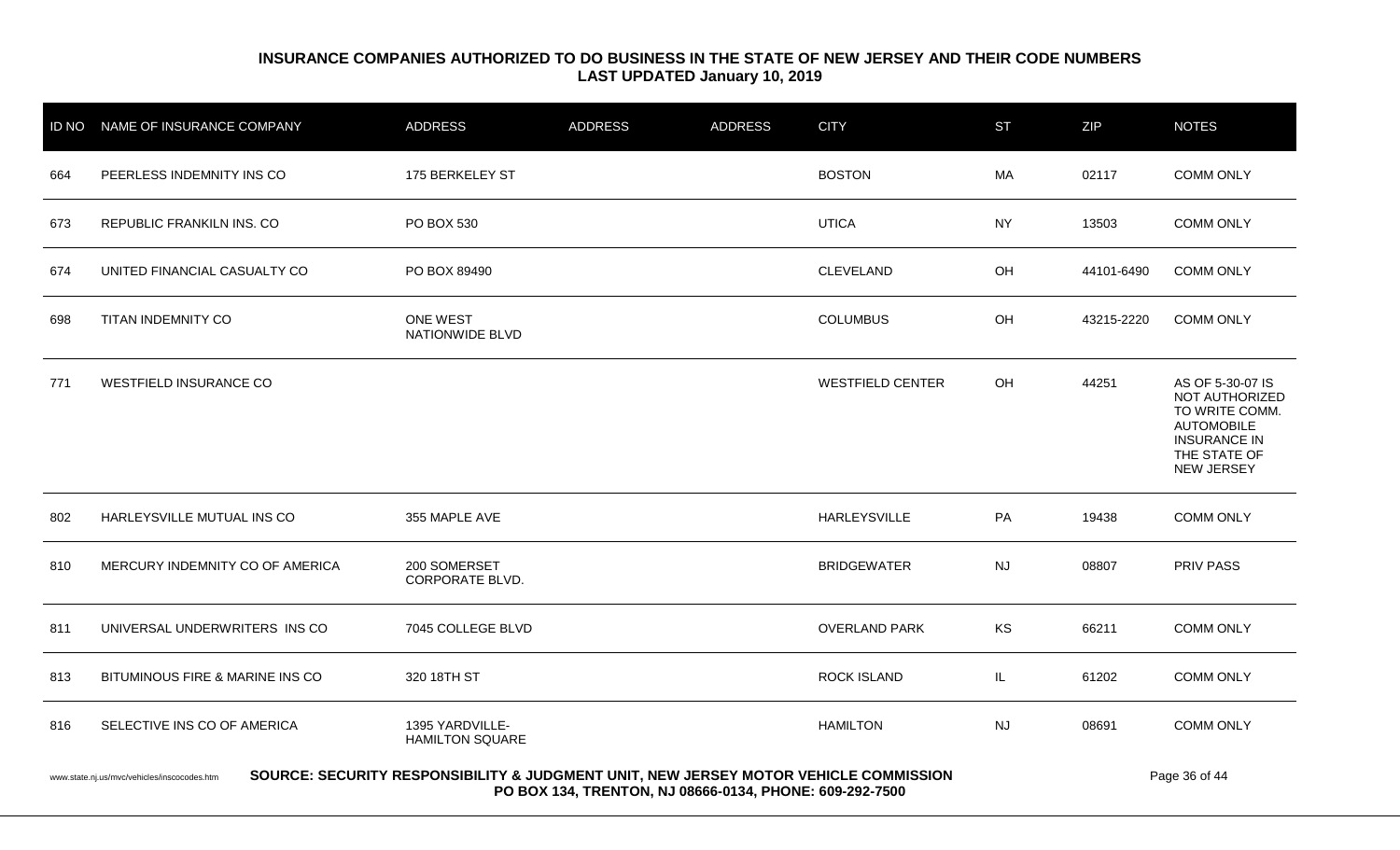| <b>ID NO</b> | NAME OF INSURANCE COMPANY                                      | <b>ADDRESS</b>                         | <b>ADDRESS</b>                       | <b>ADDRESS</b> | <b>CITY</b>        | <b>ST</b> | ZIP        | <b>NOTES</b>                   |
|--------------|----------------------------------------------------------------|----------------------------------------|--------------------------------------|----------------|--------------------|-----------|------------|--------------------------------|
|              |                                                                | <b>ROAD</b>                            |                                      |                |                    |           |            |                                |
| 818          | OCCIDENTAL FIRE & CASUALTY COMPANY OF<br><b>NORTH CAROLINA</b> | PO BOX 3328                            | SOUTH 36 STREET,<br><b>SUITE 500</b> |                | <b>OMAHA</b>       | <b>NE</b> | 68131      | <b>COMM ONLY</b>               |
| 823          | USAA CASUALTY INSURANCE CO                                     | 9800 FREDERICKSBURG<br><b>RD</b>       |                                      |                | <b>SAN ANTONIO</b> | <b>TX</b> | 78288      | PRIV PASS                      |
| 825          | FITCHBURG MUTUAL INS CO                                        | 222 AMES ST                            |                                      |                | <b>DEDHAM</b>      | MA        | 02026      | PRIVATE PASS, &<br><b>COMM</b> |
| 833          | <b>GREAT WEST CASUALTY CO</b>                                  | PO BOX 277, 1100 W<br>29TH ST          |                                      |                | SIOUX CITY         | <b>NE</b> | 68776      | <b>COMM ONLY</b>               |
| 839          | FARMERS' MUTUAL FIRE INS CO OF SALEM<br><b>COUNTY</b>          | 125 WEST BROADWAY                      | <b>PO BOX 263</b>                    |                | <b>SALEM</b>       | <b>NJ</b> | 08079      | <b>COMM ONLY</b>               |
| 845          | MERCER INSURNACE CO                                            | 10 NORTH HIGHWAY 31,<br><b>POB 278</b> |                                      |                | PENNINGTON         | <b>NJ</b> | 08534      | <b>COMM ONLY</b>               |
| 846          | MERCER INSURANCE CO OF NJ                                      | 10 NORTH HWY 31                        |                                      |                | <b>PENNINGTON</b>  | NJ        | 08534      | <b>COMM ONLY</b>               |
| 854          | FARMERS INSURANCE CO OF FLEMINGTON                             | 23 ROYAL ROAD                          |                                      |                | <b>FLEMINGTON</b>  | <b>NJ</b> | 08822      | <b>COMM ONLY</b>               |
| 859          | ARGONAUT-SOUTHWEST INS CO                                      | 10101 REUNION PL, STE<br>800           |                                      |                | <b>SAN ANTONIO</b> | <b>TX</b> | 78216-3500 | <b>COMM ONLY</b>               |

www.state.nj.us/mvc/vehicles/inscocodes.htm **SOURCE: SECURITY RESPONSIBILITY & JUDGMENT UNIT, NEW JERSEY MOTOR VEHICLE COMMISSION** Page 37 of 44 **PO BOX 134, TRENTON, NJ 08666-0134, PHONE: 609-292-7500**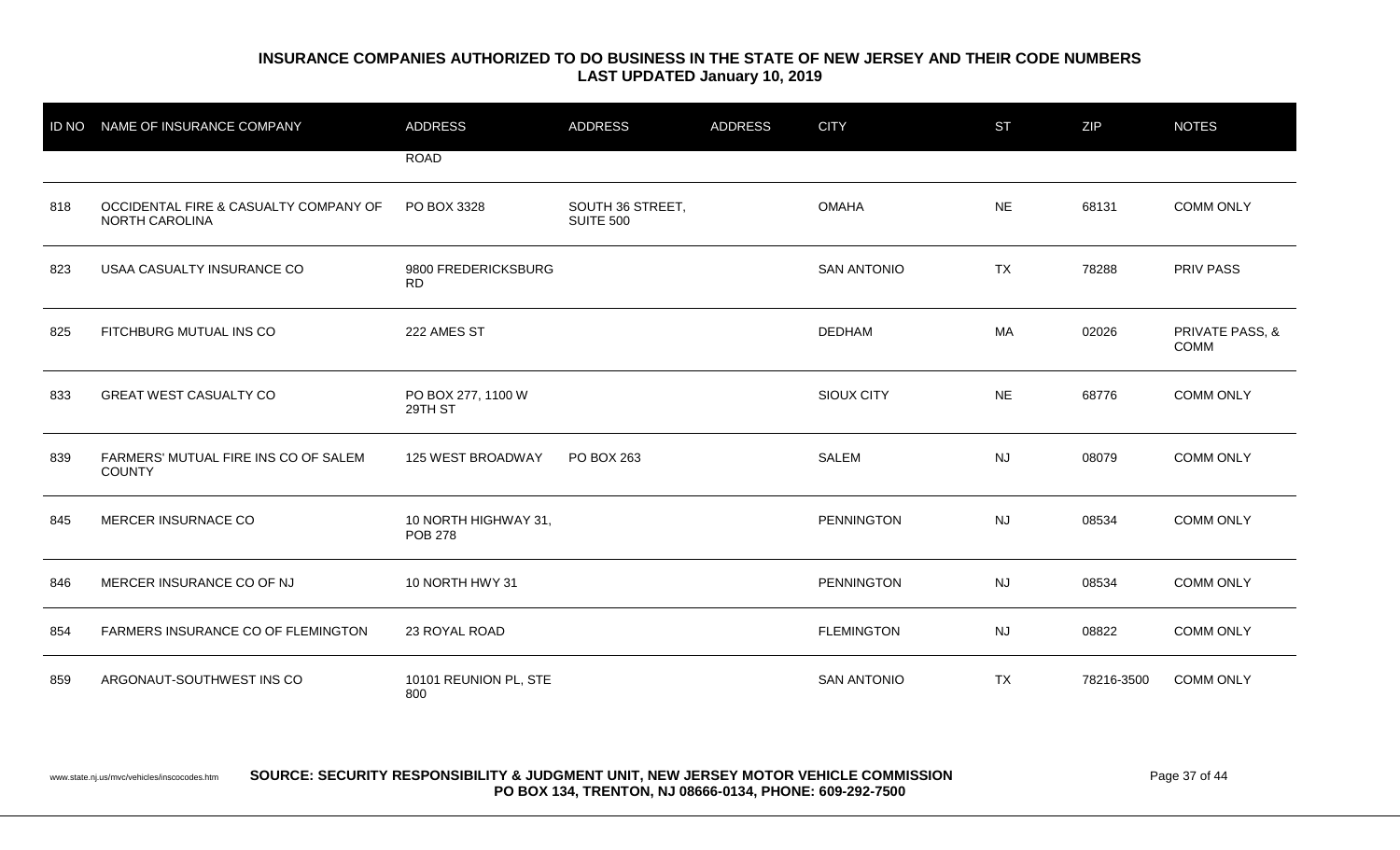| <b>ID NO</b> | NAME OF INSURANCE COMPANY            | <b>ADDRESS</b>                                           | <b>ADDRESS</b> | <b>ADDRESS</b> | <b>CITY</b>         | <b>ST</b> | ZIP        | <b>NOTES</b>                          |
|--------------|--------------------------------------|----------------------------------------------------------|----------------|----------------|---------------------|-----------|------------|---------------------------------------|
| 864          | SELECTIVE WAY INS CO                 | 1395 YARDVILLE-<br><b>HAMILTON SQUARE</b><br><b>ROAD</b> |                |                | <b>HAMILTON</b>     | <b>NJ</b> | 08691      | <b>COMM ONLY</b>                      |
| 875          | <b>GREAT AMERICAN ALLIANCE</b>       | 580 WALNUT ST                                            |                |                | <b>CINCINNATI</b>   | OH        | 45202-3180 | <b>COMM ONLY</b>                      |
| 877          | NATIONWIDE MUTUAL FIRE INS CO        | 1 NATIONWIDE PLAZA                                       |                |                | <b>COLUMBUS</b>     | OH        | 43216      | <b>COMM ONLY</b>                      |
| 878          | RIDER INSURANCE CO                   | PO BOX 1319                                              |                |                | SPRINGFIELD         | <b>NJ</b> | 07081      | <b>MOTORCYCLE</b><br><b>ONLY</b>      |
| 882          | PROGRESSIVE CASUALTY INS CO          | PO BOX 89490                                             |                |                | <b>CLEVELAND</b>    | OH        | 44101-6490 | <b>COMM ONLY</b>                      |
| 884          | ST PAUL PROTECTIVE INSURANCE COMPANY | PO BOX 59059                                             |                |                | KNOXVILLE           | <b>TN</b> | 37950-9059 | <b>COMM AND PRIV</b><br><b>PASS</b>   |
| 886          | MITSUI SUMITOMO INS USA INC          | 15 INDEPENDENCE<br><b>BLVD</b>                           | PO BOX 4602    |                | <b>WARREN</b>       | <b>NJ</b> | 07059-4602 | <b>COMM ONLY</b>                      |
| 888          | NEW JERSEY RE-INSURANCE CO           | 301 SULLIVAN WAY                                         |                |                | <b>WEST TRENTON</b> | <b>NJ</b> | 08628      | PRIV PASS ONLY                        |
| 889          | LIBERTY INS UNDERWRITERS INC         | 55 WATER ST., 18TH FL                                    |                |                | <b>NEW YORK</b>     | <b>NY</b> | 10041      | <b>COMM ONLY</b>                      |
| 890          | ATLANTIC EMPLOYERS INS CO            | 436 WALNUT STREET                                        | PO BOX 1000    |                | PHILADELPHIA        | PA        | 19106      | <b>COMM &amp; PRIV</b><br><b>PASS</b> |

www.state.nj.us/mvc/vehicles/inscocodes.htm **SOURCE: SECURITY RESPONSIBILITY & JUDGMENT UNIT, NEW JERSEY MOTOR VEHICLE COMMISSION** Page 38 of 44 **PO BOX 134, TRENTON, NJ 08666-0134, PHONE: 609-292-7500**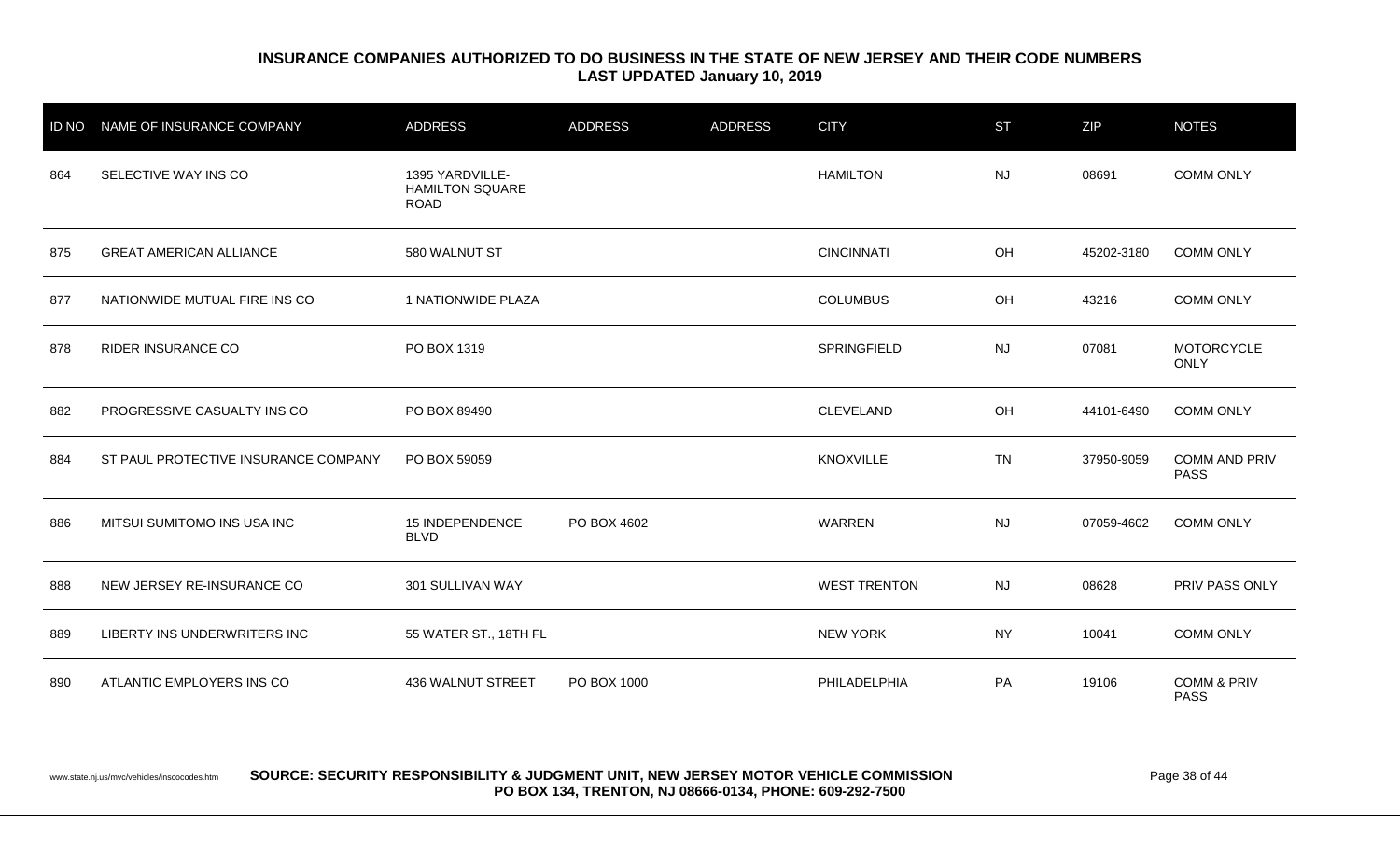| <b>ID NO</b> | NAME OF INSURANCE COMPANY         | <b>ADDRESS</b>                   | <b>ADDRESS</b>      | <b>ADDRESS</b> | <b>CITY</b>        | <b>ST</b> | ZIP   | <b>NOTES</b>                          |
|--------------|-----------------------------------|----------------------------------|---------------------|----------------|--------------------|-----------|-------|---------------------------------------|
| 891          | INDEMNITY INS CO OF NORTH AMERICA | 1601 CHESTNUT ST                 | P O BOX 41484       |                | PHILADELPHIA       | <b>PA</b> | 19101 | <b>COMM ONLY</b>                      |
| 892          | FAIRMONT PREMIER INSURANCE CO     | 5205 NORTH O'CONNOR<br>BLVD.     |                     |                | <b>IRVINGTON</b>   | <b>TX</b> | 75039 | <b>COMM ONLY</b>                      |
| 895          | AMERICAN FIRE & CASUALTY CO       | 701 ROUTE 73 SOUTH               |                     |                | <b>MARLTON</b>     | <b>NJ</b> | 08053 | <b>COMM ONLY</b>                      |
| 896          | STATE FARM GUARANTY INS           | 300 KIMBLE DRIVE                 |                     |                | PARSIPPANY         | <b>NJ</b> | 07054 | <b>PRIV PASS &amp;</b><br>COMM        |
| 898          | RUTGERS CASUALTY INS CO           | 2250 WEST CHAPEL<br>AVE          |                     |                | <b>CHERRY HILL</b> | <b>NJ</b> | 08002 | <b>COMM ONLY</b>                      |
| 899          | RUTGERS ENHANCED INS CO           | 2250 CHAPEL AVE<br><b>WEST</b>   |                     |                | CHERRY HILL        | <b>NJ</b> | 08002 | PRIV PASS ONLY                        |
| 900          | AMERICAN STATES INS CO            | <b>GFA ACCOUNTING T-15</b>       | <b>SAFECO PLAZA</b> |                | <b>SEATTLE</b>     | <b>WA</b> | 98185 | <b>COMM ONLY</b>                      |
| 901          | CHUBB INSURANCE CO OF NJ          | 15 MOUNTAIN VIEW RD,<br>POB 1615 |                     |                | <b>WARREN</b>      | <b>NJ</b> | 07061 | <b>COMM &amp; PRIV</b><br><b>PASS</b> |
| 902          | TRANS PACIFIC INS CO              | 230 PARK AVE                     |                     |                | <b>NEW YORK</b>    | <b>NY</b> | 10169 | <b>COMM ONLY</b>                      |
| 907          | STARNET INS CO                    | 475 STEAMBOAT RD                 |                     |                | <b>GREENWICH</b>   | <b>CT</b> | 06830 | <b>COMM ONLY</b>                      |

#### www.state.nj.us/mvc/vehicles/inscocodes.htm **SOURCE: SECURITY RESPONSIBILITY & JUDGMENT UNIT, NEW JERSEY MOTOR VEHICLE COMMISSION** Page 39 of 44 **PO BOX 134, TRENTON, NJ 08666-0134, PHONE: 609-292-7500**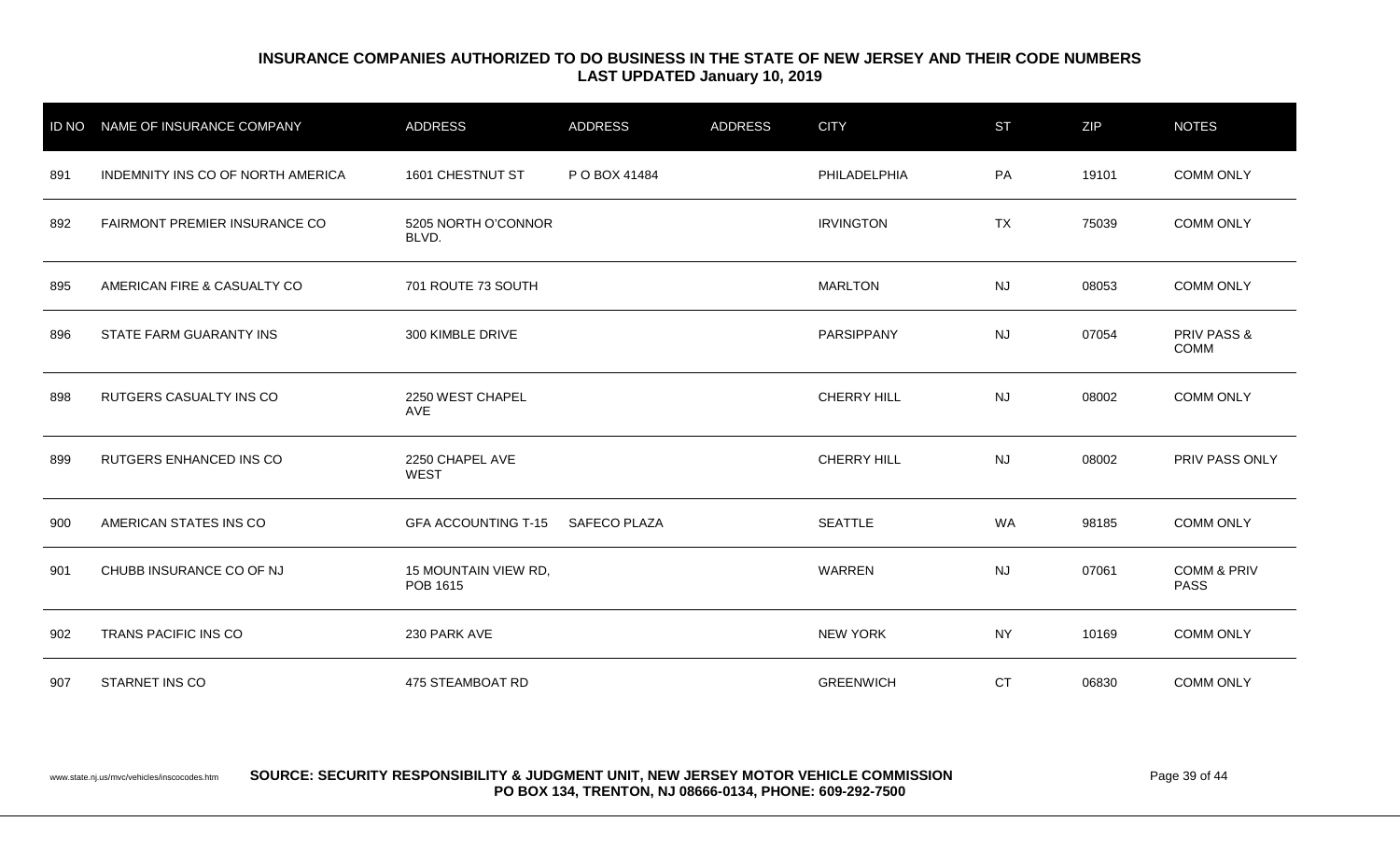| <b>ID NO</b> | NAME OF INSURANCE COMPANY     | <b>ADDRESS</b>                                    | <b>ADDRESS</b>        | <b>ADDRESS</b> | <b>CITY</b>         | <b>ST</b> | ZIP        | <b>NOTES</b>                    |
|--------------|-------------------------------|---------------------------------------------------|-----------------------|----------------|---------------------|-----------|------------|---------------------------------|
| 909          | SAFECO INS. CO OF AMERICA     | <b>GFA ACCOUNTING T-15</b><br><b>SAFECO PLAZA</b> |                       |                | <b>SEATTLE</b>      | WA        | 98185      | <b>COMM ONLY</b>                |
| 910          | CONTINENTAL INS CO OF NJ      | 333 S. WABASH<br><b>AVENUE</b>                    |                       |                | <b>CHICAGO</b>      | IL        | 60604      | <b>COMM ONLY</b>                |
| 911          | CRUM & FORSTER INS CO         | 305 MADISON AVE.                                  | PO BOX 1963           |                | <b>MORRISTOWN</b>   | <b>NJ</b> | 07960      | PRIV PASS &<br><b>COMM</b>      |
| 912          | NATIONAL CASUALTY CO          | <b>ONE WEST</b><br>NATIONWIDE BLVD.               |                       |                | <b>COLUMBUS</b>     | OH        | 43215-2220 | <b>COMM ONLY</b>                |
| 913          | AEGIS SECURITY INS CO         | 2589 INTERSTATE DR,<br>PO BX 3153                 |                       |                | <b>HARRISBURG</b>   | PA        | 17105      | <b>PRIV PASS</b>                |
| 914          | <b>LIBERTY INSURANCE CORP</b> | SUITE 201, MARLTON<br><b>EXECUTIVE PARK</b>       | 701 ROUTE 73<br>SOUTH |                | <b>MARLTON</b>      | <b>NJ</b> | 08053      | <b>COMM ONLY</b>                |
| 917          | HARLEYSVILLE INS CO OF NJ     | 355 MAPLE AVENUE                                  |                       |                | <b>HARLEYSVILLE</b> | PA        | 19438-2297 | <b>COMM AND</b><br>PRIVATE PASS |
| 919          | FIREMAN'S FUND INDEMNITY CORP | 777 SAN MARIN DR                                  |                       |                | <b>NOVATO</b>       | CA        | 94998      | <b>COMM ONLY</b>                |
| 922          | <b>CUMBERLAND INS CO</b>      | 633 SHILOH PIKE                                   | P.O. BOX 556          |                | <b>BRIDGETON</b>    | <b>NJ</b> | 08302      | <b>COMM ONLY</b>                |
| 925          | HARLEYSVILLE PREFERRED INS CO | 355 MAPLE AVE                                     |                       |                | <b>HARLEYSVILLE</b> | PA        | 19435      | <b>COMM ONLY</b>                |

#### www.state.nj.us/mvc/vehicles/inscocodes.htm **SOURCE: SECURITY RESPONSIBILITY & JUDGMENT UNIT, NEW JERSEY MOTOR VEHICLE COMMISSION** Page 40 of 44 **PO BOX 134, TRENTON, NJ 08666-0134, PHONE: 609-292-7500**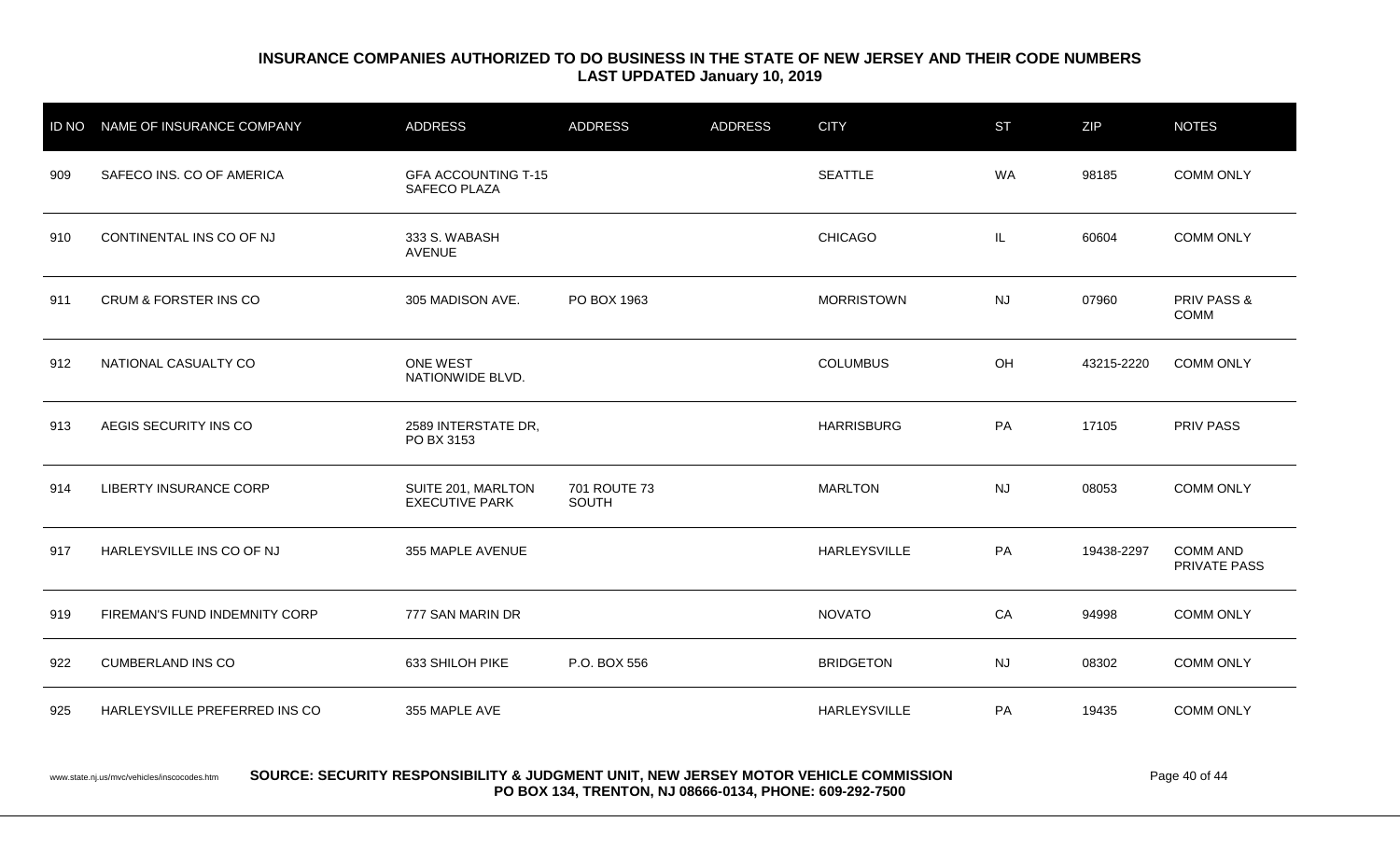| <b>ID NO</b> | NAME OF INSURANCE COMPANY                           | <b>ADDRESS</b>                        | <b>ADDRESS</b>   | <b>ADDRESS</b> | <b>CITY</b>         | <b>ST</b>      | <b>ZIP</b> | <b>NOTES</b>                 |
|--------------|-----------------------------------------------------|---------------------------------------|------------------|----------------|---------------------|----------------|------------|------------------------------|
| 926          | NORTH AMERICAN SPECIALTY INS CO                     | 650 ELM ST                            |                  |                | <b>MANCHESTER</b>   | <b>NH</b>      | 03101      | <b>COMM ONLY</b>             |
| 930          | COREPOINTE INSURANCE COMPANY                        | 401 SOUTH OLD<br>WOODWARD AVE         | <b>SUITE 300</b> |                | <b>BIRMINGHAM</b>   | MI             | 48009      | <b>COMM ONLY</b>             |
| 931          | UPPER HUDSON NATIONAL INS CO                        | PO BOX 1000                           |                  |                | <b>CHARLOTTE</b>    | NC             | 28201-1000 | <b>COMM ONLY</b>             |
| 934          | AMERICAN ZURICH INS CO                              | THE ZURICH TOWERS                     | 1400 AMERICAN LN |                | <b>SCHAUMBURG</b>   | IL.            | 60196-1056 | <b>COMM ONLY</b>             |
| 936          | AMERICAN MILLENNIUM INS CO                          | 1011 US HIGHWAY<br>22WEST             |                  |                | <b>BRIDGEWATER</b>  | <b>NJ</b>      | 08807      | <b>COMM ONLY</b>             |
| 937          | EULER HERMES AMERICAN CREDIT<br><b>INDEMNITY CO</b> | 800 RED BROOK BLVD,<br>5TH FL         |                  |                | <b>OWINGS MILLS</b> | <b>MD</b>      | 21117      | <b>COMM ONLY</b>             |
| 942          | XL REINSURANCE AMERICA INC                          | <b>SEAVIEW HOUSE</b>                  | 70 SEAVIEW AVE   |                | <b>STAMFORD</b>     | <b>CT</b>      | 06902-6040 | <b>COMM ONLY</b>             |
| 945          | METROPOLITAN PROPERTY & CASUALTY INS<br>CO          | 700 QUAKER LN, POB<br>350             |                  |                | <b>WARWICK</b>      | R <sub>l</sub> | 02887      | PRIV PASS AND<br><b>COMM</b> |
| 946          | CITIZENS UNITED RECIPROCAL EXCHANGE<br>(CURE)       | 214 CARNEGIE CENTER<br><b>STE 101</b> |                  |                | <b>PRINCETON</b>    | <b>NJ</b>      | 08540-6237 | PRIV PASS ONLY               |
| 954          | FIRST TRENTON INDEMNITY CO                          | 401 ROUTE 73 NORTH                    |                  |                | <b>MARLTON</b>      | <b>NJ</b>      | 08053      | <b>PRIV PASS ONLY</b>        |

www.state.nj.us/mvc/vehicles/inscocodes.htm **SOURCE: SECURITY RESPONSIBILITY & JUDGMENT UNIT, NEW JERSEY MOTOR VEHICLE COMMISSION** Page 41 of 44 **PO BOX 134, TRENTON, NJ 08666-0134, PHONE: 609-292-7500**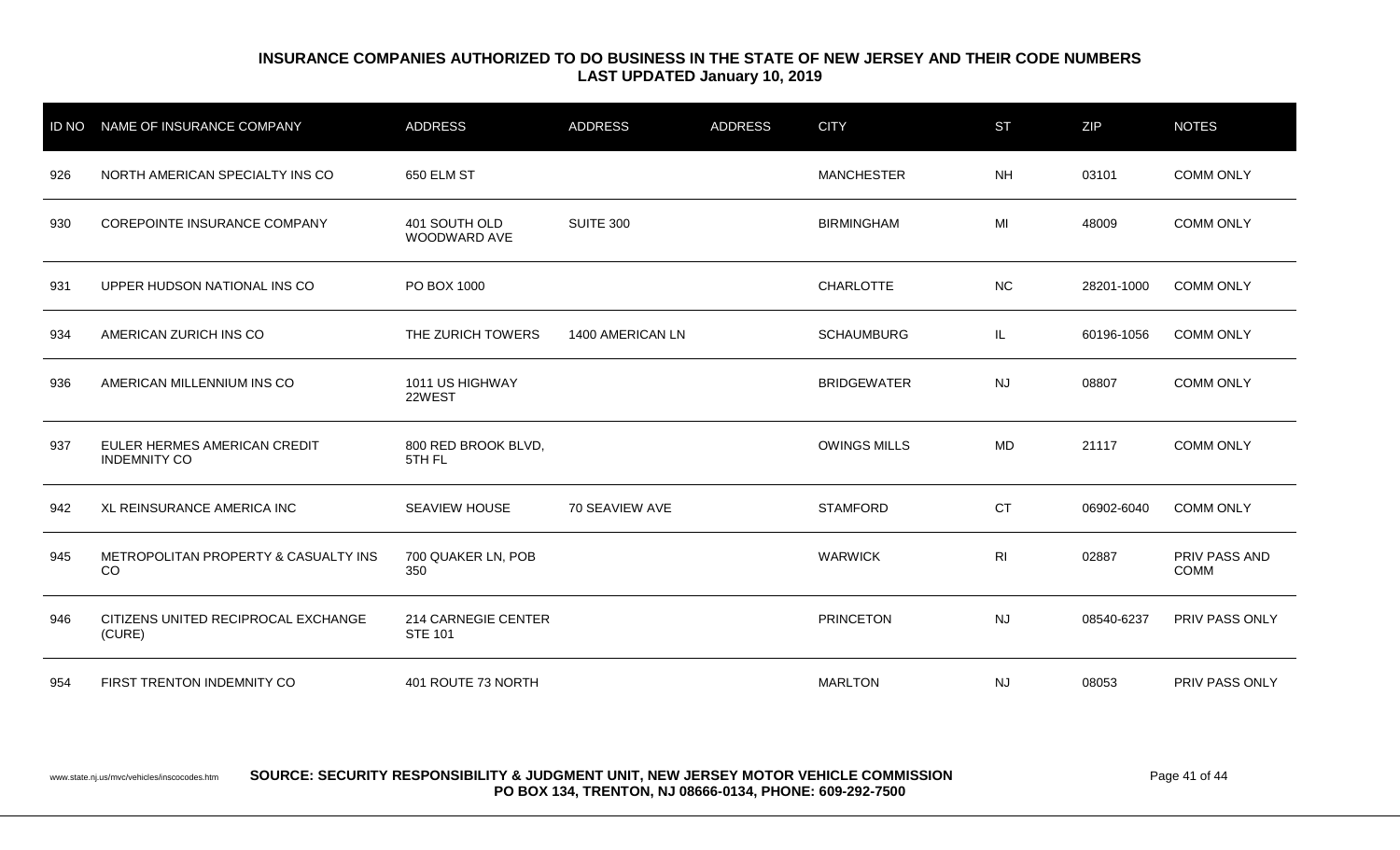| <b>ID NO</b> | <b>NAME OF INSURANCE COMPANY</b>               | <b>ADDRESS</b>                   | <b>ADDRESS</b> | <b>ADDRESS</b> | <b>CITY</b>         | <b>ST</b> | ZIP        | <b>NOTES</b>                          |
|--------------|------------------------------------------------|----------------------------------|----------------|----------------|---------------------|-----------|------------|---------------------------------------|
| 957          | MANUFACTURERS ALLIANCE INS CO                  | 380 SENTRY PARKWAY               |                |                | <b>BLUE BELL</b>    | PA        | 19422-2328 | <b>COMM ONLY</b>                      |
| 959          | PENNSYLVANIA MANUFACTURERS INDEMNITY<br>CO     | 380 SENTRY PARKWAY               |                |                | <b>BLUE BELL</b>    | PA        | 19422-2328 | <b>COMM ONLY</b>                      |
| 960          | AMERICAN BANKERS INS CO                        | 11222 QUAIL ROOST DR             |                |                | <b>MIAMI</b>        | FL.       | 33157-6596 | PRIV PASS ONLY                        |
| 962          | STATE FARM INDEMNITY CO                        | 300 KIMBALL DR                   |                |                | <b>PARSIPPANY</b>   | <b>NJ</b> | 07054      | <b>PRIV PASS &amp;</b><br><b>COMM</b> |
| 963          | PALISADES SAFETY & INS ASSO                    | CONNELL CORP<br><b>CENTER II</b> | TWO CONNELL DR | PO BOX 617     | <b>BERKELEY HTS</b> | <b>NJ</b> | 07922      | PRIV PASS                             |
| 966          | KODIAK INSURANCE CO                            | 1311 MARARONECK<br>AVE, STE 135  |                |                | <b>WHITE PLAINS</b> | <b>NY</b> | 10604      | <b>COMM ONLY</b>                      |
| 968          | STAR INSURANCE CO                              | 26600 TELEGRAPH RD               |                |                | SOUTHFIELD          | MI        | 48034      | <b>COMM ONLY</b>                      |
| 974          | HOMESTEAD INSURANCE CO                         | 412 WEST AVON ROAD               |                |                | <b>AVON</b>         | <b>CT</b> | 06001      | <b>COMM ONLY</b>                      |
| 975          | INDIAN HARBOR INSURANCE CO                     | ONE GREENWICH PLZ,<br>PO BX 2568 |                |                | <b>GREENWICH</b>    | <b>CT</b> | 06836-2568 | <b>COMM ONLY</b>                      |
| 976          | GENERAL AGENTS INSURANCE CO OF<br>AMERICA INC. | PO BOX 2933                      |                |                | FORT WORTH          | <b>TX</b> | 76113-2933 | <b>COMM ONLY</b>                      |

#### www.state.nj.us/mvc/vehicles/inscocodes.htm **SOURCE: SECURITY RESPONSIBILITY & JUDGMENT UNIT, NEW JERSEY MOTOR VEHICLE COMMISSION** Page 42 of 44 **PO BOX 134, TRENTON, NJ 08666-0134, PHONE: 609-292-7500**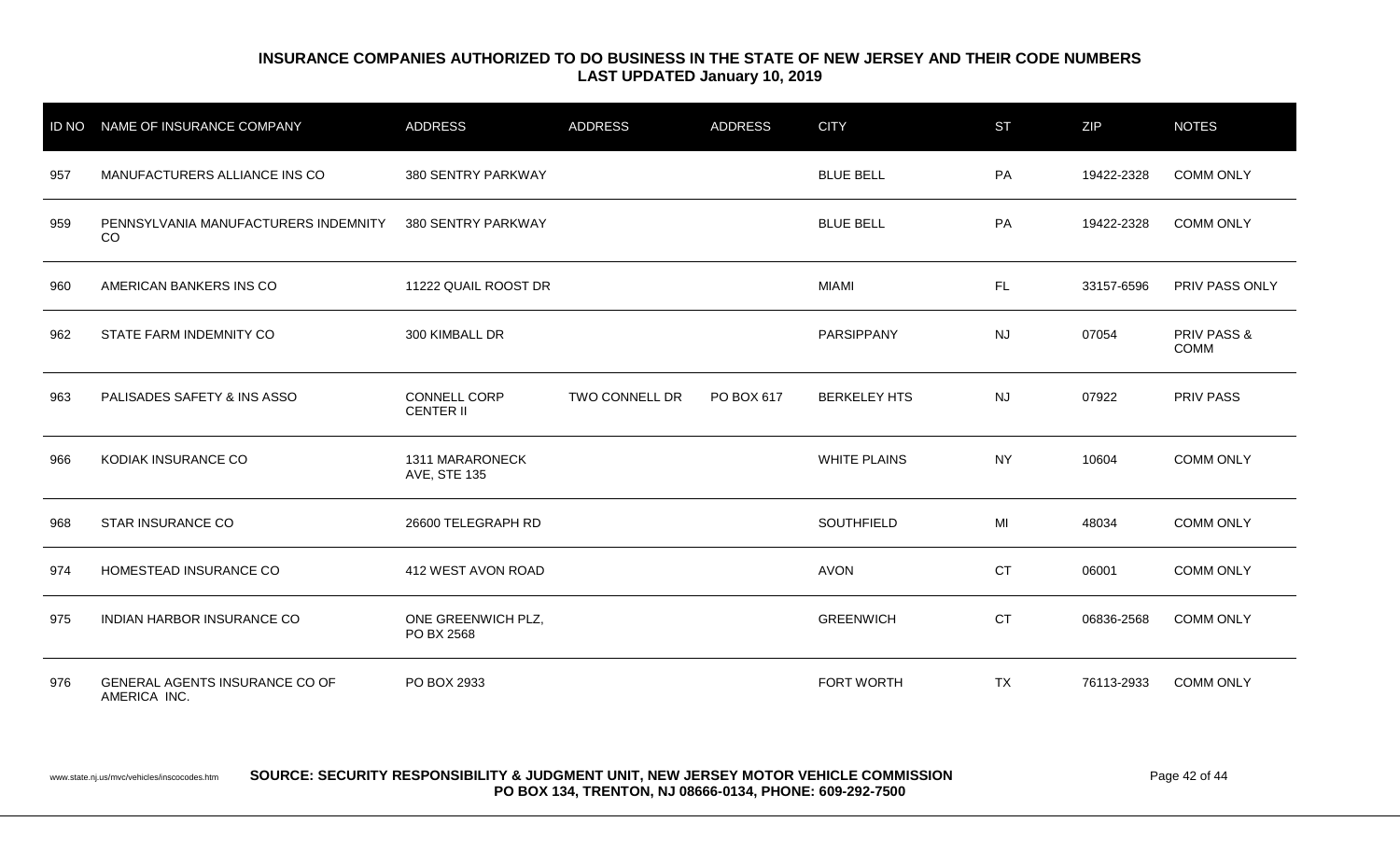|     | ID NO NAME OF INSURANCE COMPANY                           | <b>ADDRESS</b>                        | <b>ADDRESS</b>              | <b>ADDRESS</b> | <b>CITY</b>            | <b>ST</b> | ZIP        | <b>NOTES</b>     |
|-----|-----------------------------------------------------------|---------------------------------------|-----------------------------|----------------|------------------------|-----------|------------|------------------|
| 978 | T.H.E. INSURANCE COMPANY                                  | 10451 GULF BLVD                       |                             |                | <b>TREASURE ISLAND</b> | FL.       | 33706      | <b>COMM ONLY</b> |
| 979 | NATIONAL INDEMNITY COMPANY                                | 3024 HARNEY ST.                       |                             |                | <b>OMAHA</b>           | <b>NE</b> | 68131-3580 | <b>COMM ONLY</b> |
| 980 | <b>ESSEX INSURANCE CO</b>                                 | 4551 COX ROAD                         |                             |                | <b>GLEN ALLEN</b>      | VA        | 23060-3382 | <b>COMM ONLY</b> |
| 984 | ST PAUL MEDICAL LIABILITY                                 | BLDG MC 305A                          | 385 WASHINGTON<br><b>ST</b> |                | <b>ST PAUL</b>         | MN        | 55102      | <b>COMM ONLY</b> |
| 985 | AMERICAN ALTERNATIVE INS CORP AMERICAN<br><b>RE PLAZA</b> | 555 COLLEGE ROAD<br><b>EAST</b>       | PO BOX 5241                 |                | <b>PRINCETON</b>       | <b>NJ</b> | 08543-5241 | <b>COMM ONLY</b> |
| 987 | AIOI INS CO OF AMERICA                                    | 40 WALL ST, 7TH FL                    |                             |                | <b>NEW YORK</b>        | <b>NY</b> | 10005      | <b>COMM ONLY</b> |
| 988 | FARM FAMILY CASUALTY INS CO                               | 344 ROUTE 9W                          |                             |                | <b>GLENMONT</b>        | <b>NY</b> | 12077      | <b>COMM ONLY</b> |
| 989 | UNITRIN PREFERRED INS CO                                  | 12926 GRAN BAY<br><b>PARKWAY WEST</b> |                             |                | <b>JACKSONVILLE</b>    | FL.       | 32258      | <b>COMM ONLY</b> |
| 990 | ARI CASUALTY COMPANY                                      | 133 FRANKLIN CORNER<br><b>ROAD</b>    |                             |                | LAWRENCEVILLE          | <b>NJ</b> | 08648      | <b>COMM ONLY</b> |
| 991 | ARI INSURANCE COMPANY                                     | 133 FRANKLIN CORNER<br><b>ROAD</b>    |                             |                | LAWRENCEVILLE          | <b>NJ</b> | 08648      | <b>COMM ONLY</b> |

www.state.nj.us/mvc/vehicles/inscocodes.htm **SOURCE: SECURITY RESPONSIBILITY & JUDGMENT UNIT, NEW JERSEY MOTOR VEHICLE COMMISSION** Page 43 of 44 **PO BOX 134, TRENTON, NJ 08666-0134, PHONE: 609-292-7500**